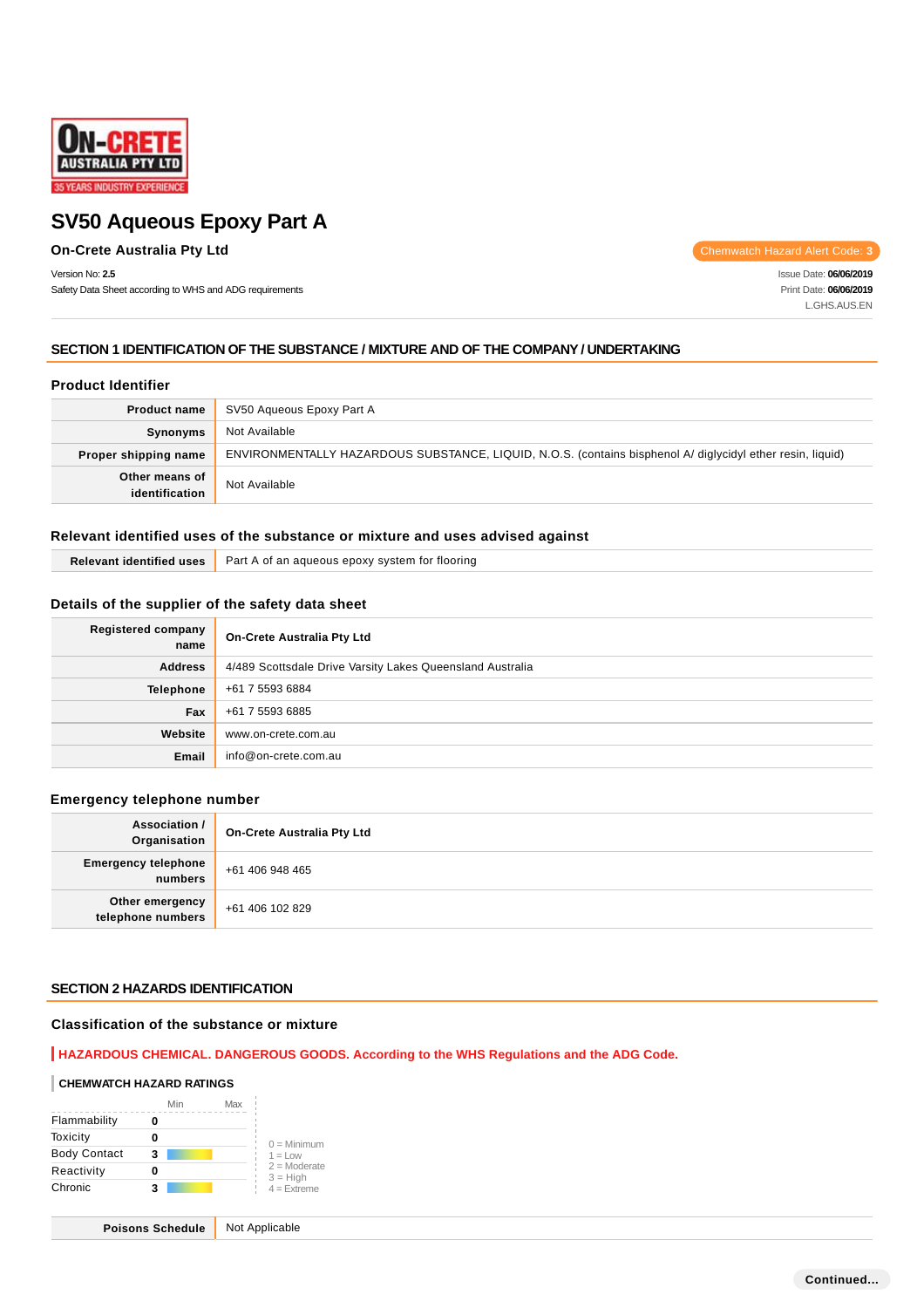| Classification <sup>[1]</sup> | Skin Corrosion/Irritation Category 1B, Chronic Aquatic Hazard Category 2, Acute Aquatic Hazard Category 3, Serious Eye<br>Damage Category 1, Reproductive Toxicity Category 1A, Skin Sensitizer Category 1, Germ cell mutagenicity Category 2 |  |
|-------------------------------|-----------------------------------------------------------------------------------------------------------------------------------------------------------------------------------------------------------------------------------------------|--|
| Legend:                       | 1. Classified by Chemwatch; 2. Classification drawn from HCIS; 3. Classification drawn from Regulation (EU) No 1272/2008 -<br>Annex VI                                                                                                        |  |

## **Label elements**

| Hazard pictogram(s) |               |
|---------------------|---------------|
| <b>SIGNAL WORD</b>  | <b>DANGER</b> |
| --------            | .             |

#### **Hazard statement(s)**

| H314          | Causes severe skin burns and eye damage.           |  |
|---------------|----------------------------------------------------|--|
| H411          | Toxic to aquatic life with long lasting effects.   |  |
| H402          | Harmful to aquatic life.                           |  |
| <b>H360FD</b> | May damage fertility. May damage the unborn child. |  |
| H317          | May cause an allergic skin reaction.               |  |
| H341          | Suspected of causing genetic defects.              |  |

## **Precautionary statement(s) Prevention**

| P201 | Obtain special instructions before use.                                    |  |  |
|------|----------------------------------------------------------------------------|--|--|
| P260 | Do not breathe dust/fume/gas/mist/vapours/spray.                           |  |  |
| P280 | Wear protective gloves/protective clothing/eye protection/face protection. |  |  |
| P281 | Use personal protective equipment as required.                             |  |  |
| P273 | Avoid release to the environment.                                          |  |  |
| P272 | Contaminated work clothing should not be allowed out of the workplace.     |  |  |

## **Precautionary statement(s) Response**

| P301+P330+P331 | IF SWALLOWED: Rinse mouth. Do NOT induce vomiting.                                                                                  |  |  |
|----------------|-------------------------------------------------------------------------------------------------------------------------------------|--|--|
| P303+P361+P353 | IF ON SKIN (or hair): Remove/Take off immediately all contaminated clothing. Rinse skin with water/shower.                          |  |  |
| P305+P351+P338 | IF IN EYES: Rinse cautiously with water for several minutes. Remove contact lenses, if present and easy to do.<br>Continue rinsing. |  |  |
| P308+P313      | IF exposed or concerned: Get medical advice/attention.                                                                              |  |  |
| P310           | Immediately call a POISON CENTER or doctor/physician.                                                                               |  |  |
| P363           | Wash contaminated clothing before reuse.                                                                                            |  |  |
| P302+P352      | IF ON SKIN: Wash with plenty of soap and water.                                                                                     |  |  |
| P333+P313      | If skin irritation or rash occurs: Get medical advice/attention.                                                                    |  |  |
| P391           | Collect spillage.                                                                                                                   |  |  |
| P304+P340      | IF INHALED: Remove victim to fresh air and keep at rest in a position comfortable for breathing.                                    |  |  |

## **Precautionary statement(s) Storage**

**P405** Store locked up.

## **Precautionary statement(s) Disposal**

**P501** Dispose of contents/container in accordance with local regulations.

## **SECTION 3 COMPOSITION / INFORMATION ON INGREDIENTS**

#### **Substances**

See section below for composition of Mixtures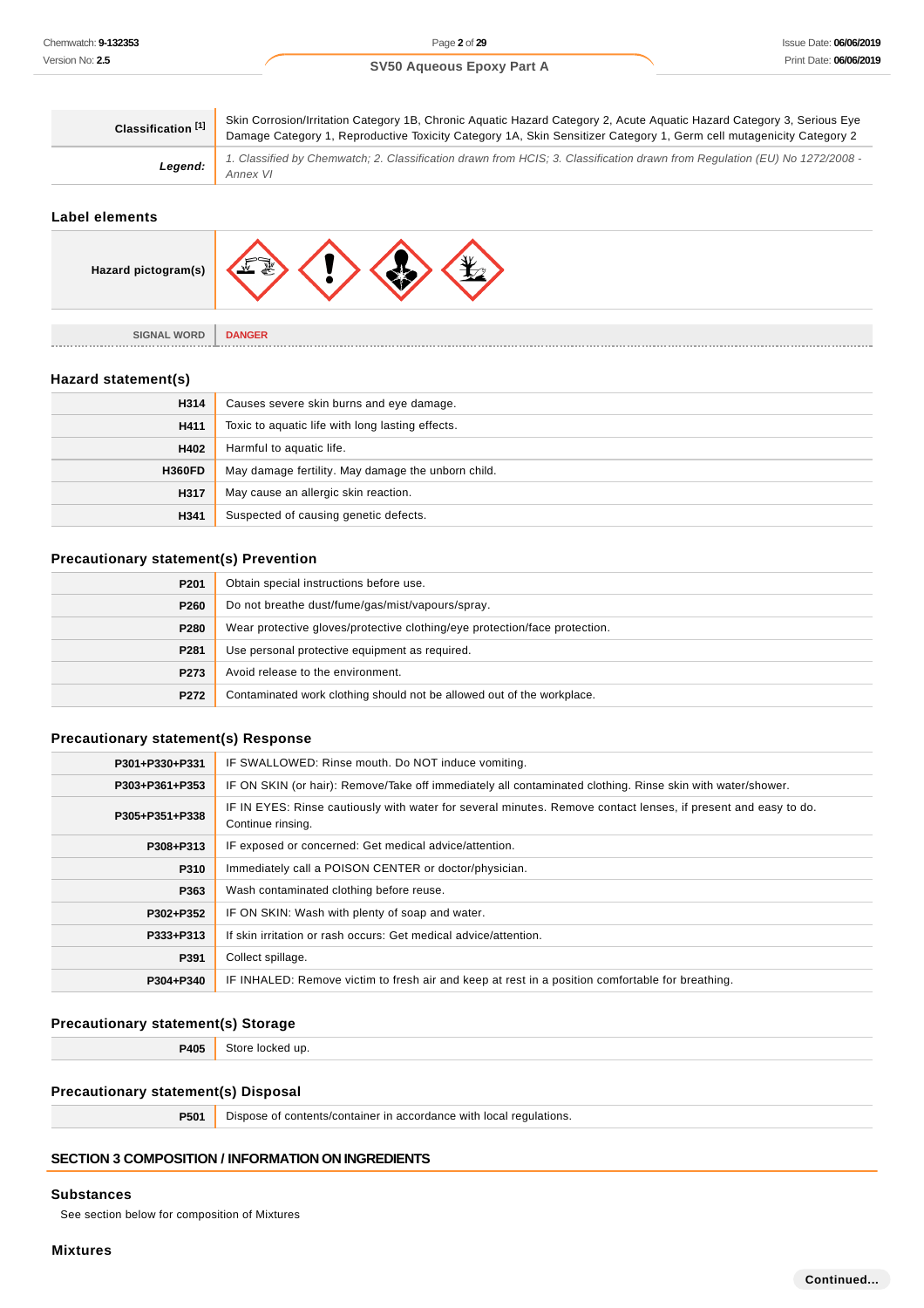| <b>CAS No</b> | %[weight] | <b>Name</b>                                 |
|---------------|-----------|---------------------------------------------|
| 25068-38-6    | 10-30     | bisphenol A/ diglycidyl ether resin, liquid |
| 26447-14-3    | < 10      | cresyl glycidyl ether                       |
| 9038-95-3     | $<$ 1     | monobutyl ether ethoxylated, propoxylated   |
| 872-50-4      | $<$ 1     | N-methyl-2-pyrrolidone                      |
| 55965-84-9    | $<$ 1     | isothiazolinones, mixed                     |
| 7631-99-4     | $<$ 1     | sodium nitrate                              |
| 330-54-1      | $<$ 1     | diuron                                      |
| 10605-21-7    | $<$ 1     | carbendazim                                 |
| 556-67-2      | $<$ 1     | octamethylcyclotetrasiloxane                |

## **SECTION 4 FIRST AID MEASURES**

## **Description of first aid measures**

| <b>Eye Contact</b>  | If this product comes in contact with the eyes:<br>$\triangleright$ Immediately hold eyelids apart and flush the eye continuously with running water.<br>Ensure complete irrigation of the eye by keeping eyelids apart and away from eye and moving the eyelids by<br>occasionally lifting the upper and lower lids.<br>▶ Continue flushing until advised to stop by the Poisons Information Centre or a doctor, or for at least 15 minutes.<br>Transport to hospital or doctor without delay.<br>► Removal of contact lenses after an eye injury should only be undertaken by skilled personnel.                                                                           |
|---------------------|------------------------------------------------------------------------------------------------------------------------------------------------------------------------------------------------------------------------------------------------------------------------------------------------------------------------------------------------------------------------------------------------------------------------------------------------------------------------------------------------------------------------------------------------------------------------------------------------------------------------------------------------------------------------------|
| <b>Skin Contact</b> | If skin or hair contact occurs:<br>In mediately flush body and clothes with large amounts of water, using safety shower if available.<br>▶ Quickly remove all contaminated clothing, including footwear.<br>▶ Wash skin and hair with running water. Continue flushing with water until advised to stop by the Poisons Information<br>Centre.<br>Transport to hospital, or doctor.                                                                                                                                                                                                                                                                                           |
| Inhalation          | If fumes or combustion products are inhaled remove from contaminated area.<br>Lay patient down. Keep warm and rested.<br>▶ Prostheses such as false teeth, which may block airway, should be removed, where possible, prior to initiating first aid<br>procedures.<br>▶ Apply artificial respiration if not breathing, preferably with a demand valve resuscitator, bag-valve mask device, or<br>pocket mask as trained. Perform CPR if necessary.<br>Transport to hospital, or doctor.                                                                                                                                                                                      |
| Ingestion           | For advice, contact a Poisons Information Centre or a doctor at once.<br>• Urgent hospital treatment is likely to be needed.<br>If swallowed do <b>NOT</b> induce vomiting.<br>If vomiting occurs, lean patient forward or place on left side (head-down position, if possible) to maintain open airway<br>and prevent aspiration.<br>• Observe the patient carefully.<br>► Never give liquid to a person showing signs of being sleepy or with reduced awareness; i.e. becoming unconscious.<br>$\triangleright$ Give water to rinse out mouth, then provide liquid slowly and as much as casualty can comfortably drink.<br>Transport to hospital or doctor without delay. |

## **Indication of any immediate medical attention and special treatment needed**

Treat symptomatically.

for diuron:

- Symptomatic and supportive action is indicated.
- Methaemoglobinaemia is possible
- **i** if compound is hydrolysed in vivo to aniline.
- Methaemoglobinaemia causes cyanosis. Reversion of methaemoglobin to haemoglobin is spontaneous after removal from exposure, so moderate degrees of cyanosis need be treated only by supportive measures such as bed rest and oxygen inhalation.
- Thorough cleansing of the entire contaminated area of the body, including the scalp and nails is of the utmost importance.

#### **SECTION 5 FIREFIGHTING MEASURES**

## **Extinguishing media**

- Foam.
- Dry chemical powder.
- BCF (where regulations permit).
- Carbon dioxide.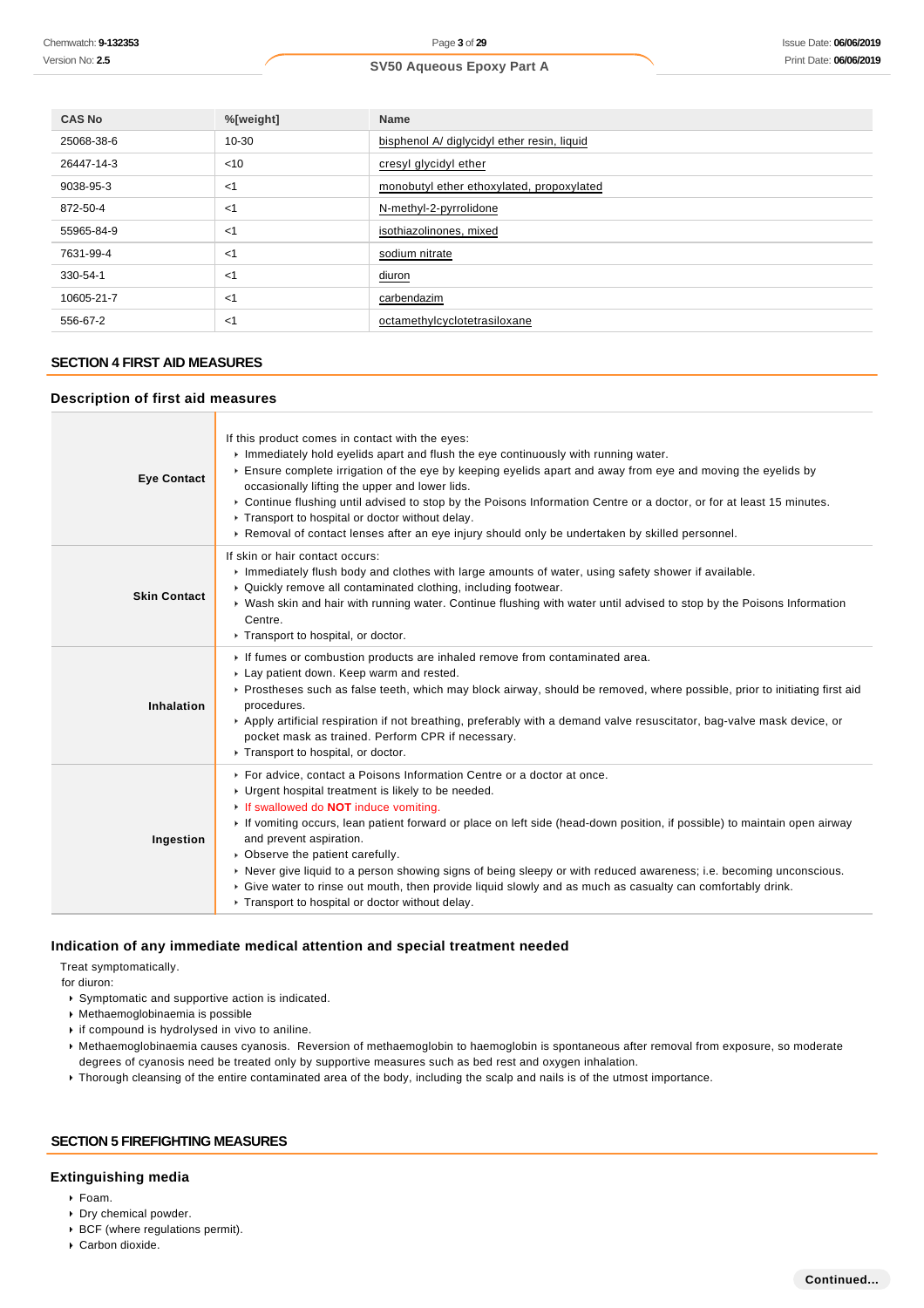Water spray or fog - Large fires only.

#### **Special hazards arising from the substrate or mixture**

| Avoid contamination with oxidising agents i.e. nitrates, oxidising acids, chlorine bleaches, pool chlorine etc. as ignition<br><b>Fire Incompatibility</b><br>may result |
|--------------------------------------------------------------------------------------------------------------------------------------------------------------------------|
|--------------------------------------------------------------------------------------------------------------------------------------------------------------------------|

#### **Advice for firefighters**

| <b>Fire Fighting</b>         | Alert Fire Brigade and tell them location and nature of hazard.<br>• Wear breathing apparatus plus protective gloves.<br>► Prevent, by any means available, spillage from entering drains or water courses.<br>► Use water delivered as a fine spray to control fire and cool adjacent area.<br>DO NOT approach containers suspected to be hot.<br>► Cool fire exposed containers with water spray from a protected location.<br>If safe to do so, remove containers from path of fire.<br>Equipment should be thoroughly decontaminated after use. |
|------------------------------|-----------------------------------------------------------------------------------------------------------------------------------------------------------------------------------------------------------------------------------------------------------------------------------------------------------------------------------------------------------------------------------------------------------------------------------------------------------------------------------------------------------------------------------------------------|
| <b>Fire/Explosion Hazard</b> | Combustible. Will burn if ignited.<br>Combustion products include:<br>carbon monoxide (CO)<br>carbon dioxide (CO2)<br>metal oxides<br>other pyrolysis products typical of burning organic material.                                                                                                                                                                                                                                                                                                                                                 |
| <b>HAZCHEM</b>               | $-3Z$                                                                                                                                                                                                                                                                                                                                                                                                                                                                                                                                               |

## **SECTION 6 ACCIDENTAL RELEASE MEASURES**

**Personal precautions, protective equipment and emergency procedures** See section 8

## **Environmental precautions**

See section 12

## **Methods and material for containment and cleaning up**

| <b>Minor Spills</b> | Environmental hazard - contain spillage.<br>$\triangleright$ Clean up all spills immediately.<br>Avoid contact with skin and eyes.<br>• Wear impervious gloves and safety goggles.<br>▶ Trowel up/scrape up.<br>• Place spilled material in clean, dry, sealed container.<br>$\triangleright$ Flush spill area with water.                                                                                                                                                                                                                                                                                                                                                                                                             |
|---------------------|----------------------------------------------------------------------------------------------------------------------------------------------------------------------------------------------------------------------------------------------------------------------------------------------------------------------------------------------------------------------------------------------------------------------------------------------------------------------------------------------------------------------------------------------------------------------------------------------------------------------------------------------------------------------------------------------------------------------------------------|
| <b>Major Spills</b> | Environmental hazard - contain spillage.<br>Minor hazard.<br>▶ Clear area of personnel.<br>Alert Fire Brigade and tell them location and nature of hazard.<br>$\triangleright$ Control personal contact with the substance, by using protective equipment as required.<br>▶ Prevent spillage from entering drains or water ways.<br>• Contain spill with sand, earth or vermiculite.<br>• Collect recoverable product into labelled containers for recycling.<br>$\triangleright$ Absorb remaining product with sand, earth or vermiculite and place in appropriate containers for disposal.<br>• Wash area and prevent runoff into drains or waterways.<br>If contamination of drains or waterways occurs, advise emergency services. |

Personal Protective Equipment advice is contained in Section 8 of the SDS.

## **SECTION 7 HANDLING AND STORAGE**

#### **Precautions for safe handling**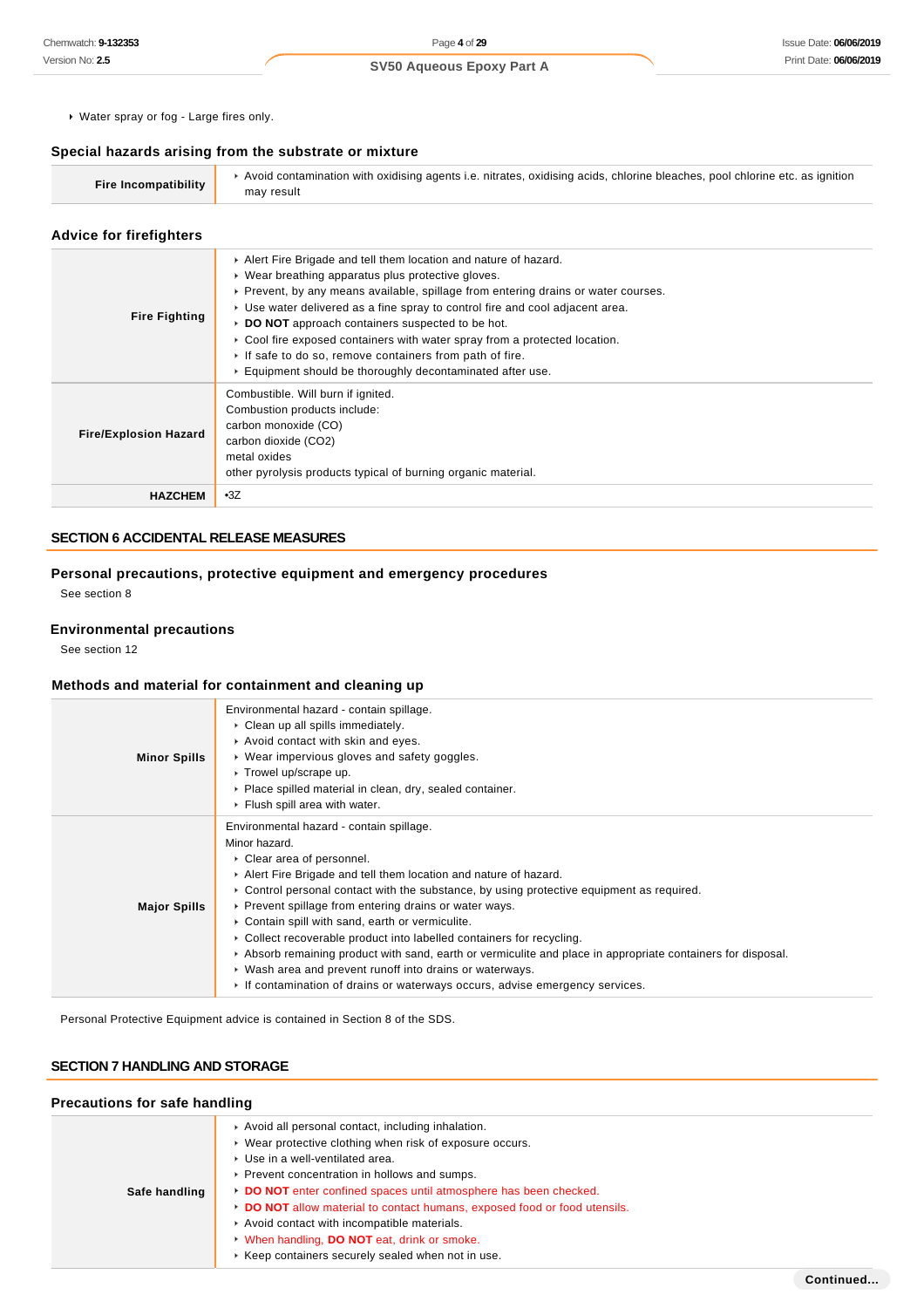|                   | Avoid physical damage to containers.                                                                                                 |
|-------------------|--------------------------------------------------------------------------------------------------------------------------------------|
|                   | Always wash hands with soap and water after handling.                                                                                |
|                   | ► Work clothes should be laundered separately. Launder contaminated clothing before re-use.                                          |
|                   | Use good occupational work practice.                                                                                                 |
|                   | ► Observe manufacturer's storage and handling recommendations contained within this SDS.                                             |
|                   | ▶ Atmosphere should be regularly checked against established exposure standards to ensure safe working conditions are<br>maintained. |
|                   | Store in original containers.                                                                                                        |
|                   | ▶ Keep containers securely sealed.                                                                                                   |
| Other information | Store in a cool, dry, well-ventilated area.                                                                                          |
|                   | Store away from incompatible materials and foodstuff containers.                                                                     |
|                   | ► Protect containers against physical damage and check regularly for leaks.                                                          |
|                   | ▶ Observe manufacturer's storage and handling recommendations contained within this SDS.                                             |

## **Conditions for safe storage, including any incompatibilities**

|                                | ▶ Metal can or drum                                                                                                                                                                                                                                                                                                                                                                                                                                                                                                                                                                                                                                                                                                                                                                                                                                                                                                                                                                                                                                                                                                                                                                                                                                                                                                                                                                                                                                                                                                                                                                                                                                                                                                                                                                                                                                                                                                                                        |
|--------------------------------|------------------------------------------------------------------------------------------------------------------------------------------------------------------------------------------------------------------------------------------------------------------------------------------------------------------------------------------------------------------------------------------------------------------------------------------------------------------------------------------------------------------------------------------------------------------------------------------------------------------------------------------------------------------------------------------------------------------------------------------------------------------------------------------------------------------------------------------------------------------------------------------------------------------------------------------------------------------------------------------------------------------------------------------------------------------------------------------------------------------------------------------------------------------------------------------------------------------------------------------------------------------------------------------------------------------------------------------------------------------------------------------------------------------------------------------------------------------------------------------------------------------------------------------------------------------------------------------------------------------------------------------------------------------------------------------------------------------------------------------------------------------------------------------------------------------------------------------------------------------------------------------------------------------------------------------------------------|
| Suitable container             | ▶ Packaging as recommended by manufacturer.                                                                                                                                                                                                                                                                                                                                                                                                                                                                                                                                                                                                                                                                                                                                                                                                                                                                                                                                                                                                                                                                                                                                                                                                                                                                                                                                                                                                                                                                                                                                                                                                                                                                                                                                                                                                                                                                                                                |
|                                | ▶ Check all containers are clearly labelled and free from leaks.                                                                                                                                                                                                                                                                                                                                                                                                                                                                                                                                                                                                                                                                                                                                                                                                                                                                                                                                                                                                                                                                                                                                                                                                                                                                                                                                                                                                                                                                                                                                                                                                                                                                                                                                                                                                                                                                                           |
| <b>Storage incompatibility</b> | Titanium dioxide<br>reacts with strong acids, strong oxidisers<br>Freacts violently with aluminium, calcium, hydrazine, lithium (at around 200 deg C.), magnesium, potassium, sodium,<br>zinc, especially at elevated temperatures - these reactions involves reduction of the oxide and are accompanied by<br>incandescence<br>► dust or powders can ignite and then explode in a carbon dioxide atmosphere<br>▶ WARNING: Avoid or control reaction with peroxides. All transition metal peroxides should be considered as potentially<br>explosive. For example transition metal complexes of alkyl hydroperoxides may decompose explosively.<br>► The pi-complexes formed between chromium(0), vanadium(0) and other transition metals (haloarene-metal complexes)<br>and mono-or poly-fluorobenzene show extreme sensitivity to heat and are explosive.<br>Avoid reaction with borohydrides or cyanoborohydrides<br>Avoid reaction with amines, mercaptans, strong acids and oxidising agents<br>Cellulose and its derivatives may react vigorously with calcium oxide, bleaching powder, perchlorates, perchloric acid,<br>sodium chlorate, fluorine, nitric acid, sodium nitrate and sodium nitrite.<br>May be incompatible with aminacrine hydrochloride, chlorocresol, mercuric chloride, phenol, resorcinol, tannic acid and<br>silver nitrate.<br>Glycidyl ethers:<br>► may form unstable peroxides on storage in air , light, sunlight, UV light or other ionising radiation, trace metals - inhibitor<br>should be maintained at adequate levels<br>may polymerise in contact with heat, organic and inorganic free radical producing initiators<br>may polymerise with evolution of heat in contact with oxidisers, strong acids, bases and amines<br>Freact violently with strong oxidisers, permanganates, peroxides, acyl halides, alkalis, ammonium persulfate, bromine<br>dioxide<br>attack some forms of plastics, coatings, and rubber |
|                                |                                                                                                                                                                                                                                                                                                                                                                                                                                                                                                                                                                                                                                                                                                                                                                                                                                                                                                                                                                                                                                                                                                                                                                                                                                                                                                                                                                                                                                                                                                                                                                                                                                                                                                                                                                                                                                                                                                                                                            |
|                                |                                                                                                                                                                                                                                                                                                                                                                                                                                                                                                                                                                                                                                                                                                                                                                                                                                                                                                                                                                                                                                                                                                                                                                                                                                                                                                                                                                                                                                                                                                                                                                                                                                                                                                                                                                                                                                                                                                                                                            |

マク J + X + O + + +

**X** — Must not be stored together

**0** — May be stored together with specific preventions

**+** — May be stored together

## **SECTION 8 EXPOSURE CONTROLS / PERSONAL PROTECTION**

## **Control parameters**

#### **OCCUPATIONAL EXPOSURE LIMITS (OEL)**

#### **INGREDIENT DATA**

| <b>Source</b>                          | Ingredient                 | <b>Material name</b>       | <b>TWA</b>            | <b>STEL</b>            | Peak                    | <b>Notes</b>            |
|----------------------------------------|----------------------------|----------------------------|-----------------------|------------------------|-------------------------|-------------------------|
| Australia Exposure<br><b>Standards</b> | N-methyl-<br>2-pyrrolidone | 1-Methvl-<br>2-pyrrolidone | 25 ppm / 103<br>mq/m3 | 309 mg/m $3/75$<br>ppm | <b>Not</b><br>Available | <b>Not</b><br>Available |
| Australia Exposure<br><b>Standards</b> | diuron                     | Diuron                     | $10 \text{ mg/m}$ 3   | Not Available          | <b>Not</b><br>Available | <b>Not</b><br>Available |

## **EMERGENCY LIMITS**

| Ingredient | <b>Material name</b> | <b>TEL.</b> | ---- | ---- |
|------------|----------------------|-------------|------|------|
|            |                      |             |      |      |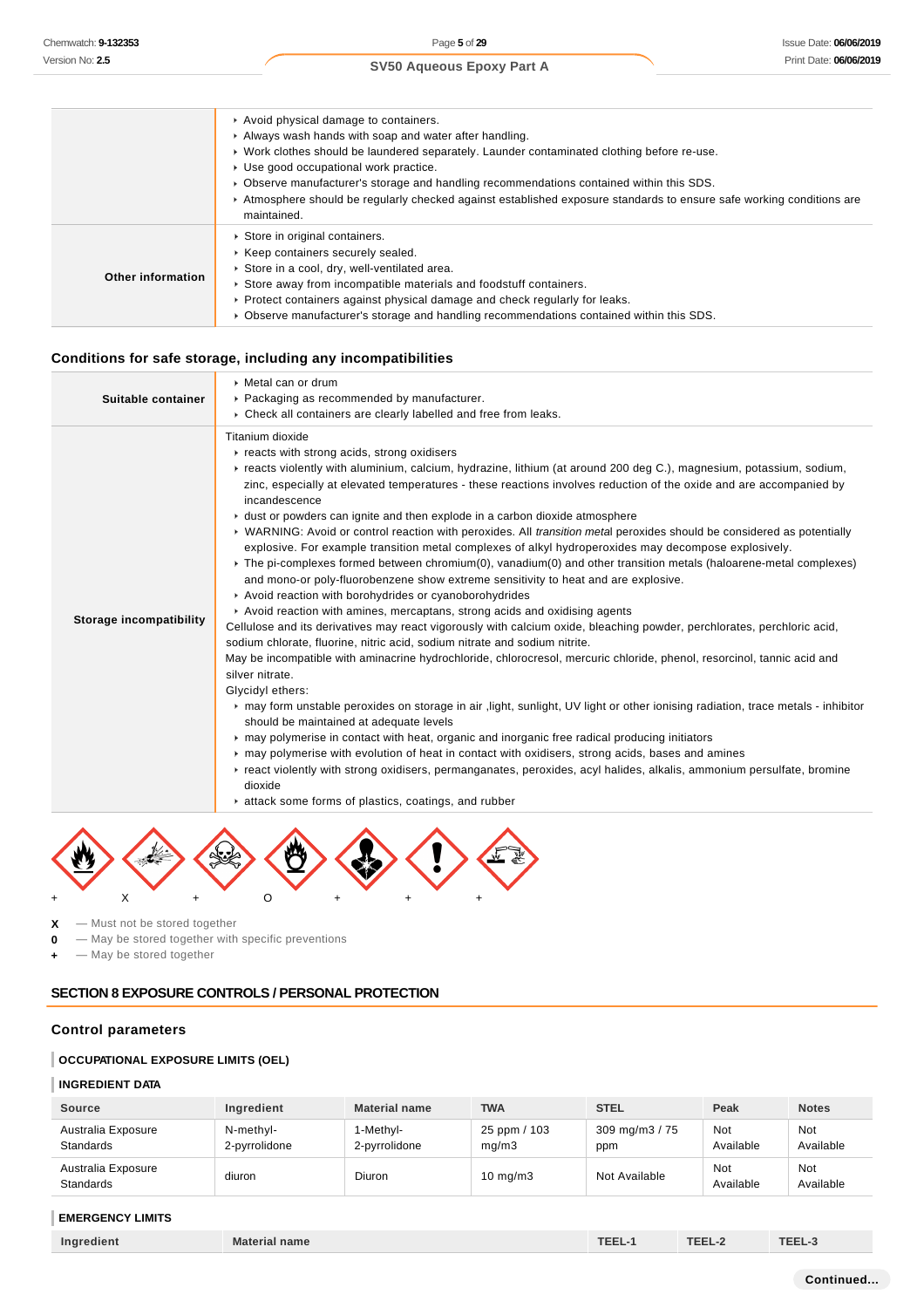| bisphenol A/ diglycidyl ether<br>resin, liquid | Epoxy resin includes EPON 1001, 1007, 820, ERL-2795 |               | $90 \text{ mg/m}$    | 990 mg/m3 | 5,900 mg/m3 |
|------------------------------------------------|-----------------------------------------------------|---------------|----------------------|-----------|-------------|
| N-methyl-2-pyrrolidone                         | Methyl 2-pyrrolidinone, 1-; (N-Methylpyrrolidone)   |               | 30 ppm               | 32 ppm    | $190$ ppm   |
| sodium nitrate                                 | Sodium nitrate                                      |               | $4.1 \text{ mg/m}$ 3 | 45 mg/m3  | 270 mg/m3   |
| octamethylcyclotetrasiloxane                   | Octamethylcyclotetrasiloxane                        |               | 30 ppm               | 68 ppm    | 130 ppm     |
|                                                |                                                     |               |                      |           |             |
| Ingredient                                     | <b>Original IDLH</b>                                |               | <b>Revised IDLH</b>  |           |             |
| bisphenol A/ diglycidyl ether<br>resin, liquid | Not Available                                       |               | Not Available        |           |             |
| cresyl glycidyl ether                          | Not Available                                       | Not Available |                      |           |             |
| monobutyl ether ethoxylated,<br>propoxylated   | Not Available                                       | Not Available |                      |           |             |
| N-methyl-2-pyrrolidone                         | Not Available                                       |               | Not Available        |           |             |
| isothiazolinones, mixed                        | Not Available                                       |               | Not Available        |           |             |
| sodium nitrate                                 | Not Available                                       |               | Not Available        |           |             |
| diuron                                         | Not Available                                       |               | Not Available        |           |             |
| carbendazim                                    | Not Available                                       |               | Not Available        |           |             |
| octamethylcyclotetrasiloxane                   | Not Available                                       |               | Not Available        |           |             |

#### **MATERIAL DATA**

for N-methyl-2-pyrrolidone (NMP):

Reports of skin and eye irritation and chronic headaches have been reported in workers exposed to 1-methyl-2-pyrrolidone. The Australian ES is based on a 10-fold uncertainty factor of the no-observable-adverse-effect level (NOAEL) of 24 ppm where adverse respiratory effects were observed in a 4-week inhalation study in rats.

for diuron:

Exposures at or below the recommended TLV-TWA is thought to protect the worker from the significant risk of anaemia and methaemoglobinaemia associated with use of the product.

Animals exposed by inhalation to 10 mg/m3 titanium dioxide show no significant fibrosis, possibly reversible tissue reaction. The architecture of lung air spaces remains intact.

Cellulose is considered a nuisance dust which has little adverse effect on lung and does not produce significant organic disease or toxic effects when appropriate controls are applied.

for propylene glycol monomethyl ether (PGME)

Odour Threshold: 10 ppm.

The TLV-TWA is protective against discomfort caused by odour, against eye and skin irritation, and chronic effects (including possible liver and kidney damage).

Individuals exposed to 100 ppm reported a transient unpleasant odour with slight eye irritation after about 1 or 2 hours. At 300 ppm, mild irritation of the eyes and nose developed within 5 minutes; some individuals found the irritation hardly bearable after about an hour. A concentration of 750 ppm was highly irritating. Signs of central nervous system depression developed at 1000 ppm. Neurological, clinical chemical and general medical examinations showed no other conspicuous toxicity.

Concentrations of the beta-isomer, 2-methoxy-1-propyl acetate are low in commercial grades of PGME and teratogenic effects associated with this isomer are expected to be absent.

Odour Safety Factor(OSF)

OSF=10 (propylene glycol monomethyl ether)

For epichlorohydrin

Odour Threshold Value: 0.08 ppm

NOTE: Detector tubes for epichlorohydrin, measuring in excess of 5 ppm, are commercially available.

Exposure at or below the recommended TLV-TWA is thought to minimise the potential for adverse respiratory, liver, kidney effects. Epichlorohydrin has been implicated as a human skin sensitiser, hence individuals who are hypersusceptible or otherwise unusually responsive to certain chemicals may NOT be adequately protected from adverse health effects.

Odour Safety Factor (OSF)

OSF=0.54 (EPICHLOROHYDRIN)

For ethylene glycol monobutyl ether (2-butoxyethanol)

Odour Threshold Value: 0.10 ppm (detection), 0.35 ppm (recognition)

Although rats appear to be more susceptible than other animals anaemia is not uncommon amongst humans following exposure. The TLV reflects the need to maintain exposures below levels found to cause blood changes in experimental animals. It is concluded that this limit will reduce the significant risk of irritation, haematologic effects and other systemic effects observed in humans and animals exposed to higher vapour concentrations. The toxic effects typical of some other glycol ethers (pancytopenia, testis atrophy and teratogenic effects) are not found with this substance. Odour Safety Factor (OSF)

OSF=2E2 (2-BUTOXYETHANOL)

#### **Exposure controls**

**Appropriate engineering controls** Engineering controls are used to remove a hazard or place a barrier between the worker and the hazard. Well-designed engineering controls can be highly effective in protecting workers and will typically be independent of worker interactions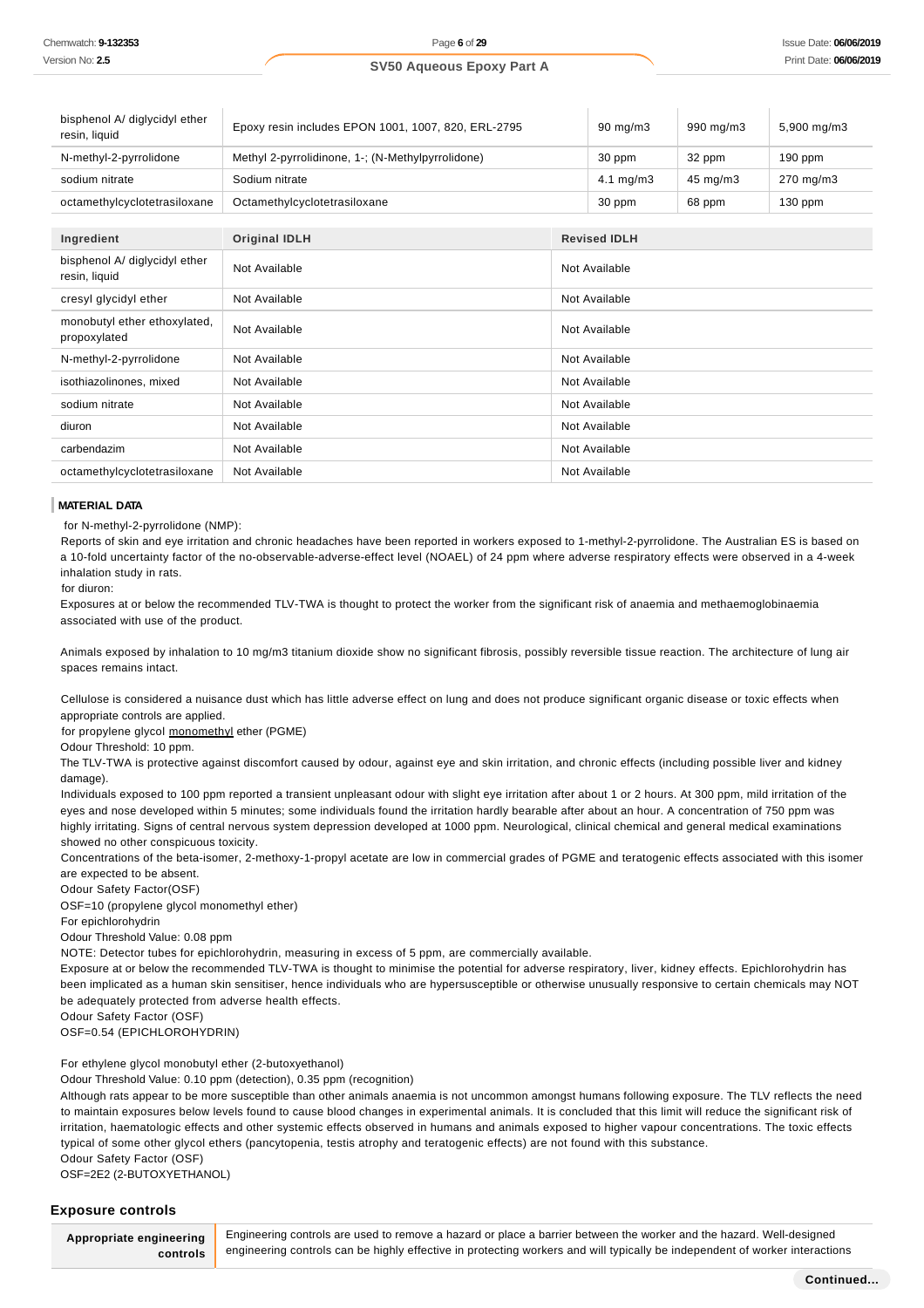to provide this high level of protection. The basic types of engineering controls are: Process controls which involve changing the way a job activity or process is done to reduce the risk. Enclosure and/or isolation of emission source which keeps a selected hazard "physically" away from the worker and ventilation that strategically "adds" and "removes" air in the work environment. Ventilation can remove or dilute an air contaminant if designed properly. The design of a ventilation system must match the particular process and chemical or contaminant in use. Employers may need to use multiple types of controls to prevent employee overexposure. General exhaust is adequate under normal operating conditions. If risk of overexposure exists, wear SAA approved respirator. Correct fit is essential to obtain adequate protection. Provide adequate ventilation in warehouse or closed storage areas. Air contaminants generated in the workplace possess varying "escape" velocities which, in turn, determine the "capture velocities" of fresh circulating air required to effectively remove the contaminant. Type of Contaminant: Air Speed: Air Speed: Air Speed: Air Speed: Air Speed: Air Speed: Air Speed: Air Speed: Air Speed: Air Speed: Air Speed: Air Speed: Air Speed: Air Speed: Air Speed: Air Speed: Air Speed: Air Speed: Air solvent, vapours, degreasing etc., evaporating from tank (in still air) 0.25-0.5 m/s (50-100 f/min) aerosols, fumes from pouring operations, intermittent container filling, low speed conveyer transfers, welding, spray drift, plating acid fumes, pickling (released at low velocity into zone of active generation)  $0.5 - 1 m/s$ (100-200 f/min.) direct spray, spray painting in shallow booths, drum filling, conveyer loading, crusher dusts, gas discharge (active generation into zone of rapid air motion) 1-2.5 m/s (200-500 f/min) grinding, abrasive blasting, tumbling, high speed wheel generated dusts (released at high initial velocity into zone of very high rapid air motion). 2.5-10 m/s (500-2000 f/min.) Within each range the appropriate value depends on: Lower end of the range Upper end of the range 1: Room air currents minimal or favourable to capture 1: Disturbing room air currents 2: Contaminants of low toxicity or of nuisance value only 2: Contaminants of high toxicity 3: Intermittent, low production. 3: High production, heavy use 4: Large hood or large air mass in motion 4: Small hood - local control only Simple theory shows that air velocity falls rapidly with distance away from the opening of a simple extraction pipe. Velocity generally decreases with the square of distance from the extraction point (in simple cases). Therefore the air speed at the extraction point should be adjusted, accordingly, after reference to distance from the contaminating source. The air velocity at the extraction fan, for example, should be a minimum of 1-2 m/s (200-400 f/min.) for extraction of solvents generated in a tank 2 meters distant from the extraction point. Other mechanical considerations, producing performance deficits within the extraction apparatus, make it essential that theoretical air velocities are multiplied by factors of 10 or more when extraction systems are installed or used. **Personal protection Eye and face protection** ▶ Chemical goggles. Full face shield may be required for supplementary but never for primary protection of eyes. Contact lenses may pose a special hazard; soft contact lenses may absorb and concentrate irritants. A written policy document, describing the wearing of lenses or restrictions on use, should be created for each workplace or task. This should include a review of lens absorption and adsorption for the class of chemicals in use and an account of injury experience. Medical and first-aid personnel should be trained in their removal and suitable equipment should be readily available. In the event of chemical exposure, begin eye irrigation immediately and remove contact lens as soon as practicable. Lens should be removed at the first signs of eye redness or irritation - lens should be removed in a clean environment only after workers have washed hands thoroughly. [CDC NIOSH Current Intelligence Bulletin 59], [AS/NZS 1336 or national equivalent] **Skin protection** See Hand protection below **Hands/feet protection NOTE:** The material may produce skin sensitisation in predisposed individuals. Care must be taken, when removing gloves and other protective equipment, to avoid all possible skin contact. Contaminated leather items, such as shoes, belts and watch-bands should be removed and destroyed. When handling liquid-grade epoxy resins wear chemically protective gloves , boots and aprons. The performance, based on breakthrough times ,of:

Ethyl Vinyl Alcohol (EVAL laminate) is generally excellent

Butyl Rubber ranges from excellent to good Nitrile Butyl Rubber (NBR) from excellent to fair.

Neoprene from excellent to fair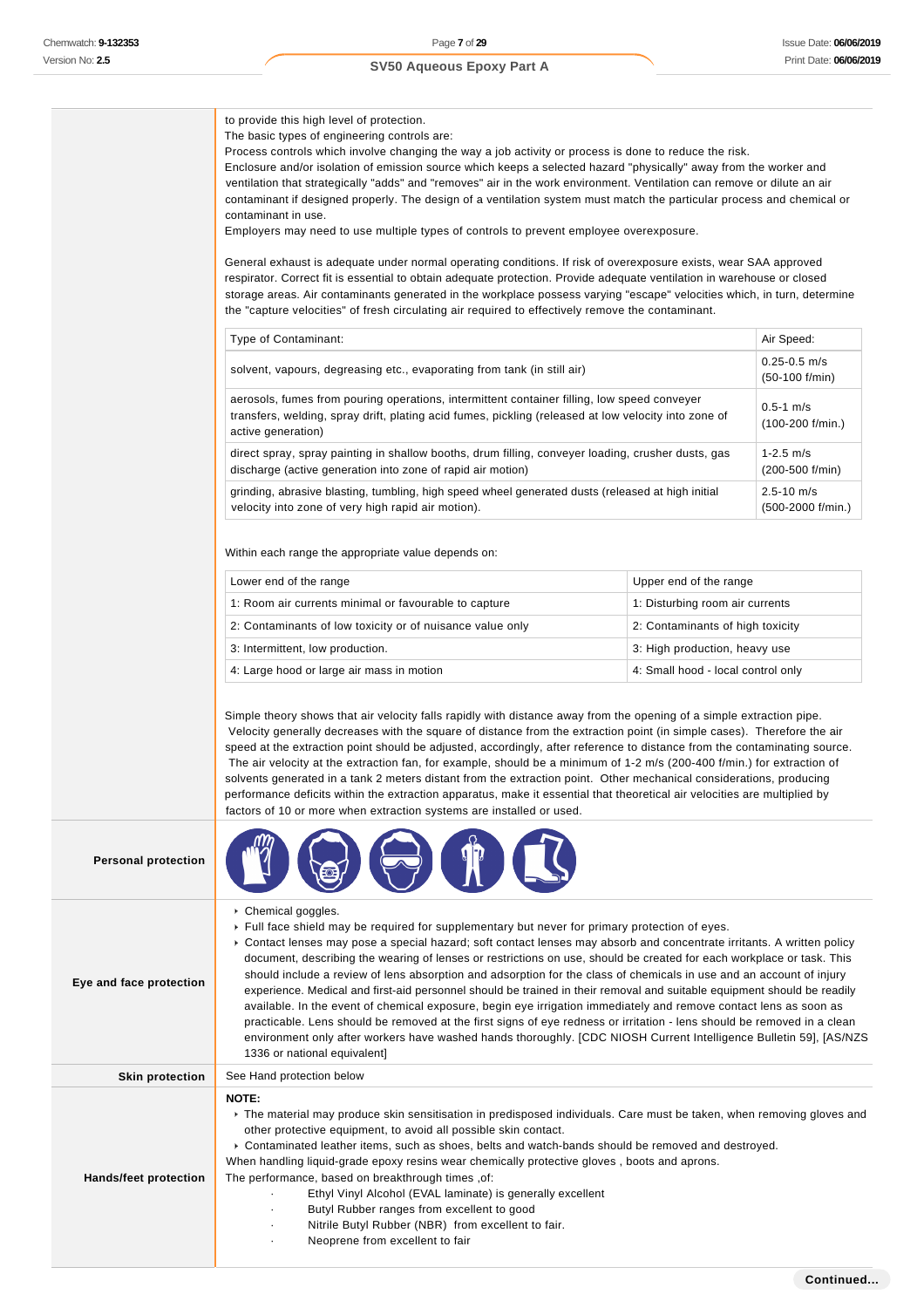| SV50 Aqueous Epoxy Part A |  |
|---------------------------|--|
|                           |  |
|                           |  |

|                        | Polyvinyl (PVC) from excellent to poor<br>As defined in ASTM F-739-96                                                                                                                                                                                                                                                                                                                                                                                                                                                                                                                                                                                                                                                                                                                                                                                                                                                                                             |
|------------------------|-------------------------------------------------------------------------------------------------------------------------------------------------------------------------------------------------------------------------------------------------------------------------------------------------------------------------------------------------------------------------------------------------------------------------------------------------------------------------------------------------------------------------------------------------------------------------------------------------------------------------------------------------------------------------------------------------------------------------------------------------------------------------------------------------------------------------------------------------------------------------------------------------------------------------------------------------------------------|
|                        | Excellent breakthrough time > 480 min<br>Good breakthrough time > 20 min<br>Fair breakthrough time < 20 min<br>Poor glove material degradation<br>Gloves should be tested against each resin system prior to making a selection of the most suitable type. Systems<br>include both the resin and any hardener, individually and collectively)<br><b>DO NOT</b> use cotton or leather (which absorb and concentrate the resin), natural rubber (latex), medical or<br>polyethylene gloves (which absorb the resin).<br><b>DO NOT</b> use barrier creams containing emulsified fats and oils as these may absorb the resin;<br>silicone-based barrier creams should be reviewed prior to use.<br>Replacement time should be considered when selecting the most appropriate glove. It may be more effective to select a<br>glove with lower chemical resistance but which is replaced frequently than to select a more resistant glove which is reused<br>many times |
| <b>Body protection</b> | See Other protection below                                                                                                                                                                                                                                                                                                                                                                                                                                                                                                                                                                                                                                                                                                                                                                                                                                                                                                                                        |
| Other protection       | • Overalls.<br>▶ P.V.C. apron.<br>▶ Barrier cream.<br>$\triangleright$ Skin cleansing cream.<br>$\triangleright$ Eye wash unit.                                                                                                                                                                                                                                                                                                                                                                                                                                                                                                                                                                                                                                                                                                                                                                                                                                   |

## **Recommended material(s)**

#### **GLOVE SELECTION INDEX**

Glove selection is based on a modified presentation of the:

 **"Forsberg Clothing Performance Index".**

 The effect(s) of the following substance(s) are taken into account in the **computer-generated** selection:

SV50 Aqueous Epoxy Part A

| <b>Material</b>       | <b>CPI</b> |
|-----------------------|------------|
| <b>BUTYL</b>          | A          |
| PE/EVAL/PE            | A          |
| NAT+NEOPR+NITRILE     | C          |
| <b>NATURAL RUBBER</b> | C          |
| <b>NEOPRENE</b>       | C          |
| <b>NITRILE</b>        | C          |
| <b>PVA</b>            | C          |
| <b>PVC</b>            | C          |
| SARANEX-23            | C          |

#### \* CPI - Chemwatch Performance Index

A: Best Selection

B: Satisfactory; may degrade after 4 hours continuous immersion C: Poor to Dangerous Choice for other than short term immersion **NOTE**: As a series of factors will influence the actual performance of the glove, a final selection must be based on detailed observation. - \* Where the glove is to be used on a short term, casual or infrequent basis, factors such as "feel" or convenience (e.g. disposability), may dictate a choice of gloves which might otherwise be unsuitable following

long-term or frequent use. A qualified practitioner should be consulted.

#### **SECTION 9 PHYSICAL AND CHEMICAL PROPERTIES**

#### **Information on basic physical and chemical properties**

| Appearance            | Reactive diluents are generally colourless to yellow/ amber, low viscosity liquids with mild ether-like odour; solubility in<br>water varies across the family. May contain trace residuals of epichlorohydrin a known skin irritant.<br>white paste |                                                   |               |
|-----------------------|------------------------------------------------------------------------------------------------------------------------------------------------------------------------------------------------------------------------------------------------------|---------------------------------------------------|---------------|
| <b>Physical state</b> | <b>Free-flowing Paste</b>                                                                                                                                                                                                                            | <b>Relative density (Water =</b>                  | 1.19          |
| Odour                 | Not Available                                                                                                                                                                                                                                        | <b>Partition coefficient</b><br>n-octanol / water | Not Available |

#### **Respiratory protection**

**Particulate. (AS/NZS 1716 & 1715, EN 143:2000 & 149:001, ANSI Z88 or national equivalent)**

| <b>Required Minimum</b><br><b>Protection Factor</b> | Half-Face<br>Respirator | <b>Full-Face</b><br>Respirator | <b>Powered Air</b><br>Respirator |
|-----------------------------------------------------|-------------------------|--------------------------------|----------------------------------|
| up to $10 \times ES$                                | P1<br>Air-line*         |                                | PAPR-P1                          |
| up to $50 \times ES$                                | Air-line**              | P <sub>2</sub>                 | PAPR-P2                          |
| up to $100 \times ES$                               | ۰                       | P <sub>3</sub>                 |                                  |
|                                                     |                         | Air-line*                      | ۰                                |
| $100 + x ES$                                        | ۰                       | Air-line**                     | PAPR-P3                          |

#### **\* - Negative pressure demand \*\* - Continuous flow**

**A(All classes) = Organic vapours, B AUS or B1 = Acid gasses, B2 = Acid gas or hydrogen cyanide(HCN), B3 = Acid gas or hydrogen cyanide(HCN), E = Sulfur dioxide(SO2), G = Agricultural chemicals, K = Ammonia(NH3), Hg = Mercury, NO = Oxides of nitrogen, MB = Methyl bromide, AX = Low boiling point organic compounds(below 65 degC)**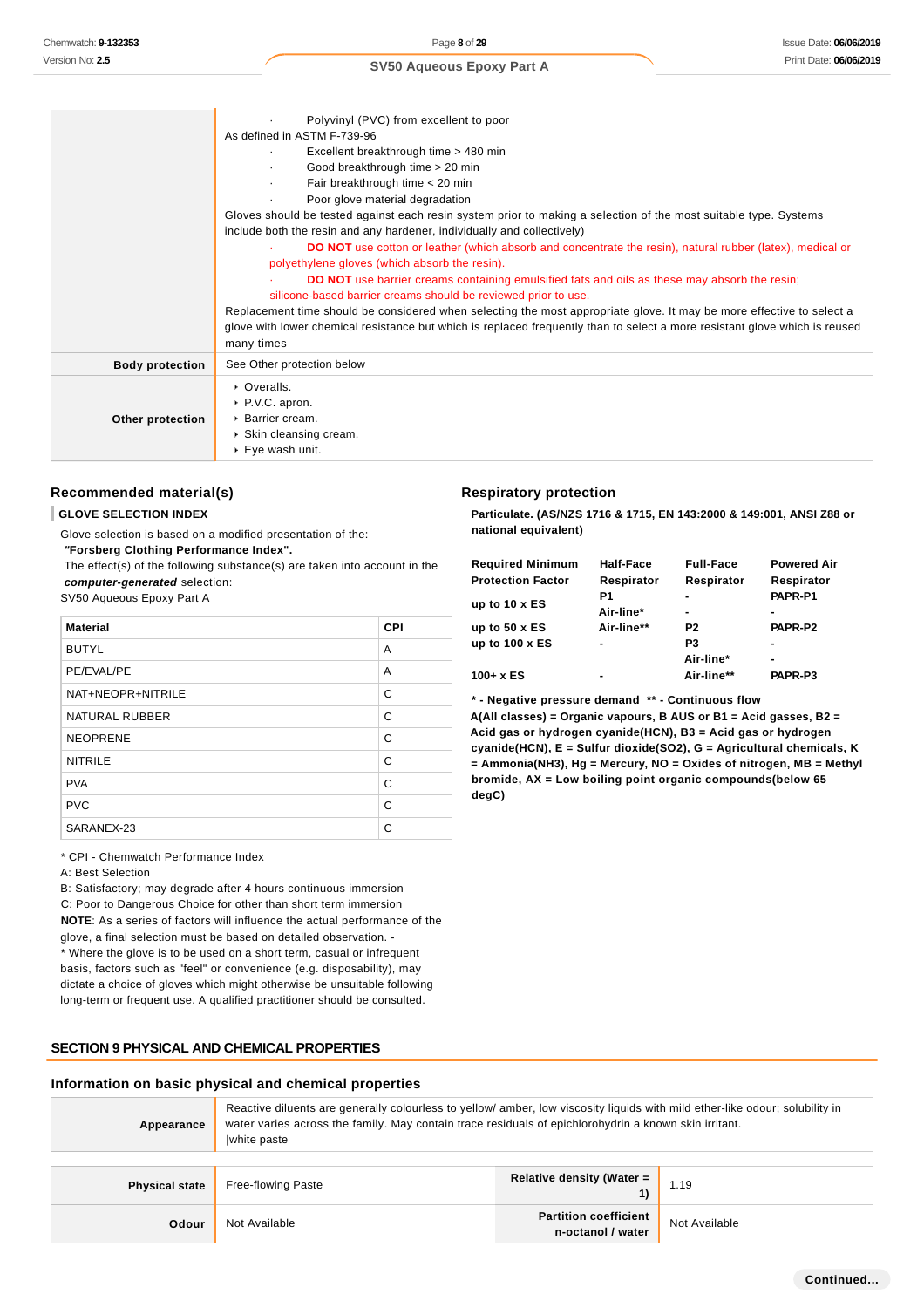| Odour threshold                                 | Not Available | Auto-ignition temperature<br>$(^{\circ}C)$ | Not Available |
|-------------------------------------------------|---------------|--------------------------------------------|---------------|
| pH (as supplied)                                | $7 - 8.5$     | Decomposition<br>temperature               | >200          |
| Melting point / freezing<br>point $(^{\circ}C)$ | Not Available | Viscosity (cSt)                            | Not Available |
| Initial boiling point and<br>boiling range (°C) | Not Available | Molecular weight (g/mol)                   | Not Available |
| Flash point (°C)                                | Not Available | <b>Taste</b>                               | Not Available |
| <b>Evaporation rate</b>                         | Not Available | <b>Explosive properties</b>                | Not Available |
| <b>Flammability</b>                             | Not Available | <b>Oxidising properties</b>                | Not Available |
| <b>Upper Explosive Limit</b><br>$(\%)$          | Not Available | <b>Surface Tension (dyn/cm</b><br>or mN/m) | Not Available |
| <b>Lower Explosive Limit</b><br>$(\%)$          | Not Available | <b>Volatile Component</b><br>$(\%$ vol)    | Not Available |
| Vapour pressure (kPa)                           | Not Available | Gas group                                  | Not Available |
| Solubility in water                             | Immiscible    | pH as a solution (1%)                      | Not Available |
| Vapour density $(Air = 1)$                      | Not Available | VOC <sub>g</sub> /L                        | Not Available |

## **SECTION 10 STABILITY AND REACTIVITY**

| Reactivity                                 | See section 7                                                                                                                        |
|--------------------------------------------|--------------------------------------------------------------------------------------------------------------------------------------|
| <b>Chemical stability</b>                  | • Unstable in the presence of incompatible materials.<br>▶ Product is considered stable.<br>Hazardous polymerisation will not occur. |
| Possibility of hazardous<br>reactions      | See section 7                                                                                                                        |
| <b>Conditions to avoid</b>                 | See section 7                                                                                                                        |
| Incompatible materials                     | See section 7                                                                                                                        |
| <b>Hazardous</b><br>decomposition products | See section 5                                                                                                                        |

## **SECTION 11 TOXICOLOGICAL INFORMATION**

## **Information on toxicological effects**

| <b>Inhaled</b>      |                                                                                                                                                                                                                                                                                                                                                                                                                                                                                                                                                                                                                                                                                                                                                                                                                                                                                                                                                                                                                                                                                                                                                                                                                                                                                                                                                                                                                                                                               |
|---------------------|-------------------------------------------------------------------------------------------------------------------------------------------------------------------------------------------------------------------------------------------------------------------------------------------------------------------------------------------------------------------------------------------------------------------------------------------------------------------------------------------------------------------------------------------------------------------------------------------------------------------------------------------------------------------------------------------------------------------------------------------------------------------------------------------------------------------------------------------------------------------------------------------------------------------------------------------------------------------------------------------------------------------------------------------------------------------------------------------------------------------------------------------------------------------------------------------------------------------------------------------------------------------------------------------------------------------------------------------------------------------------------------------------------------------------------------------------------------------------------|
| Ingestion           | The material can produce chemical burns within the oral cavity and gastrointestinal tract following ingestion.<br>Reactive diluents exhibit a range of ingestion hazards. Small amounts swallowed incidental to normal handling operations<br>are not likely to cause injury. However, swallowing larger amounts may cause injury.<br>Male rats exposed to a single oral dose of bisphenol A diglycidyl ether (BADGE) at 750, 1000, and 2000 mg/kg/day<br>showed a significantly increase in the number of immature and maturing sperm on the testis. There were no significant<br>differences with respect to sperm head count, sperm motility, and sperm abnormality in the BADGE treatment groups<br>The material has NOT been classified by EC Directives or other classification systems as "harmful by ingestion". This is<br>because of the lack of corroborating animal or human evidence. The material may still be damaging to the health of the<br>individual, following ingestion, especially where pre-existing organ (e.g liver, kidney) damage is evident. Present<br>definitions of harmful or toxic substances are generally based on doses producing mortality rather than those producing<br>morbidity (disease, ill-health). Gastrointestinal tract discomfort may produce nausea and vomiting. In an occupational<br>setting however, ingestion of insignificant quantities is not thought to be cause for concern.                                      |
| <b>Skin Contact</b> | The material can produce chemical burns following direct contact with the skin.<br>Skin contact is not thought to have harmful health effects (as classified under EC Directives); the material may still<br>produce health damage following entry through wounds, lesions or abrasions.<br>Bisphenol A diglycidyl ether (BADGE) may produce contact dermatitis characterised by erythema and oedema, with<br>weeping followed by crusting and scaling. A liquid resin with a molecular weight of 350 produced severe skin irritation in<br>rabbits when applied daily for 4 hours over 20 days.<br>Following the initial contact there may be a discrete erythematous lesion, confined to the point of contact, which may<br>persist for 48 hours to 10 days; the erythema may give way to a papular, vesicular rash with scaling.<br>In animals uncured resin produces moderate ante-mortem depression, loss of body weight and diarrhoea. Local irritation,<br>inflammation and death resulting from respiratory system depression are recorded. Higher molecular weight resins<br>generally produce lower toxicity.<br>Open cuts, abraded or irritated skin should not be exposed to this material<br>Entry into the blood-stream through, for example, cuts, abrasions, puncture wounds or lesions, may produce systemic<br>injury with harmful effects. Examine the skin prior to the use of the material and ensure that any external damage is<br>suitably protected. |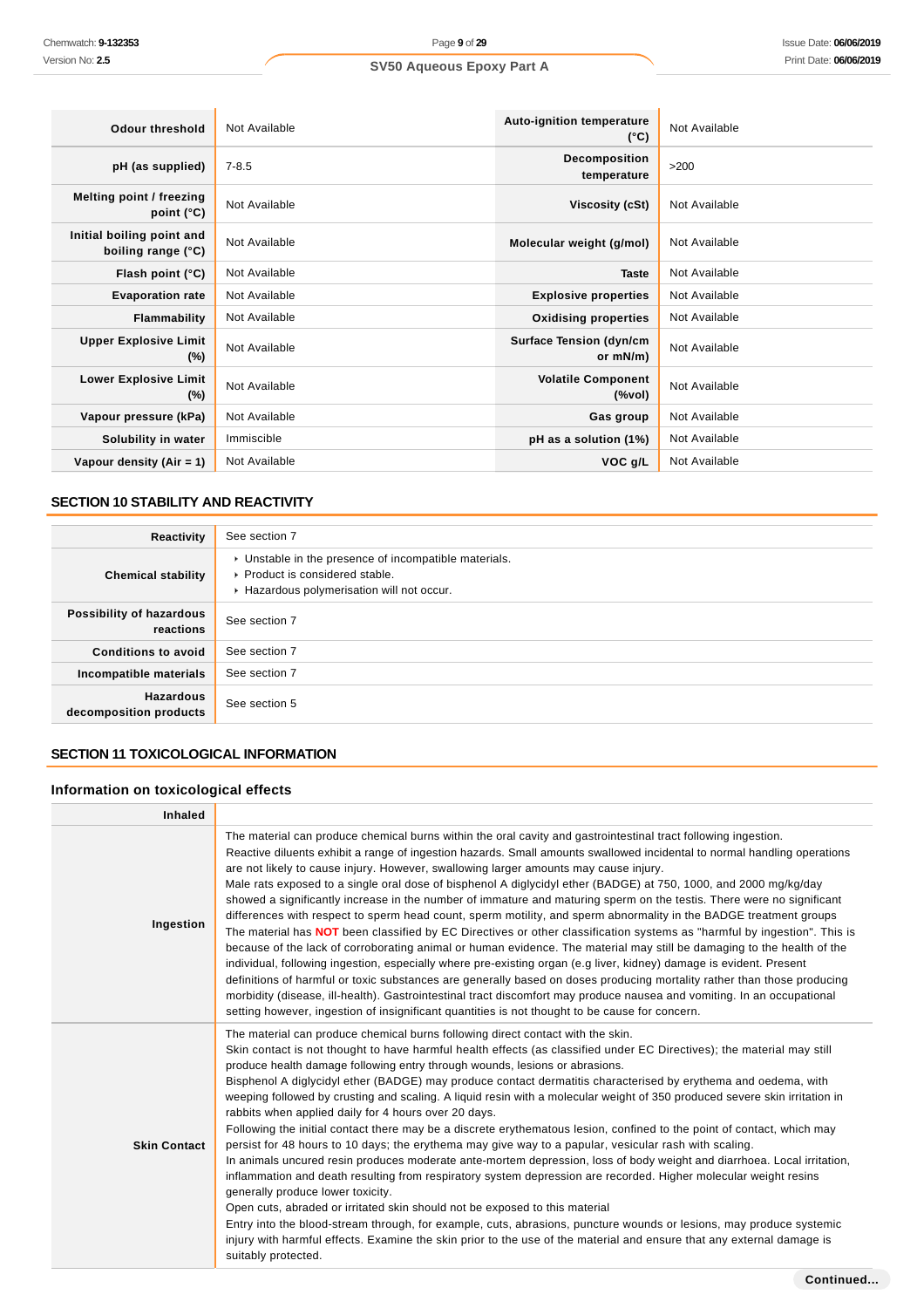|         | The material may produce mild skin irritation; limited evidence or practical experience suggests, that the material either:<br>produces mild inflammation of the skin in a substantial number of individuals following direct contact, and/or<br>► produces significant, but mild, inflammation when applied to the healthy intact skin of animals (for up to four hours),<br>such inflammation being present twenty-four hours or more after the end of the exposure period.<br>Skin irritation may also be present after prolonged or repeated exposure; this may result in a form of contact dermatitis<br>(non allergic). The dermatitis is often characterised by skin redness (erythema) and swelling (oedema) which may progress<br>to blistering (vesiculation), scaling and thickening of the epidermis. At the microscopic level there may be intercellular                                                                                                                                                                                                                                                                                                                                                                                                                                                                                                                                                                                                                                                                                                                                                                                                                                                                                                                                                                                                                                                                                                                                                                                                                                                                                                                                                                                                                                                                                                                                                                                                                                                                                                                                                                                                                                                                                                                                                                                                                                                                                                                                                                                                                                                                                                                                                                                                                                                                                                                                                                                                                                                                                                                                                                                                                                                                                                                                                                                                                                                                                                                                                                                                                                                                                                                                                                                                                                                                                                                                                                                                                                                                                                                                                                                                                                                                                                                                                                                                                                                                                                                                                                                                                                                                                                                                                                                                                                                                                                                                                                                                                                                                                                                                                                                                                                                                                                                                                                                                                                                                                                                                                                                                                                           |
|---------|-----------------------------------------------------------------------------------------------------------------------------------------------------------------------------------------------------------------------------------------------------------------------------------------------------------------------------------------------------------------------------------------------------------------------------------------------------------------------------------------------------------------------------------------------------------------------------------------------------------------------------------------------------------------------------------------------------------------------------------------------------------------------------------------------------------------------------------------------------------------------------------------------------------------------------------------------------------------------------------------------------------------------------------------------------------------------------------------------------------------------------------------------------------------------------------------------------------------------------------------------------------------------------------------------------------------------------------------------------------------------------------------------------------------------------------------------------------------------------------------------------------------------------------------------------------------------------------------------------------------------------------------------------------------------------------------------------------------------------------------------------------------------------------------------------------------------------------------------------------------------------------------------------------------------------------------------------------------------------------------------------------------------------------------------------------------------------------------------------------------------------------------------------------------------------------------------------------------------------------------------------------------------------------------------------------------------------------------------------------------------------------------------------------------------------------------------------------------------------------------------------------------------------------------------------------------------------------------------------------------------------------------------------------------------------------------------------------------------------------------------------------------------------------------------------------------------------------------------------------------------------------------------------------------------------------------------------------------------------------------------------------------------------------------------------------------------------------------------------------------------------------------------------------------------------------------------------------------------------------------------------------------------------------------------------------------------------------------------------------------------------------------------------------------------------------------------------------------------------------------------------------------------------------------------------------------------------------------------------------------------------------------------------------------------------------------------------------------------------------------------------------------------------------------------------------------------------------------------------------------------------------------------------------------------------------------------------------------------------------------------------------------------------------------------------------------------------------------------------------------------------------------------------------------------------------------------------------------------------------------------------------------------------------------------------------------------------------------------------------------------------------------------------------------------------------------------------------------------------------------------------------------------------------------------------------------------------------------------------------------------------------------------------------------------------------------------------------------------------------------------------------------------------------------------------------------------------------------------------------------------------------------------------------------------------------------------------------------------------------------------------------------------------------------------------------------------------------------------------------------------------------------------------------------------------------------------------------------------------------------------------------------------------------------------------------------------------------------------------------------------------------------------------------------------------------------------------------------------------------------------------------------------------------------------------------------------------------------------------------------------------------------------------------------------------------------------------------------------------------------------------------------------------------------------------------------------------------------------------------------------------------------------------------------------------------------------------------------------------------------------------------------------------------------------------------------------------------------------------------------|
|         | oedema of the spongy layer of the skin (spongiosis) and intracellular oedema of the epidermis.                                                                                                                                                                                                                                                                                                                                                                                                                                                                                                                                                                                                                                                                                                                                                                                                                                                                                                                                                                                                                                                                                                                                                                                                                                                                                                                                                                                                                                                                                                                                                                                                                                                                                                                                                                                                                                                                                                                                                                                                                                                                                                                                                                                                                                                                                                                                                                                                                                                                                                                                                                                                                                                                                                                                                                                                                                                                                                                                                                                                                                                                                                                                                                                                                                                                                                                                                                                                                                                                                                                                                                                                                                                                                                                                                                                                                                                                                                                                                                                                                                                                                                                                                                                                                                                                                                                                                                                                                                                                                                                                                                                                                                                                                                                                                                                                                                                                                                                                                                                                                                                                                                                                                                                                                                                                                                                                                                                                                                                                                                                                                                                                                                                                                                                                                                                                                                                                                                                                                                                                                  |
| Eye     | The material can produce chemical burns to the eye following direct contact. Vapours or mists may be extremely irritating.<br>When applied to the eye(s) of animals, the material produces severe ocular lesions which are present twenty-four hours or<br>more after instillation.                                                                                                                                                                                                                                                                                                                                                                                                                                                                                                                                                                                                                                                                                                                                                                                                                                                                                                                                                                                                                                                                                                                                                                                                                                                                                                                                                                                                                                                                                                                                                                                                                                                                                                                                                                                                                                                                                                                                                                                                                                                                                                                                                                                                                                                                                                                                                                                                                                                                                                                                                                                                                                                                                                                                                                                                                                                                                                                                                                                                                                                                                                                                                                                                                                                                                                                                                                                                                                                                                                                                                                                                                                                                                                                                                                                                                                                                                                                                                                                                                                                                                                                                                                                                                                                                                                                                                                                                                                                                                                                                                                                                                                                                                                                                                                                                                                                                                                                                                                                                                                                                                                                                                                                                                                                                                                                                                                                                                                                                                                                                                                                                                                                                                                                                                                                                                             |
| Chronic | biochemical systems.<br>Repeated or prolonged exposure to corrosives may result in the erosion of teeth, inflammatory and ulcerative changes in<br>the mouth and necrosis (rarely) of the jaw. Bronchial irritation, with cough, and frequent attacks of bronchial pneumonia<br>may ensue. Gastrointestinal disturbances may also occur. Chronic exposures may result in dermatitis and/or<br>conjunctivitis.<br>Strong evidence exists that the substance may cause irreversible but non-lethal mutagenic effects following a single<br>exposure.<br>Practical experience shows that skin contact with the material is capable either of inducing a sensitisation reaction in a<br>substantial number of individuals, and/or of producing a positive response in experimental animals.<br>There is sufficient evidence to establish a causal relationship between human exposure to the material and impaired<br>fertility<br>Bisphenol A diglycidyl ethers (BADGEs) produce sensitisation dermatitis characterised by a papular, vesicular eczema<br>with considerable itching of the back of the hand, the forearm and face and neck. This lesion may persist for 10-14 days<br>after withdrawal from exposure and recur immediately on re-exposure. This dermatitis may persist for longer periods<br>following each exposure but is unlikely to become more intense. Lesions may develop a brownish colour and scaling<br>occurs frequently. Lower molecular weight species produce sensitisation more readily.<br>In mice technical grades of bisphenol A diglycidyl ether produced epidermal tumours and a small increase in the incidence<br>kidney tumours in males and of lymphoreticular/ haematopoietic tumours in females. Subcutaneous injection produced a<br>small number of fibrosarcomas in rats.<br>BADGE is listed as an IARC Group 3 carcinogen, meaning it is "not classifiable as to its carcinogenicity to humans".<br>Concern has been raised over this possible carcinogenicity because BADGE is used in epoxy resins in the lining of some<br>tin cans for foodstuffs, and unreacted BADGE may end up in the contents of those cans.<br>For some reactive diluents, prolonged or repeated skin contact may result in absorption of potentially harmful amounts or<br>allergic skin reactions<br>Exposure to some reactive diluents (notably neopentylglycol diglycidyl ether, CAS RN:17557-23-2) has caused cancer in<br>some animal testing.<br>All glycidyl ethers show genotoxic potential due their alkylating properties. Those glycidyl ethers that have been<br>investigated in long term studies exhibit more or less marked carcinogenic potential. Alkylating agents may damage the<br>stem cell which acts as the precursor to components of the blood. Loss of the stem cell may result in pancytopenia (a<br>reduction in the number of red and white blood cells and platelets) with a latency period corresponding to the lifetime of the<br>individual blood cells. Granulocytopenia (a reduction in granular leukocytes) develops within days and thrombocytopenia (a<br>disorder involving platelets), within 1-2 weeks, whilst loss of erythrocytes (red blood cells) need months to become<br>clinically manifest. Aplastic anaemia develops due to complete destruction of the stem cells.<br>Glycidyl ethers have been shown to cause allergic contact dermatitis in humans. Glycidyl ethers generally cause skin<br>sensitization in experimental animals. Necrosis of the mucous membranes of the nasal cavities was induced in mice<br>exposed to allyl glycidyl ether.<br>A study of workers with mixed exposures was inconclusive with regard to the effects of specific glycidyl ethers. Phenyl<br>glycidyl ether, but not n-butyl glycidyl ether, induced morphological transformation in mammalian cells in vitro. n-Butyl<br>glycidyl ether induced micronuclei in mice in vivo following intraperitoneal but not oral administration. Phenyl glycidyl ether<br>did not induce micronuclei or chromosomal aberrations in vivo or chromosomal aberrations in animal cells in vitro. Alkyl<br>C12 or C14 glycidyl ether did not induce DNA damage in cultured human cells or mutation in cultured animal cells. Allyl<br>glycidyl ether induced mutation in Drosophila. The glycidyl ethers were generally mutagenic to bacteria<br>Chronic effects of exposure to diuron may initially include skin irritation, or blurring of vision, liver enlargement; spleen<br>and thyroid effects; red blood cell destruction; or reduction of the blood's oxygen carrying capacity with cyanosis (bluish<br>discolourisation), weakness or shortness of breath by formation of methemoglobin. Significant skin permeation after<br>contact appears unlikely. There are no reports of human sensitisation to diuron.<br>At 2500 ppm diuron in the diet for 2 years, rats and dogs showed growth retardation, slight anaemia, presence of abnormal<br>pigmentation, increased erythropoiesis and splenic haemosiderosis.<br>Long term exposure to the dusts of titanium and several of its compounds produces chronic lung disease (fibrosis) in<br>animals. Radiological evidence exists amongst titanium dioxide workers suggesting chronic lung changes which resemble a<br>slight form of silicosis. Workers chronically exposed to titanium or titanium dioxide dusts show a high incidence of chronic<br>bronchitis (endobronchitis and peribronchitis). Early stages of this disease are characterised by impaired pulmonary<br>respiration and ventilatory capacity and by reduced blood alkalinity. Cardiac changes characteristic of pulmonary disease<br>(with hypertrophy of the right auricle) have also been observed amongst workers.<br>Titanium employed in implants has provoked immune responses which occur locally as metallosis and systemically as<br>raised serum levels of activated T-lymphocytes. Some concern has been expressed about the potential for generating<br>bone-resorbing mediators associated with titanium wear-debris. |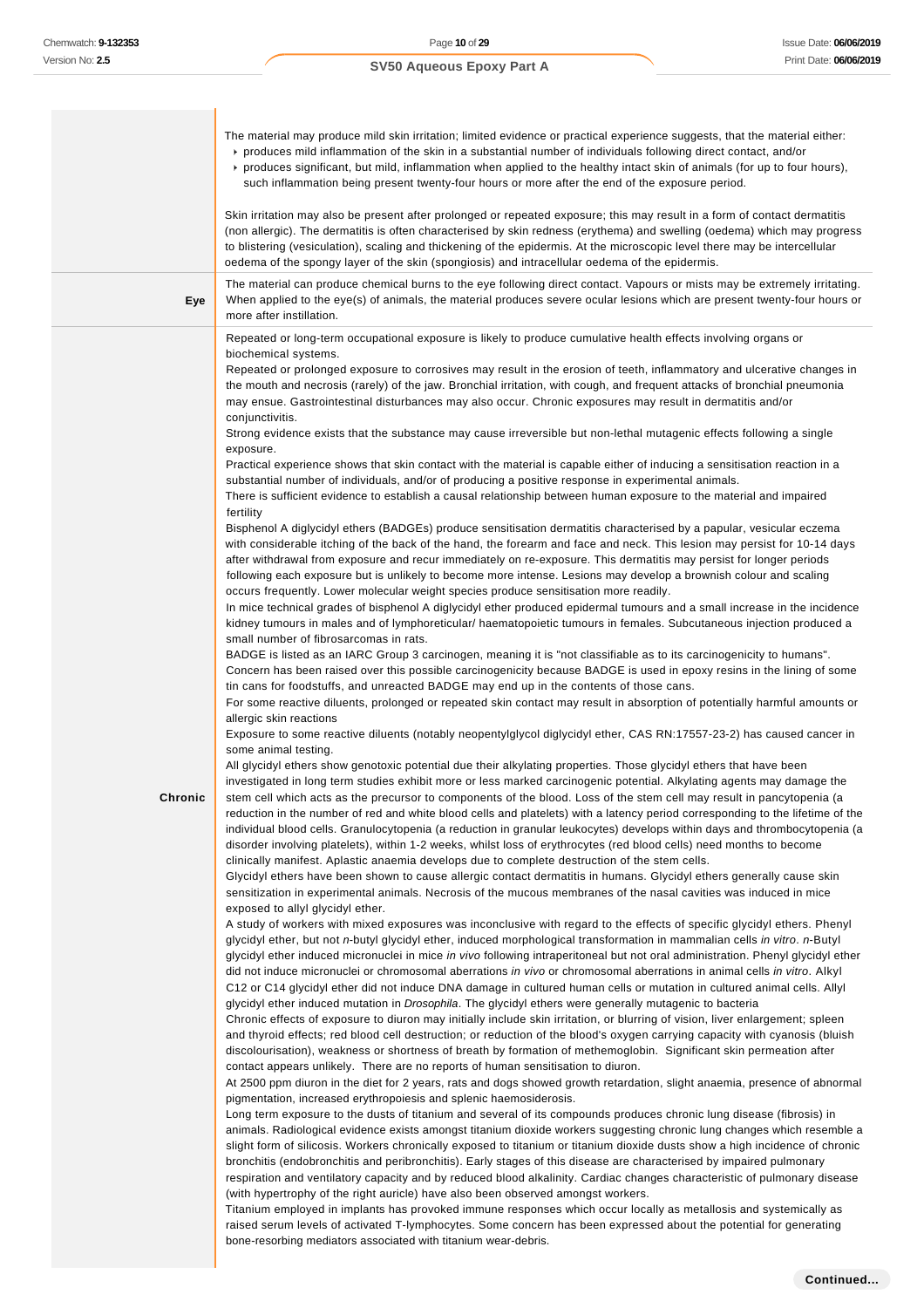The largest of the cohort studies was among white male production workers in the titanium dioxide industry in six European countries. The study indicated a slightly increased risk for lung cancer compared with the general population. However, there was no evidence of an exposure-response relationship within the cohort. No increase in the mortality rates for kidney cancer was found when the cohort was compared with the general population, but there was a suggestion of an exposure-response relationship in internal analyses. The other cohort studies, both of which were conducted in the USA, did not report an increased risk for lung cancer or cancer at any other site; no results for kidney cancer were reported, presumably because there were few cases. One population-based case-control study conducted in Montreal did not indicate an increased risk for lung or kidney cancer. In summary, the studies do not suggest an association between occupational exposure to titanium dioxide as it occurred in recent decades in western Europe and North America and risk for cancer. All the studies had methodological limitations; misclassification of exposure could not be ruled out. None of the studies was designed to assess the impact of particle size (fine or ultrafine) or the potential effect of the coating compounds on the risk for lung cancer. An increased incidence of lung adenomas in rats of both sexes and of cystic keratinising lesions, diagnosed as squamous cell carcinomas in female rats, was seen in animals subject to high doses of inhaled titanium dioxide. Intratracheal delivery of titanium dioxide in combination with benz[a]pyrene produced an increase in benign and malignant tumours of the larynx, trachea and lungs in hamsters. Squamous cell carcinomas developed after exposure to 250 mg/m3 for 6 hours/day, 5 days/week for 2 years in rats; the type of carcinoma that developed was considered to be a unique experimentally induced tumour and to be of questionable relevance for extrapolation of the results to humans. Given the extremely high level of dust in the lungs, the carcinomas were postulated to be the result of saturation of the normal pulmonary clearance mechanisms. At 50 mg/m3, massive accumulations of dust-laden macrophages, foamy dust cells and free particles were considered indicative of such overload. On the basis, primarily, of animal experiments, concern has been expressed that the material may produce carcinogenic or mutagenic effects; in respect of the available information, however, there presently exists inadequate data for making a satisfactory assessment.

|                                                | <b>TOXICITY</b>                                         |                   | <b>IRRITATION</b>                                     |                                 |                                                      |
|------------------------------------------------|---------------------------------------------------------|-------------------|-------------------------------------------------------|---------------------------------|------------------------------------------------------|
| SV50 Aqueous Epoxy Part A                      | Not Available<br>Not Available                          |                   |                                                       |                                 |                                                      |
|                                                |                                                         |                   |                                                       |                                 |                                                      |
|                                                | <b>TOXICITY</b>                                         |                   |                                                       | <b>IRRITATION</b>               |                                                      |
| bisphenol A/ diglycidyl ether<br>resin, liquid | dermal (rat) LD50: >1200 mg/kg <sup>[2]</sup>           |                   |                                                       | Eye (rabbit): 100mg - Mild      |                                                      |
|                                                | Oral (rat) LD50: >1000 mg/kg <sup>[2]</sup>             |                   |                                                       |                                 |                                                      |
|                                                |                                                         |                   |                                                       |                                 |                                                      |
|                                                | <b>TOXICITY</b>                                         | <b>IRRITATION</b> |                                                       |                                 |                                                      |
| cresyl glycidyl ether                          | dermal (rat) LD50: >2150 mg/kg $^{[2]}$                 |                   |                                                       |                                 | Eye: no adverse effect observed (not irritating)[1]  |
|                                                | Oral (rat) LD50: 4300 mg/kg <sup>[2]</sup>              |                   |                                                       |                                 | Skin: no adverse effect observed (not irritating)[1] |
|                                                |                                                         |                   |                                                       |                                 |                                                      |
|                                                | <b>TOXICITY</b>                                         |                   |                                                       | <b>IRRITATION</b>               |                                                      |
| monobutyl ether                                | Dermal (rabbit) LD50: 14946 mg/kg <sup>[2]</sup>        |                   |                                                       | Skin (rabbit): 500 mg open mild |                                                      |
| ethoxylated, propoxylated                      | Inhalation (rat) LC50: 0.147 mg/l/4h** <sup>[2]</sup>   |                   |                                                       |                                 |                                                      |
|                                                | Oral (rat) LD50: 4240 mg/kg <sup>[2]</sup>              |                   |                                                       |                                 |                                                      |
|                                                |                                                         |                   |                                                       |                                 |                                                      |
|                                                | <b>TOXICITY</b>                                         |                   |                                                       | <b>IRRITATION</b>               |                                                      |
| N-methyl-2-pyrrolidone                         | dermal (rat) LD50: 2500-5000 mg/kg <sup>[2]</sup>       |                   |                                                       | Eye (rabbit): 100 mg - moderate |                                                      |
|                                                | Inhalation (rat) LC50: 8290.5297 mg/l/4H <sup>[2]</sup> |                   |                                                       |                                 |                                                      |
|                                                | Oral (rat) LD50: 3914 mg/kg <sup>[2]</sup>              |                   |                                                       |                                 |                                                      |
|                                                |                                                         |                   |                                                       |                                 |                                                      |
|                                                | <b>TOXICITY</b>                                         | <b>IRRITATION</b> |                                                       |                                 |                                                      |
| isothiazolinones, mixed                        | dermal (rat) LD50: >1008 mg/kg $[1]$                    |                   | Eye: adverse effect observed (irreversible damage)[1] |                                 |                                                      |
|                                                | Oral (rat) LD50: 53 mg/kg <sup>[2]</sup>                |                   | Skin: adverse effect observed (corrosive)[1]          |                                 |                                                      |
|                                                | Skin: adverse effect observed (irritating)[1]           |                   |                                                       |                                 |                                                      |
|                                                |                                                         |                   |                                                       |                                 |                                                      |
|                                                | <b>TOXICITY</b>                                         |                   |                                                       |                                 | <b>IRRITATION</b>                                    |
| sodium nitrate                                 | dermal (rat) LD50: >5000 mg/kg[1]                       |                   |                                                       | Not Available                   |                                                      |
|                                                |                                                         |                   |                                                       |                                 |                                                      |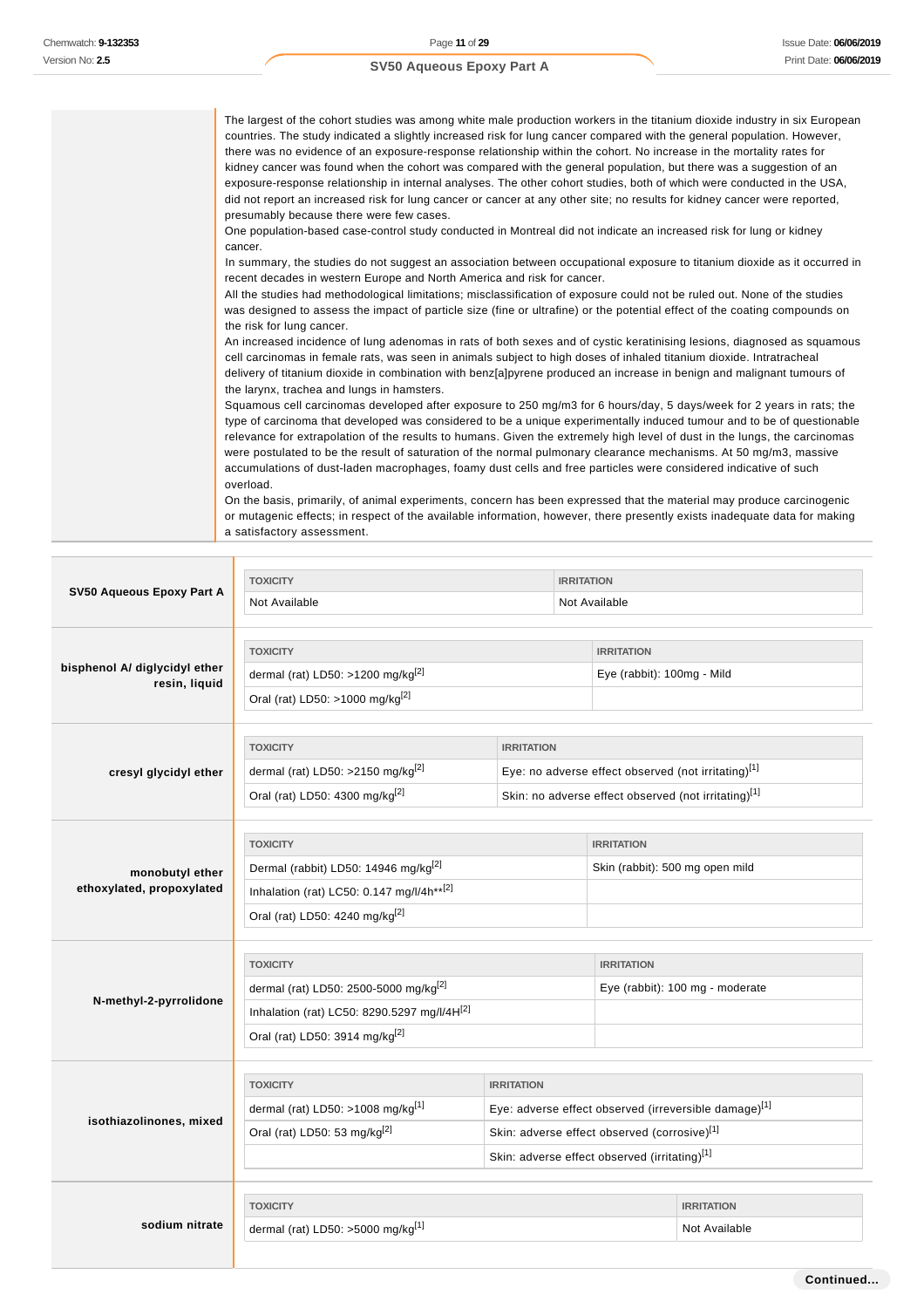|                              | Oral (rat) LD50: 1267 mg/kg <sup>[2]</sup>        |                                                                                                                                                                                                                                 |  |
|------------------------------|---------------------------------------------------|---------------------------------------------------------------------------------------------------------------------------------------------------------------------------------------------------------------------------------|--|
|                              |                                                   |                                                                                                                                                                                                                                 |  |
|                              | <b>TOXICITY</b>                                   | <b>IRRITATION</b>                                                                                                                                                                                                               |  |
| diuron                       | dermal (rat) LD50: >1000 mg/kg $^{[2]}$           | Eye: no adverse effect observed (not irritating)[1]                                                                                                                                                                             |  |
|                              | Oral (rat) LD50: 1000 mg/kg <sup>[2]</sup>        | Skin: no adverse effect observed (not irritating)[1]                                                                                                                                                                            |  |
|                              |                                                   |                                                                                                                                                                                                                                 |  |
|                              | <b>TOXICITY</b>                                   | <b>IRRITATION</b>                                                                                                                                                                                                               |  |
|                              | dermal (rat) LD50: 2000 mg/kg <sup>[2]</sup>      | Eye (rabbit): non-irritating *                                                                                                                                                                                                  |  |
| carbendazim                  | Oral (rat) LD50: >5050 mg/kg <sup>[2]</sup>       | Eye: no adverse effect observed (not irritating)[1]                                                                                                                                                                             |  |
|                              |                                                   | Skin (rabbit): non-irritating *                                                                                                                                                                                                 |  |
|                              |                                                   | Skin: no adverse effect observed (not irritating)[1]                                                                                                                                                                            |  |
|                              |                                                   |                                                                                                                                                                                                                                 |  |
|                              | <b>TOXICITY</b>                                   | <b>IRRITATION</b>                                                                                                                                                                                                               |  |
|                              | dermal (rat) LD50: 1770 mg/kg <sup>[2]</sup>      | Eye (rabbit): 500 mg/24h - mild                                                                                                                                                                                                 |  |
|                              | Inhalation (rat) LC50: 36 mg/l/4Hd <sup>[2]</sup> | Eye: no adverse effect observed (not irritating)[1]                                                                                                                                                                             |  |
| octamethylcyclotetrasiloxane | Oral (rat) LD50: 1540 mg/kg <sup>[2]</sup>        | Skin (rabbit): 500 mg/24h - mild                                                                                                                                                                                                |  |
|                              |                                                   | Skin: adverse effect observed (irritating)[1]                                                                                                                                                                                   |  |
|                              |                                                   | Skin: no adverse effect observed (not irritating)[1]                                                                                                                                                                            |  |
|                              |                                                   |                                                                                                                                                                                                                                 |  |
| Legend:                      |                                                   | 1. Value obtained from Europe ECHA Registered Substances - Acute toxicity 2.* Value obtained from manufacturer's SDS.<br>Unless otherwise specified data extracted from RTECS - Register of Toxic Effect of chemical Substances |  |

| SV50 Aqueous Epoxy Part A | Exposure to the material may result in a possible risk of irreversible effects. The material may produce<br>mutagenic effects in man. This concern is raised, generally, on the basis of<br>appropriate studies using mammalian somatic cells in vivo. Such findings are often supported by positive<br>results from in vitro mutagenicity studies.<br>Bisphenol A diglycidyl ethers (BADGEs) produce sensitisation dermatitis characterised by a papular, vesicular<br>eczema with considerable itching of the back of the hand, the forearm and face and neck. This lesion may<br>persist for 10-14 days after withdrawal from exposure and recur immediately on re-exposure. This dermatitis<br>may persist for longer periods following each exposure but is unlikely to become more intense. Lesions may<br>develop a brownish colour and scaling occurs frequently. Lower molecular weight species produce sensitisation<br>more readily.<br>In mice technical grades of bisphenol A diglycidyl ether produced epidermal tumours and a small increase in<br>the incidence kidney tumours in males and of lymphoreticular/ haematopoietic tumours in females.<br>Subcutaneous injection produced a small number of fibrosarcomas in rats.<br>BADGE is listed as an IARC Group 3 carcinogen, meaning it is "not classifiable as to its carcinogenicity to<br>humans". Concern has been raised over this possible carcinogenicity because BADGE is used in epoxy<br>resins in the lining of some tin cans for foodstuffs, and unreacted BADGE may end up in the contents of<br>those cans.<br>Bisphenol A exhibits hormone-like properties that raise concern about its suitability in consumer products and<br>food containers. Bisphenol A is thought to be an endocrine disruptor which can mimic oestrogen and may lead<br>to negative health effects. More specifically, bisphenol A closely mimics the structure and function of the<br>hormone oestradiol with the ability to bind to and activate the same oestrogen receptor as the natural<br>hormone Early developmental stages appear to be the period of greatest sensitivity to its effects and some<br>studies have linked prenatal exposure to later physical and neurological difficulties. Regulatory bodies have<br>determined safety levels for humans, but those safety levels are being questioned or are under review.<br>A 2009 study on Chinese workers in bisphenol A factories found that workers were four times more likely to<br>report erectile dysfunction, reduced sexual desire and overall dissatisfaction with their sex life than workers<br>with no heightened bisphenol A exposure. Bisphenol A workers were also seven times more likely to have<br>ejaculation difficulties. They were also more likely to report reduced sexual function within one year of<br>beginning employment at the factory, and the higher the exposure, the more likely they were to have sexual<br>difficulties.<br>Bisphenol A in weak concentrations is sufficient to produce a negative reaction on the human testicle. The<br>researchers found that a concentration equal to 2 ug/ litre of bisphenol A in the culture medium, a<br>concentration equal to the average concentration generally found in the blood, urine and amniotic fluid of the<br>population, was sufficient to produce the effects. The researchers believe that exposure of pregnant women to<br>bisphenol A may be one of the causes of congenital masculinisation defects of the hypospadia and<br>cryptorchidism types the frequency of which has doubled overall since the 70's. They also suggested that "it<br>is also possible that bisphenol A contributes to a reduction in the production of sperm and the increase in the<br>incidence of testicular cancer in adults that have been observed in recent decades"<br>One review has concluded that obesity may be increased as a function of bisphenol A exposure, which<br>"merits concern among scientists and public health officials" |
|---------------------------|-------------------------------------------------------------------------------------------------------------------------------------------------------------------------------------------------------------------------------------------------------------------------------------------------------------------------------------------------------------------------------------------------------------------------------------------------------------------------------------------------------------------------------------------------------------------------------------------------------------------------------------------------------------------------------------------------------------------------------------------------------------------------------------------------------------------------------------------------------------------------------------------------------------------------------------------------------------------------------------------------------------------------------------------------------------------------------------------------------------------------------------------------------------------------------------------------------------------------------------------------------------------------------------------------------------------------------------------------------------------------------------------------------------------------------------------------------------------------------------------------------------------------------------------------------------------------------------------------------------------------------------------------------------------------------------------------------------------------------------------------------------------------------------------------------------------------------------------------------------------------------------------------------------------------------------------------------------------------------------------------------------------------------------------------------------------------------------------------------------------------------------------------------------------------------------------------------------------------------------------------------------------------------------------------------------------------------------------------------------------------------------------------------------------------------------------------------------------------------------------------------------------------------------------------------------------------------------------------------------------------------------------------------------------------------------------------------------------------------------------------------------------------------------------------------------------------------------------------------------------------------------------------------------------------------------------------------------------------------------------------------------------------------------------------------------------------------------------------------------------------------------------------------------------------------------------------------------------------------------------------------------------------------------------------------------------------------------------------------------------------------------------------------------------------------------------------------------------------------------------------------------------------------------------------------------------------------------------------------------------------------------------------------------------------------------------------------------------------------------------------------------------------------------------------------------------------------------------------------------------------------------------------------------------------------------------------------------------------------------------------------------------------------------------------------|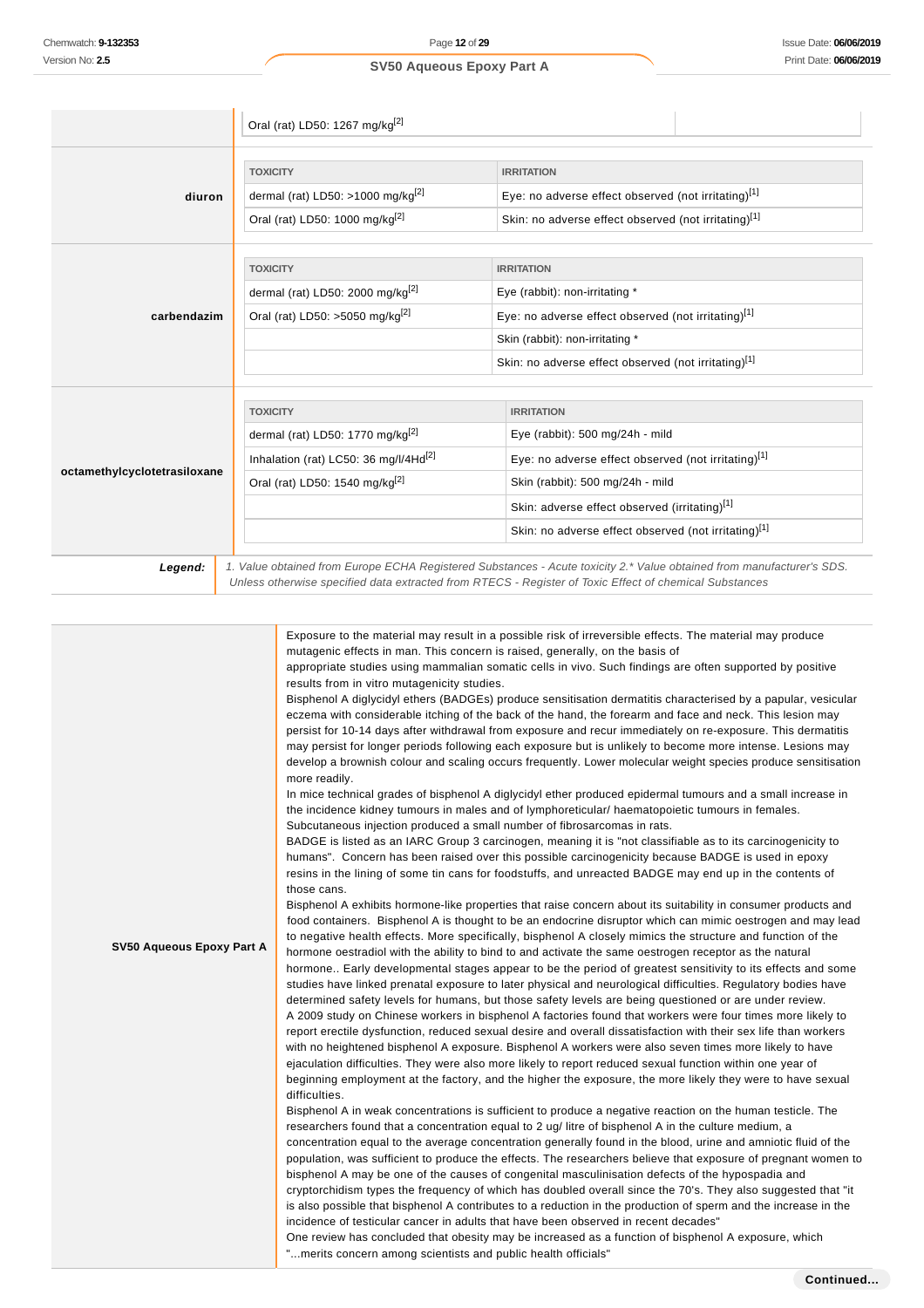One study demonstrated that adverse neurological effects occur in non-human primates regularly exposed to bisphenol A at levels equal to the United States Environmental Protection Agency's (EPA) maximum safe dose of 50 ug/kg/day This research found a connection between bisphenol A and interference with brain cell connections vital to memory, learning, and mood.

A further review concluded that bisphenol-A has been shown to bind to thyroid hormone receptor and perhaps have selective effects on its functions. Carcinogenicity studies have shown increases in leukaemia and testicular interstitial cell tumours in male rats. However, "these studies have not been considered as convincing evidence of a potential cancer risk because of the doubtful statistical significance of the small differences in incidences from controls". Another in vitro study has concluded that bisphenol A is able to induce neoplastic transformation in human breast epithelial cells.[whilst a further study concluded that maternal oral exposure to low concentrations of bisphenol A, during lactation, increases mammary carcinogenesis in a rodent model. In vitro studies have suggested that bisphenol A can promote the growth of neuroblastoma cells and potently promotes invasion and metastasis of neuroblastoma cells. Newborn rats exposed to a low-dose of bisphenol A (10 ug/kg) showed increased prostate cancer susceptibility when adults. At least one study has suggested that bisphenol A suppresses DNA methylation which is involved in epigenetic changes. Bisphenol A is the isopropyl adduct of 4,4'-dihydroxydiphenyl oxide (DHDPO). A series of DHDPO analogues have been investigated as potential oestrogen receptor/anti-tumour drug carriers in the development of a class of therapeutic drugs called "cytostatic hormones". Oestrogenic activity is induced with 1 to 100 mg/kg body weight in animal models. Bisphenol A sealants are frequently used in dentistry for treatment of dental pits and fissures. Samples of saliva collected from dental patients during a 1-hour period following application contain the monomer. A bisphenol-A sealant has been shown to be oestrogenic in vitro; such sealants may represent an additional source of xenoestrogens in humans and may be the cause of additional concerns in children. Concerns have been raised about the possible developmental effects on the foetus/embryo or neonate resulting from the leaching of bisphenol A from epoxy linings in metal cans which come in contact with food-stuffs.

Many drugs, including naproxen, salicylic acid, carbamazepine and mefenamic acid can, in vitro, significantly inhibit bisphenol A glucuronidation (detoxification).

All glycidyl ethers show genotoxic potential due their alkylating properties. Those glycidyl ethers that have been investigated in long term studies exhibit more or less marked carcinogenic potential. Alkylating agents may damage the stem cell which acts as the precursor to components of the blood. Loss of the stem cell may result in pancytopenia (a reduction in the number of red and white blood cells and platelets) with a latency period corresponding to the lifetime of the individual blood cells. Granulocytopenia (a reduction in granular leukocytes) develops within days and thrombocytopenia (a disorder involving platelets), within 1-2 weeks, whilst loss of erythrocytes (red blood cells) need months to become clinically manifest. Aplastic anaemia develops due to complete destruction of the stem cells.

Glycidyl ethers have been shown to cause allergic contact dermatitis in humans. Glycidyl ethers generally cause skin sensitization in experimental animals. Necrosis of the mucous membranes of the nasal cavities was induced in mice exposed to allyl glycidyl ether.

A study of workers with mixed exposures was inconclusive with regard to the effects of specific glycidyl ethers. Phenyl glycidyl ether, but not n-butyl glycidyl ether, induced morphological transformation in mammalian cells in vitro. n-Butyl glycidyl ether induced micronuclei in mice in vivo following intraperitoneal but not oral administration. Phenyl glycidyl ether did not induce micronuclei or chromosomal aberrations in vivo or chromosomal aberrations in animal cells in vitro. Alkyl C12 or C14 glycidyl ether did not induce DNA damage in cultured human cells or mutation in cultured animal cells. Allyl glycidyl ether induced mutation in Drosophila. The glycidyl ethers were generally mutagenic to bacteria

for propylene glycol ethers (PGEs):

Typical propylene glycol ethers include propylene glycol n-butyl ether (PnB); dipropylene glycol n-butyl ether (DPnB); dipropylene glycol methyl ether acetate (DPMA); tripropylene glycol methyl ether (TPM).

Testing of a wide variety of propylene glycol ethers Testing of a wide variety of propylene glycol ethers has shown that propylene glycol-based ethers are less toxic than some ethers of the ethylene series. The common toxicities associated with the lower molecular weight homologues of the ethylene series, such as adverse effects on reproductive organs, the developing embryo and fetus, blood (haemolytic effects), or thymus, are not seen with the commercial-grade propylene glycol ethers. In the ethylene series, metabolism of the terminal hydroxyl group produces an alkoxyacetic acid. The reproductive and developmental toxicities of the lower molecular weight homologues in the ethylene series are due specifically to the formation of methoxyacetic and ethoxyacetic acids.

Longer chain length homologues in the ethylene series are not associated with the reproductive toxicity but can cause haemolysis in sensitive species, also through formation of an alkoxyacetic acid. The predominant alpha isomer of all the PGEs (thermodynamically favored during manufacture of PGEs) is a secondary alcohol incapable of forming an alkoxypropionic acid. In contrast beta-isomers are able to form the alkoxypropionic acids and these are linked to teratogenic effects (and possibly haemolytic effects).

This alpha isomer comprises greater than 95% of the isomeric mixture in the commercial product. Because the alpha isomer cannot form an alkoxypropionic acid, this is the most likely reason for the lack of toxicity shown by the PGEs as distinct from the lower molecular weight ethylene glycol ethers. More importantly, however, very extensive empirical test data show that this class of commercial-grade glycol ether presents a low toxicity hazard. PGEs, whether mono, di- or tripropylene glycol-based (and no matter what the alcohol group), show a very similar pattern of low to non-detectable toxicity of any type at doses or exposure levels greatly exceeding those showing pronounced effects from the ethylene series. One of the primary metabolites of the propylene glycol ethers is propylene glycol, which is of low toxicity and completely metabolised in the body.

As a class, the propylene glycol ethers are rapidly absorbed and distributed throughout the body when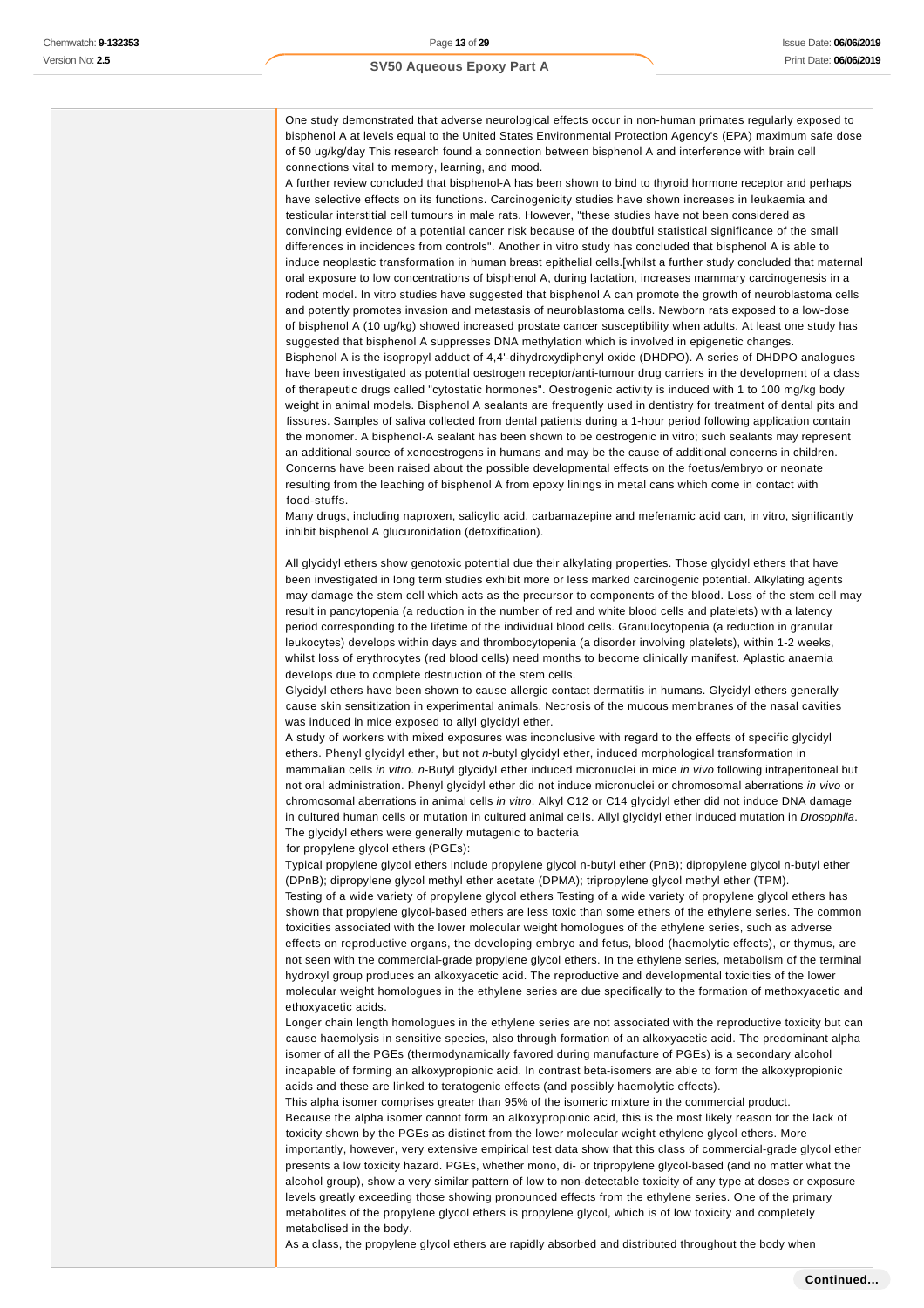introduced by inhalation or oral exposure. Dermal absorption is somewhat slower but subsequent distribution is rapid. Most excretion for PGEs is via the urine and expired air. A small portion is excreted in the faeces. As a group PGEs exhibits low acute toxicity by the oral, dermal, and inhalation routes. Rat oral LD50s range from >3,000 mg/kg (PnB) to >5,000 mg/kg (DPMA). Dermal LD50s are all > 2,000 mg/kg (PnB, & DPnB; where no deaths occurred), and ranging up to >15,000 mg/kg (TPM). Inhalation LC50 values were higher than 5,000 mg/m3 for DPMA (4-hour exposure), and TPM (1-hour exposure). For DPnB the 4-hour LC50 is >2,040 mg/m3. For PnB, the 4-hour LC50 was >651 ppm (>3,412 mg/m3), representing the highest practically attainable vapor level. No deaths occurred at these concentrations. PnB and TPM are moderately irritating to eyes while the remaining category members are only slightly irritating to nonirritating. PnB is moderately irritating to skin while the remaining category members are slightly to non-irritating

#### None are skin sensitisers.

In repeated dose studies ranging in duration from 2 to 13 weeks, few adverse effects were found even at high exposure levels and effects that did occur were mild in nature. By the oral route of administration, NOAELs of 350 mg/kg-d (PnB – 13 wk) and 450 mg/kg-d (DPnB – 13 wk) were observed for liver and kidney weight increases (without accompanying histopathology). LOAELs for these two chemicals were 1000 mg/kg-d (highest dose tested).

Dermal repeated-dose toxicity tests have been performed for many PGEs. For PnB, no effects were seen in a 13-wk study at doses as high as 1,000 mg/kg-d. A dose of 273 mg/kg-d constituted a LOAEL (increased organ weights without histopathology) in a 13-week dermal study for DPnB. For TPM, increased kidney weights (no histopathology) and transiently decreased body weights were found at a dose of 2,895 mg/kg-d in a 90-day study in rabbits. By inhalation, no effects were observed in 2-week studies in rats at the highest tested concentrations of 3244 mg/m3 (600 ppm) for PnB and 2,010 mg/m3 (260 ppm) for DPnB. TPM caused increased liver weights without histopathology by inhalation in a 2-week study at a LOAEL of 360 mg/m3 (43 ppm). In this study, the highest tested TPM concentration, 1010 mg/m3 (120 ppm), also caused increased liver weights without accompanying histopathology. Although no repeated-dose studies are available for the oral route for TPM, or for any route for DPMA, it is anticipated that these chemicals would behave similarly to other category members.

One and two-generation reproductive toxicity testing has been conducted in mice, rats, and rabbits via the oral or inhalation routes of exposure on PM and PMA. In an inhalation rat study using PM, the NOAEL for parental toxicity is 300 ppm (1106 mg/m3) with decreases in body and organ weights occurring at the LOAEL of 1000 ppm (3686 mg/m3). For offspring toxicity the NOAEL is 1000 ppm (3686 mg/m3), with decreased body weights occurring at 3000 ppm (11058 mg/m3). For PMA, the NOAEL for parental and offspring toxicity is 1000 mg/kg/d. in a two generation gavage study in rats. No adverse effects were found on reproductive organs, fertility rates, or other indices commonly monitored in such studies. In addition, there is no evidence from histopathological data from repeated-dose studies for the category members that would indicate that these chemicals would pose a reproductive hazard to human health.

In developmental toxicity studies many PGEs have been tested by various routes of exposure and in various species at significant exposure levels and show no frank developmental effects. Due to the rapid hydrolysis of DPMA to DPM, DPMA would not be expected to show teratogenic effects. At high doses where maternal toxicity occurs (e.g., significant body weight loss), an increased incidence of some anomalies such as delayed skeletal ossification or increased 13th ribs, have been reported. Commercially available PGEs showed no teratogenicity.

The weight of the evidence indicates that propylene glycol ethers are not likely to be genotoxic. In vitro, negative results have been seen in a number of assays for PnB, DPnB, DPMA and TPM. Positive results were only seen in 3 out of 5 chromosome aberration assays in mammalian cells with DPnB. However, negative results were seen in a mouse micronucleus assay with DPnB and PM. Thus, there is no evidence to suggest these PGEs would be genotoxic in vivo. In a 2-year bioassay on PM, there were no statistically significant increases in tumors in rats and mice.

Oxiranes (including glycidyl ethers and alkyl oxides, and epoxides) exhibit many common characteristics with respect to animal toxicology. One such oxirane is ethyloxirane; data presented here may be taken as representative.

for 1,2-butylene oxide (ethyloxirane):

**NOT** classifiable as to its carcinogenicity to humans.

Ethyloxirane increased the incidence of tumours of the respiratory system in male and female rats exposed via inhalation. Significant increases in nasal papillary adenomas and combined alveolar/bronchiolar adenomas and carcinomas were observed in male rats exposed to 1200 mg/m3 ethyloxirane via inhalation for 103 weeks. There was also a significant positive trend in the incidence of combined alveolar/bronchiolar adenomas and carcinomas. Nasal papillary adenomas were also observed in 2/50 high-dose female rats with none occurring in control or low-dose animals. In mice exposed chronically via inhalation, one male mouse developed a squamous cell papilloma in the nasal cavity (300 mg/m3) but other tumours were not observed. Tumours were not observed in mice exposed chronically via dermal exposure. When trichloroethylene containing 0.8% ethyloxirane was administered orally to mice for up to 35 weeks, followed by 0.4% from weeks 40 to 69, squamous-cell carcinomas of the forestomach occurred in 3/49 males (p=0.029, age-adjusted) and 1/48 females at week 106. Trichloroethylene administered alone did not induce these tumours and they were not observed in control animals . Two structurally related substances, oxirane (ethylene oxide) and methyloxirane (propylene oxide), which are also direct-acting alkylating agents, have been classified as carcinogenic The substance is classified by IARC as Group 3:

#### **BISPHENOL A/ DIGLYCIDYL ETHER RESIN, LIQUID**

Evidence of carcinogenicity may be inadequate or limited in animal testing. Foetoxicity has been observed in animal studies Oral (rabbit, female) NOEL 180 mg/kg (teratogenicity; NOEL (maternal 60 mg/kg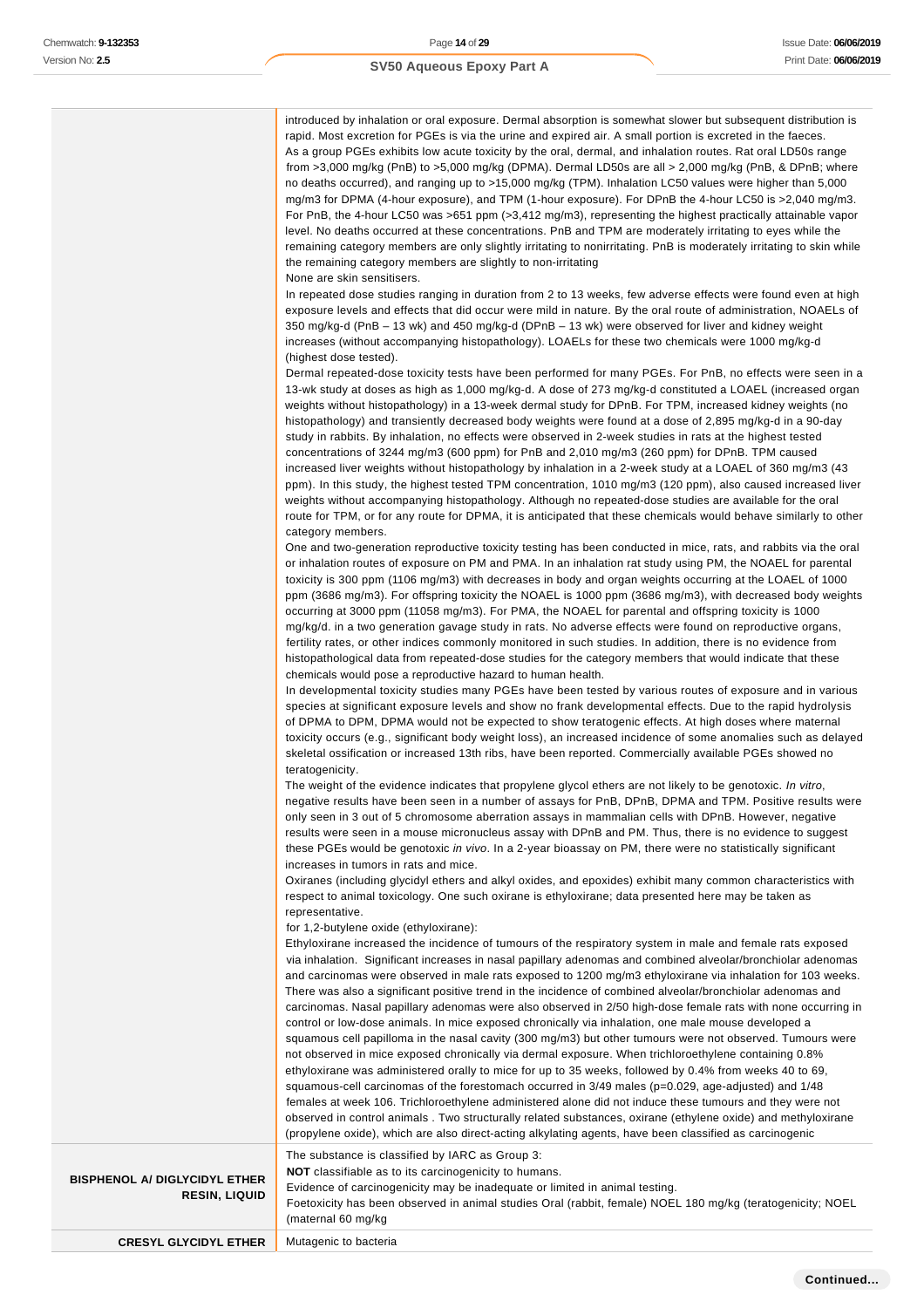Polyalkylene glycol monobutyl ether (PGME) polymers have a low degree of toxicity. Toxicity by ingestion is low, but highest for lower molecular weight products \*(molecular weight <1500). Thus, the FDA has restricted the use of PGME in sanitizing solutions that may contact surfaces that contact foods to a 0.05% aqueous solution of polymers that have an average molecular weight of 2,400-3,300 and a cloud-point of 90-100 degrees C. In this application, large PGME polymers engulf (micellize) oils and smaller particulates that are subsequently precipitated at temperatures of 90-100 deg C.

Toxicity by skin contact is low for all PGME species. Higher molecular weight PGME polymers have been found to be toxic in animals upon inhalation of mechanically generated mists. The products of thermal degradation are also toxic.

Eye injury is possible only for the lowest molecular weight species.

There have been no reported effects of PGME on human health. However, data from toxicity studies performed in appropriate animal species provides information on potential human toxicity. PGME polymers with molecular weight greater than 1500, have limited acute toxicity by the oral (LD50, rat, 8630 mg/kg) and dermal (LD50, rabbit, >8,000 mg/kg) routes, while toxicity of the high molecular weight products through inhalation is increased (LC50, 4 hours, rat, > 5 mg/kg). Oral and dermal toxicity in general increases with lower molecular weight products.

This product has not been evaluated for genetic, developmental, or reproductive toxicity. PGME is not known to be an irritant or an allergen.

Human beings have regular contact with alcohol ethoxylates through a variety of industrial and consumer products such as soaps, detergents, and other cleaning products . Exposure to these chemicals can occur through ingestion, inhalation, or contact with the skin or eyes. Studies of acute toxicity show that volumes well above a reasonable intake level would have to occur to produce any toxic response. Moreover, no fatal case of poisoning with alcohol ethoxylates has ever been reported. Multiple studies investigating the acute toxicity of alcohol ethoxylates have shown that the use of these compounds is of low concern in terms of oral and dermal toxicity .

Clinical animal studies indicate these chemicals may produce gastrointestinal irritation such as ulcerations of the stomach, pilo-erection, diarrhea, and lethargy. Similarly, slight to severe irritation of the skin or eye was generated when undiluted alcohol ethoxylates were applied to the skin and eyes of rabbits and rats. The chemical shows no indication of being a genotoxin, carcinogen, or mutagen (HERA 2007). No information was available on levels at which these effects might occur, though toxicity is thought to be substantially lower than that of nonylphenol ethoxylates.

Polyethers, for example, ethoxylated surfactants and polyethylene glycols, are highly susceptible towards air oxidation as the ether oxygens will stabilize intermediary radicals involved. Investigations of a chemically well-defined alcohol (pentaethylene glycol mono-n-dodecyl ether) ethoxylate, showed that polyethers form complex mixtures of oxidation products when exposed to air.

Sensitization studies in guinea pigs revealed that the pure nonoxidized surfactant itself is nonsensitizing but that many of the investigated oxidation products are sensitizers. Two hydroperoxides were identified in the oxidation mixture, but only one (16-hydroperoxy-3,6,9,12,15-pentaoxaheptacosan-1-ol ) was stable enough to be isolated. It was found to be a strong sensitizer in LLNA (local lymph node assay for detection of sensitization capacity). The formation of other hydroperoxides was indicated by the detection of their corresponding aldehydes in the oxidation mixture .

On the basis of the lower irritancy, nonionic surfactants are often preferred to ionic surfactants in topical products. However, their susceptibility towards autoxidation also increases the irritation. Because of their irritating effect, it is difficultto diagnose ACD to these compounds by patch testing.

For high boiling ethylene glycol ethers (typically triethylene- and tetraethylene glycol ethers):

**Skin absorption:** Available skin absorption data for triethylene glycol ether (TGBE), triethylene glycol methyl ether (TGME), and triethylene glycol ethylene ether (TGEE) suggest that the rate of absorption in skin of these three glycol ethers is 22 to 34 micrograms/cm2/hr, with the methyl ether having the highest permeation constant and the butyl ether having the lowest. The rates of absorption of TGBE, TGEE and TGME are at least 100-fold less than EGME, EGEE, and EGBE, their ethylene glycol monoalkyl ether counterparts, which have absorption rates that range from 214 to 2890 micrograms/ cm2/hr . Therefore, an increase in either the chain length of the alkyl substituent or the number of ethylene glycol moieties appears to lead to a decreased rate of percutaneous absorption. However, since the ratio of the change in values of the ethylene glycol to the diethylene glycol series is larger than that

of the diethylene glycol to triethylene glycol series , the effect of the length of the chain and number of ethylene glycol moieties on absorption diminishes with an increased number of ethylene glycol moieties. Therefore, although tetraethylene glycol methyl; ether (TetraME) and tetraethylene glycol butyl ether (TetraBE) are expected to be less permeable to skin than TGME and TGBE, the differences in permeation between these molecules may only be slight.

**Metabolism:** The main metabolic pathway for metabolism of ethylene glycol monoalkyl ethers (EGME, EGEE, and EGBE) is oxidation via alcohol and aldehyde dehydrogenases (ALD/ADH) that leads to the formation of an alkoxy acids. Alkoxy acids are the only toxicologically significant metabolites of glycol ethers that have been detected in vivo. The principal metabolite of TGME is believed to be 2-[2-(2-methoxyethoxy)ethoxy] acetic acid . Although ethylene glycol, a known kidney toxicant, has been identified as an impurity or a minor metabolite of glycol ethers in animal studies it does not appear to contribute to the toxicity of glycol ethers. The metabolites of category members are not likely to be metabolized to any large extent to toxic molecules

such as ethylene glycol or the mono alkoxy acids because metabolic breakdown of the ether linkages also has to occur

**Acute toxicity:** Category members generally display low acute toxicity by the oral, inhalation and dermal routes of exposure. Signs of toxicity in animals receiving lethal oral doses of TGBE included loss of righting reflex and flaccid muscle tone, coma, and heavy breathing. Animals administered lethal oral doses of TGEE exhibited lethargy, ataxia, blood in the urogenital area and piloerection before death.

**MONOBUTYL ETHER ETHOXYLATED, PROPOXYLATED**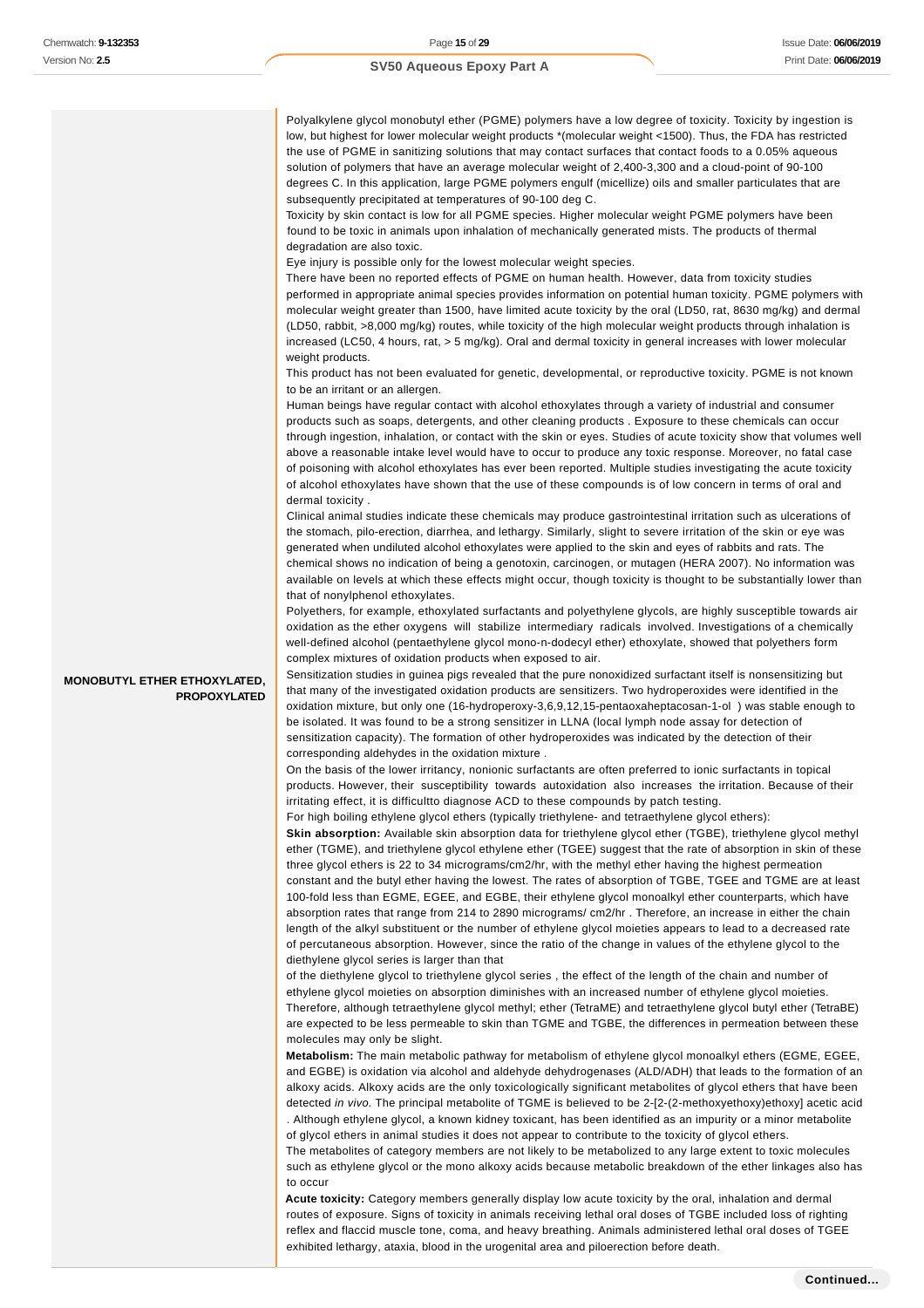**Irritation:** The data indicate that the glycol ethers may cause mild to moderate skin irritation. TGEE and TGBE are highly irritating to the eyes. Other category members show low eye irritation.

**Repeat dose toxicity**: Results of these studies suggest that repeated exposure to moderate to high doses of the glycol

ethers in this category is required to produce systemic toxicity

In a 21-day dermal study, TGME, TGEE, and TGBE were administered to rabbits at 1,000 mg/kg/day. Erythema and oedema were observed. In addition, testicular degeneration (scored as trace in severity) was observed in one rabbit given TGEE and one rabbit given TGME. Testicular effects included spermatid giant cells, focal tubular hypospermatogenesis, and increased cytoplasmic vacuolisation . Due to a high incidence of similar spontaneous changes

in normal New Zealand White rabbits , the testicular effects were considered not to be related to treatment . Thus, the NOAELs for TGME, TGEE and TGBE were established at 1000 mg/kg/day. Findings from this report were considered

unremarkable.

A 2-week dermal study was conducted in rats administered TGME at doses of 1,000, 2,500, and 4,000 mg/kg/day . In this study, significantly-increased red blood cells at 4,000 mg/kg/day and significantlyincreased urea concentrations in the urine at 2,500 mg/kg/day were observed. A few of the rats given 2,500 or 4,000 mg/kg/day had watery caecal contents and/or

haemolysed blood in the stomach These gross pathologic observations were not associated with any histologic abnormalities in these tissues or alterations in haematologic and clinical chemistry parameters. A few males and females treated with either 1,000 or 2,500 mg/kg/day had a few small scabs or crusts at the test site. These alterations were slight in degree and did not adversely affect the rats

In a 13-week drinking water study, TGME was administered to rats at doses of 400, 1,200, and 4,000 mg/kg/day. Statistically-significant changes in relative liver weight were observed at 1,200 mg/kg/day and higher. Histopathological effects included hepatocellular cytoplasmic vacuolisation (minimal to mild in most animals) and hypertrophy (minimal to mild) in males at all doses and hepatocellular hypertrophy (minimal to mild) in high dose females. These effects were statistically significant at 4,000 mg/kg/day. Cholangiofibrosis was observed in 7/15 high-dose males; this effect was observed in a small number of bile ducts and was of mild severity. Significant, small decreases in total test session motor activity were observed in the high-dose animals, but no other neurological effects were observed. The changes in motor activity were secondary to systemic toxicity

**Mutagenicity:** Mutagenicity studies have been conducted for several category members. All in vitro and in vivo studies were negative at concentrations up to 5,000 micrograms/plate and 5,000 mg/kg, respectively, indicating that the category members are not genotoxic at the concentrations used in these studies. The uniformly negative outcomes of various mutagenicity studies performed on category members lessen the concern for carcinogenicity.

**Reproductive toxicity:** Although mating studies with either the category members or surrogates have not been performed, several of the repeated dose toxicity tests with the surrogates have included examination of reproductive organs. A lower molecular weight glycol ether, ethylene glycol methyl ether (EGME), has been shown to be a testicular toxicant. In addition, results of repeated dose toxicity tests with TGME clearly show testicular toxicity at an oral dose of 4,000 mg/kg/day four times greater that the limit dose of 1,000 mg/kg/day recommended for repeat dose studies. It should be noted that TGME is 350 times less potent for testicular effects than EGME. TGBE is not associated with testicular toxicity, TetraME is not likely to be metabolised by any large extent to 2-MAA (the toxic metabolite of EGME), and a mixture containing predominantly methylated glycol ethers in the C5-C11 range does not produce testicular toxicity (even when administered intravenously at 1,000 mg/kg/day).

**Developmental toxicity**: The bulk of the evidence shows that effects on the foetus are not noted in treatments with . 1,000 mg/kg/day during gestation. At 1,250 to 1,650 mg/kg/day TGME (in the rat) and 1,500 mg/kg/day (in the rabbit), the developmental effects observed included skeletal variants and decreased body weight gain.

Alcohol ethoxylates are according to CESIO (2000) classified as Irritant or Harmful depending on the number of EO-units:

EO < 5 gives Irritant (Xi) with R38 (Irritating to skin) and R41 (Risk of serious damage to eyes)

EO > 5-15 gives Harmful (Xn) with R22 (Harmful if swallowed) - R38/41

EO > 15-20 gives Harmful (Xn) with R22-41

>20 EO is not classified (CESIO 2000)

Oxo-AE, C13 EO10 and C13 EO15, are Irritating (Xi) with R36/38 (Irritating to eyes and skin) .

AE are not included in Annex 1 of the list of dangerous substances of the Council Directive 67/548/EEC

In general, alcohol ethoxylates (AE) are readily absorbed through the skin of guinea pigs and rats and through the gastrointestinal mucosa of rats. AE are quickly eliminated from the body through the urine, faeces, and expired air (CO2).Orally dosed AE was absorbed rapidly and extensively in rats, and more than 75% of the dose was absorbed. When applied to the skin of humans, the doses were absorbed slowly and incompletely (50% absorbed in 72 hours). Half of the absorbed surfactant was excreted promptly in the urine and smaller amounts of AE appeared in the faeces and expired air (CO2) ). The metabolism of C12 AE yields PEG, carboxylic acids, and CO2 as metabolites. The LD50 values after oral administration to rats range from about 1-15 g/kg body weight indicating a low to moderate acute toxicity.

The ability of nonionic surfactants to cause a swelling of the stratum corneum of guinea pig skin has been studied. The swelling mechanism of the skin involves a combination of ionic binding of the hydrophilic group as well as hydrophobic interactions of the alkyl chain with the substrate. One of the mechanisms of skin irritation caused by surfactants is considered to be denaturation of the proteins of skin. It has also been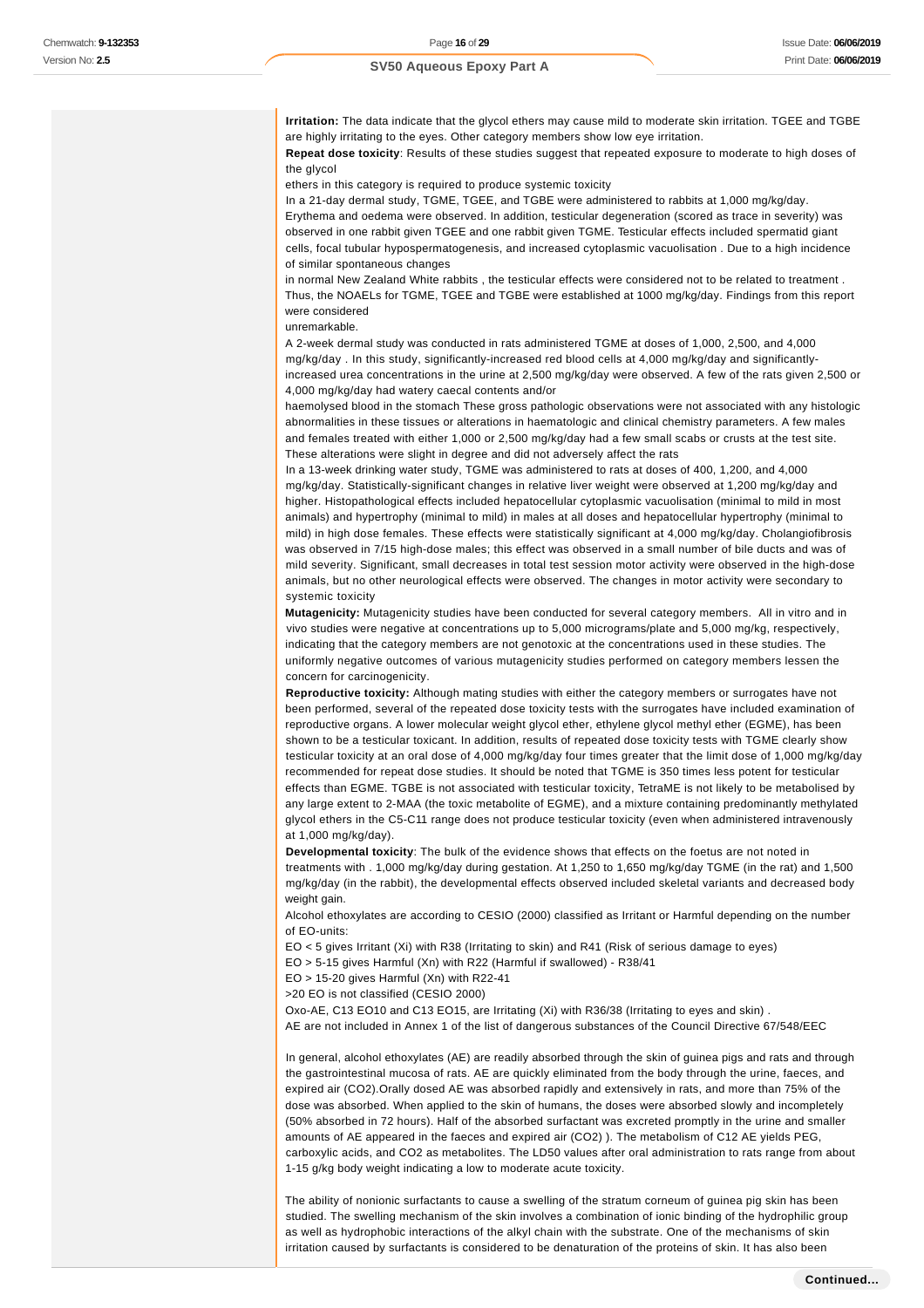established that there is a connection between the potential of surfactants to denature protein in vitro and their effect on the skin. Nonionic surfactants do not carry any net charge and, therefore, they can only form hydrophobic bonds with proteins. For this reason, proteins are not deactivated by nonionic surfactants, and proteins with poor solubility are not solubilized by nonionic surfactants. A substantial amount of toxicological data and information in vivo and in vitro demonstrates that there is no evidence for alcohol ethoxylates (AEs) being genotoxic, mutagenic or carcinogenic. No adverse reproductive or developmental effects were observed. The majority of available toxicity studies revealed NOAELs in excess of 100 mg/kg bw/d but the lowest NOAEL for an individual AE was established to be 50 mg/kg bw/day. This value was subsequently considered as a conservative, representative value in the risk assessment of AE. The effects were restricted to changes in organ weights with no histopathological organ changes with the exception of liver hypertrophy (indicative of an adaptive response to metabolism rather than a toxic effect). It is noteworthy that there was practically no difference in the NOAEL in oral studies of 90-day or 2 years of duration in rats. A comparison of the aggregate consumer exposure and the systemic NOAEL (taking into account an oral absorption value of 75%) results in a Margin of Exposure of 5,800. Taking into account the conservatism in the exposure assessment and the assigned systemic NOAEL, this margin of exposure is considered more than adequate to account for the inherent uncertainty and variability of the hazard database and inter and intra-species extrapolations.

AEs are not contact sensitisers. Neat AE are irritating to eyes and skin. The irritation potential of aqueous solutions of AEs depends on concentrations. Local dermal effects due to direct or indirect skin contact in certain use scenarios where the products are diluted are not of concern as AEs are not expected to be irritating to the skin at in-use concentrations. Potential irritation of the respiratory tract is not a concern given the very low levels of airborne AE generated as a consequence of spray cleaner aerosols or laundry powder detergent dust.

In summary, the human health risk assessment has demonstrated that the use of AE in household laundry and cleaning detergents is safe and does not cause concern with regard to consumer use.

#### for N-methyl-2-pyrrolidone (NMP):

**Acute toxicity:** In rats, NMP is absorbed rapidly after inhalation, oral, and dermal administration, distributed throughout the organism, and eliminated mainly by hydroxylation to polar compounds, which are excreted via urine. About 80% of the administered dose is excreted as NMP and NMP metabolites within 24 h. A probably dose-dependent yellow coloration of the urine in rodents is observed. The major metabolite is 5-hydroxy-N-methyl-2-pyrrolidone.

Studies in humans show comparable results. Dermal penetration through human skin has been shown to be very rapid. NMP is rapidly biotransformed by hydroxylation to 5-hydroxy-N-methyl-2-pyrrolidone, which is further oxidized to N-methylsuccinimide; this intermediate is further hydroxylated to 2-hydroxy-N-methylsuccinimide. These metabolites are all colourless. The excreted amounts of NMP metabolites in the urine after inhalation or oral intake represented about 100% and 65% of the administered doses, respectively. NMP has a low potential for skin irritation and a moderate potential for eye irritation in rabbits. Repeated daily doses of 450 mg/kg body weight administered to the skin caused painful and severe haemorrhage and eschar formation in rabbits. These adverse effects have not been seen in workers occupationally exposed to pure NMP, but they have been observed after dermal exposure to NMP used in cleaning processes. No sensitisation potential has been observed.

In acute toxicity studies in rodents, NMP showed low toxicity. Uptake of oral, dermal, or inhaled acutely toxic doses causes functional disturbances and depressions in the central nervous system. Local irritation effects were observed in the respiratory tract when NMP was inhaled and in the pyloric and gastrointestinal tracts after oral administration. In humans, there was no irritative effect in the respiratory system after an 8-h exposure to 50 mg/m3.

**N-METHYL-2-PYRROLIDONE**

**Repeat dose toxicity:** There is no clear toxicity profile of NMP after multiple administration. In a 28-day dietary study in rats, a compound-related decrease in body weight gain was observed in males at 1234 mg/kg body weight and in females at 2268 mg/kg body weight. Testicular degeneration and atrophy in males and thymic atrophy in females were observed at these dose levels. The no-observed-adverse-effect level (NOAEL) was 429 mg/kg body weight in males and 1548 mg/kg body weight in females. In a 28-day intubation study in rats, a dose-dependent increase in relative liver and kidney weights and a decrease in lymphocyte count in both sexes were observed at 1028 mg/kg body weight. The NOAEL in this study was 514 mg/kg body weight. In another rat study, daily dietary intake for 90 days caused decreased body weights at doses of 433 and 565 mg/kg body weight in males and females, respectively. There were also neurobehavioural effects at these dose levels. The NOAELs in males and females were 169 and 217 mg/kg body weight, respectively. The toxicity profile after exposure to airborne NMP depends strongly on the ratio of vapour to aerosol and on the area of exposure (i.e., head-only or whole-body exposure). Because of higher skin absorption for the aerosol, uptake is higher in animals exposed to aerosol than in those exposed to vapour at similar concentrations. Studies in female rats exposed head only to 1000 mg/m3 showed only minor nasal irritation, but massive mortality and severe effects on major organs were observed when the females were whole-body exposed to the same concentration of coarse droplets at high relative humidity. Several studies in rats following repeated exposure to NMP at concentrations between 100 and 1000 mg/m3 have shown systemic toxicity effects at the lower dose levels. In most of the studies, the effects were not observed after a 4-week observation period.

In rats, exposure to 3000 mg NMP/m3 (head only) for 6 h/day, 5 days/week, for 13 weeks caused a decrease in body weight gain, an increase in erythrocytes, haemoglobin, haematocrit, and mean corpuscular volume, decreased absolute testis weight, and cell loss in the germinal epithelium of the testes. The NOAEL was 500 mg/m3.

There are no data in humans after repeated-dose exposure.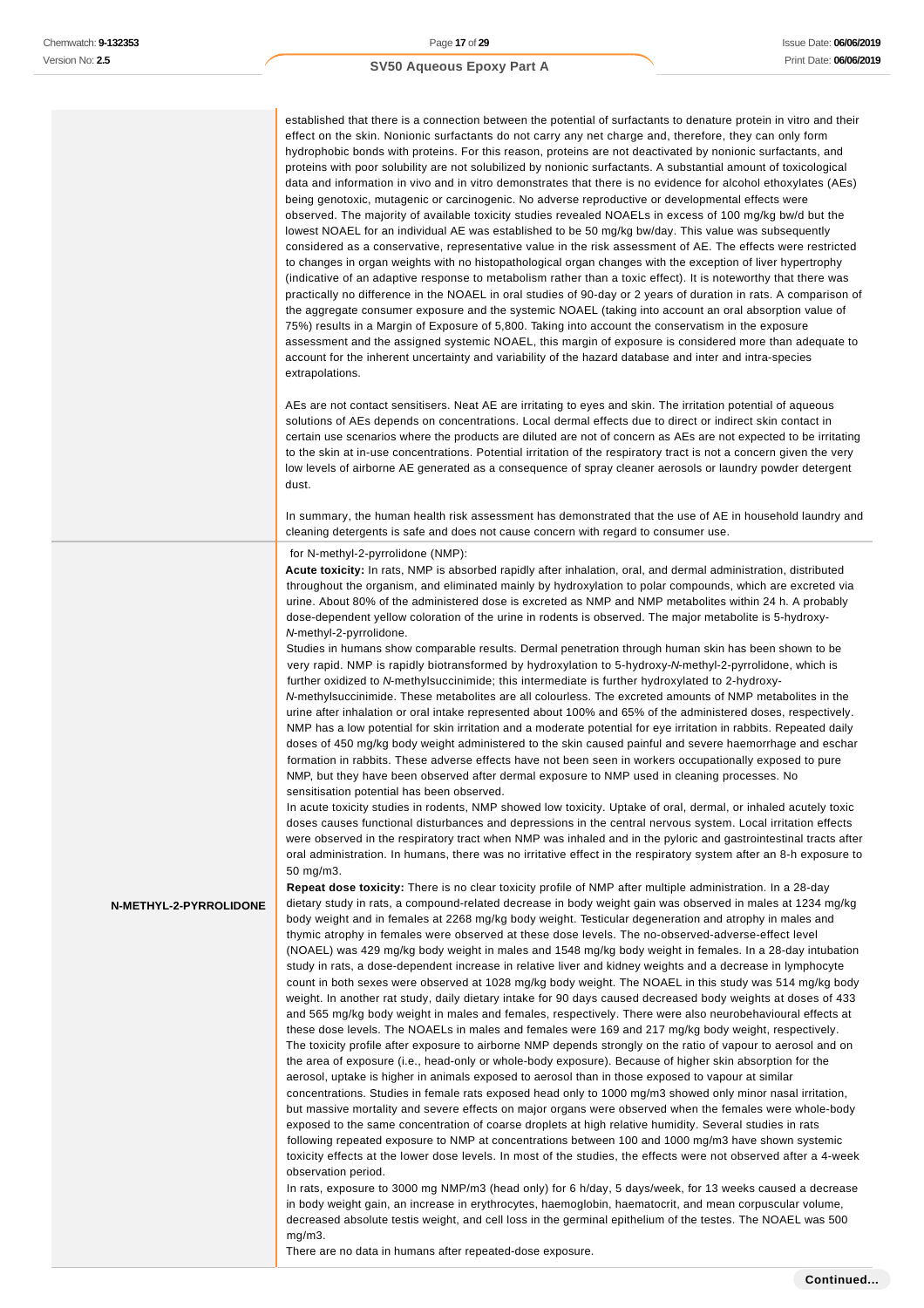| sion No: <b>2.5</b> | Print Date: 06/06/2<br><b>SV50 Aqueous Epoxy Part A</b>                                                                                                                                                                                                                                                                                                                                                                                                                                                                                                                                                                                                                                                                                                                                                                                                                                                                                                                                                                                                                                                                                                                                                                                                                                                                                                                                                                                                                                                                                                                                                                                                                                                                                                                                                                                                                                                                                                                                                                                                                                                                                                                                                                                                                                                                                                                                                                                                                                                                                                                                                                                                                                                                                                                                                                                                                                                                                                                                                                                                                                                                                                                                                                                                                                                                                                                                                                                                                                                                                                                                                                                                                                                                                                                                                                                                                                 |
|---------------------|-----------------------------------------------------------------------------------------------------------------------------------------------------------------------------------------------------------------------------------------------------------------------------------------------------------------------------------------------------------------------------------------------------------------------------------------------------------------------------------------------------------------------------------------------------------------------------------------------------------------------------------------------------------------------------------------------------------------------------------------------------------------------------------------------------------------------------------------------------------------------------------------------------------------------------------------------------------------------------------------------------------------------------------------------------------------------------------------------------------------------------------------------------------------------------------------------------------------------------------------------------------------------------------------------------------------------------------------------------------------------------------------------------------------------------------------------------------------------------------------------------------------------------------------------------------------------------------------------------------------------------------------------------------------------------------------------------------------------------------------------------------------------------------------------------------------------------------------------------------------------------------------------------------------------------------------------------------------------------------------------------------------------------------------------------------------------------------------------------------------------------------------------------------------------------------------------------------------------------------------------------------------------------------------------------------------------------------------------------------------------------------------------------------------------------------------------------------------------------------------------------------------------------------------------------------------------------------------------------------------------------------------------------------------------------------------------------------------------------------------------------------------------------------------------------------------------------------------------------------------------------------------------------------------------------------------------------------------------------------------------------------------------------------------------------------------------------------------------------------------------------------------------------------------------------------------------------------------------------------------------------------------------------------------------------------------------------------------------------------------------------------------------------------------------------------------------------------------------------------------------------------------------------------------------------------------------------------------------------------------------------------------------------------------------------------------------------------------------------------------------------------------------------------------------------------------------------------------------------------------------------------------|
|                     |                                                                                                                                                                                                                                                                                                                                                                                                                                                                                                                                                                                                                                                                                                                                                                                                                                                                                                                                                                                                                                                                                                                                                                                                                                                                                                                                                                                                                                                                                                                                                                                                                                                                                                                                                                                                                                                                                                                                                                                                                                                                                                                                                                                                                                                                                                                                                                                                                                                                                                                                                                                                                                                                                                                                                                                                                                                                                                                                                                                                                                                                                                                                                                                                                                                                                                                                                                                                                                                                                                                                                                                                                                                                                                                                                                                                                                                                                         |
|                     | <b>Carcinogenicity:</b> NMP did not show any clear evidence for carcinogenicity in rats exposed to concentrations<br>up to 400 mg/m3 in a long-term inhalation study.<br>Genotoxicity: The mutagenic potential of NMP is weak. Only a slight increase in the number of revertants was<br>observed when tested in a Salmonella assay with base-pair substitution strains. NMP has been shown to induce<br>aneuploidy in yeast Saccharomyces cerevisiae cells. No investigations regarding mutagenicity in humans were                                                                                                                                                                                                                                                                                                                                                                                                                                                                                                                                                                                                                                                                                                                                                                                                                                                                                                                                                                                                                                                                                                                                                                                                                                                                                                                                                                                                                                                                                                                                                                                                                                                                                                                                                                                                                                                                                                                                                                                                                                                                                                                                                                                                                                                                                                                                                                                                                                                                                                                                                                                                                                                                                                                                                                                                                                                                                                                                                                                                                                                                                                                                                                                                                                                                                                                                                                    |
|                     | available.<br>Reproductive toxicity: In a two-generation reproduction study in rats, whole-body exposure of both males and<br>females to 478 mg/m3 of NMP vapour for 6 h/day, 7 days/week, for a minimum of 100 days (pre-mating,<br>mating, gestation, and lactation periods) resulted in a 7% decrease in fetal weight in the F1 offspring. A 4-11%<br>transient, non-dose-dependent decrease was observed in the average pup weight at all exposure levels tested<br>(41, 206, and 478 mg/m3).<br>Developmental toxicity: When NMP was administered dermally, developmental toxicity was registered in rats<br>at 750 mg/kg body weight. The observed effects were increased preimplantation losses, decreased fetal<br>weights, and delayed ossification. The NOAEL for both developmental effects and maternal toxicity<br>(decreased body weight gain) was 237 mg/kg body weight.<br>Inhalation studies in rats (whole-body exposure) demonstrated developmental toxicity as increased<br>preimplantation loss without significant effect on implantation rate or number of live fetuses at 680 mg/m3 and<br>behavioural developmental toxicity at 622 mg/m3. In an inhalation study (whole-body exposure), the NOAEL<br>for maternal effects was 100 mg/m3, and the NOAEL for developmental effects was 360 mg/m3.                                                                                                                                                                                                                                                                                                                                                                                                                                                                                                                                                                                                                                                                                                                                                                                                                                                                                                                                                                                                                                                                                                                                                                                                                                                                                                                                                                                                                                                                                                                                                                                                                                                                                                                                                                                                                                                                                                                                                                                                                                                                                                                                                                                                                                                                                                                                                                                                                                                                                                                                                               |
|                     | A tolerable inhalation concentration, 0.3 mg/m3, based on mortality and organ damage, is expected to be<br>protective against any possible reproductive toxicity. Similarly, an oral tolerable intake of 0.6 mg/kg body<br>weight per day, based on a 90-day study, is expected to provide adequate protection against possible<br>reproductive effects. Because of non-existent data on the exposure of the general population and very limited<br>information on occupational exposure, no meaningful risk characterisation can be performed                                                                                                                                                                                                                                                                                                                                                                                                                                                                                                                                                                                                                                                                                                                                                                                                                                                                                                                                                                                                                                                                                                                                                                                                                                                                                                                                                                                                                                                                                                                                                                                                                                                                                                                                                                                                                                                                                                                                                                                                                                                                                                                                                                                                                                                                                                                                                                                                                                                                                                                                                                                                                                                                                                                                                                                                                                                                                                                                                                                                                                                                                                                                                                                                                                                                                                                                          |
| <b>DIURON</b>       | Note: Equivocal animal tumorigenic agent by RTECS criteria. NOTE: This substance may contain impurities<br>(tetrachlorazobenzene and tetrachloroazoxybenzene). Maximum impurity levels are proscribed under various<br>jurisdictions ADI: 0.006 mg/kg/day NOEL: 0.625 mg/kg/day                                                                                                                                                                                                                                                                                                                                                                                                                                                                                                                                                                                                                                                                                                                                                                                                                                                                                                                                                                                                                                                                                                                                                                                                                                                                                                                                                                                                                                                                                                                                                                                                                                                                                                                                                                                                                                                                                                                                                                                                                                                                                                                                                                                                                                                                                                                                                                                                                                                                                                                                                                                                                                                                                                                                                                                                                                                                                                                                                                                                                                                                                                                                                                                                                                                                                                                                                                                                                                                                                                                                                                                                         |
| <b>CARBENDAZIM</b>  | for carbendazim:<br>Benomyl (a precursor to carbendazim) causes dermal sensitization in humans. Benomyl and carbendazim<br>represent a very low risk for acute poisoning in humans.<br>In animal systems, carbendazim is metabolized to (5-hydroxy- 1H-benzimidazol-2-yl)-carbamate (5-HBC) and<br>other polar metabolites, which are rapidly excreted. Carbendazim has not been observed to accumulate in any<br>biological system.<br>Carbendazim has low acute toxicity. The LD50 values range from > 2000 to 15 000 mg/kg in a wide variety of<br>test animals and routes of administration. However, significant adverse reproductive effects have been noted<br>following a single exposure<br>Carbendazim is well absorbed (80-85%) after oral exposure but much less so by dermal exposure. Absorbed<br>carbendazim is metabolised into many compounds within the organism. The main metabolites are 5-HBC and<br>5.6-HOBC-N-oxides. The tissue distribution of carbendazim showed no bioconcentration. In the rat, the highest<br>concentration after oral carbendazim administration $\left($ < 1% of the dose) occurred in the liver. It was distributed<br>as carbendazim in the mitochondria, 5-HBC in the cytostol, and 2-aminobenzimidazole (2-AB) in the<br>microsomes. Carbendazim is excreted in the urine and faeces within 72 h after oral dosing in rats. In rats and<br>mice, high doses of carbendazim, both in the diet and by gavage, affect certain liver microsomal enzymes.<br>Short-term exposure Dietary administration of carbendazim for up to 90 days produced slight effects on<br>liver weight in female rats exposed to 360 mg/kg body weight per day. In a 90-day gavage study in the rat,<br>the NOEL was 16 mg/kg per day based on hepatotoxicity. Short-term feeding studies on dogs were not<br>adequate for establishing a NOEL. A 10-day dermal study in the rabbit revealed no systemic toxicity at the<br>only dose tested (200 mg/kg).<br>Long-term exposure Male and female rats fed 2500 mg/kg diet showed reduced erythrocyte count and<br>haemoglobin and haematocrit values. No liver-related toxicity was noted. Male rats fed 2500 mg/kg diet or<br>more presented a marginal increase in diffuse testicular atrophy and prostatitis. The NOEL in the rat is 500<br>mg/kg diet.<br>Male and female mice fed 5000 mg/kg diet showed increased absolute liver weight. There was also significant<br>centrilobular hypertrophy, necrosis and swelling of the liver in male mice fed 1500 mg/kg diet.<br>Reproduction, embryotoxicity and teratogenicity Carbendazim was without adverse effects on<br>reproduction when it was fed to rats in a three-generation reproduction study at levels up to and including 500<br>mg/kg diet. Male fertility was depressed in rats when carbendazim (200 mg/kg per day) was administered by<br>gavage for 85 days. A dose of 50 mg/kg body weight per day in this study caused a significant decrease in<br>epididymal sperm count.<br>Following a single oral dose to rats, histological examination revealed early (0-2 days) disruption of<br>spermatogenesis with occlusion of efferent ducts and increased testicular weights at 100 mg/kg body weight.<br>No effect was observed at 50 mg/kg in this single dose study. These effects persisted until day 70 in rats<br>treated with 400 mg/kg.<br>Carbendazim caused an increase in malformations and anomalies in rats when administered at daily dose<br>levels greater than 10 mg/kg on days 7-16 of gestation. There was a slightly decreased rate of implantation in<br>rabbits administered 20 and 125 mg/kg per day on days 7-19 of gestation and an increased incidence of<br>resorption at 125 mg/kg per day. Maternal toxicity was observed at 20 mg/kg per day and 125 mg/kg per day<br>in the rat and rabbit, respectively. |

In rats there was a significant increase in foetal malformations at 90 mg/kg per day. These consisted primarily of hydrocephaly, microphthalmia, anophthalmia, malformed scapulea and axial skeletal malformations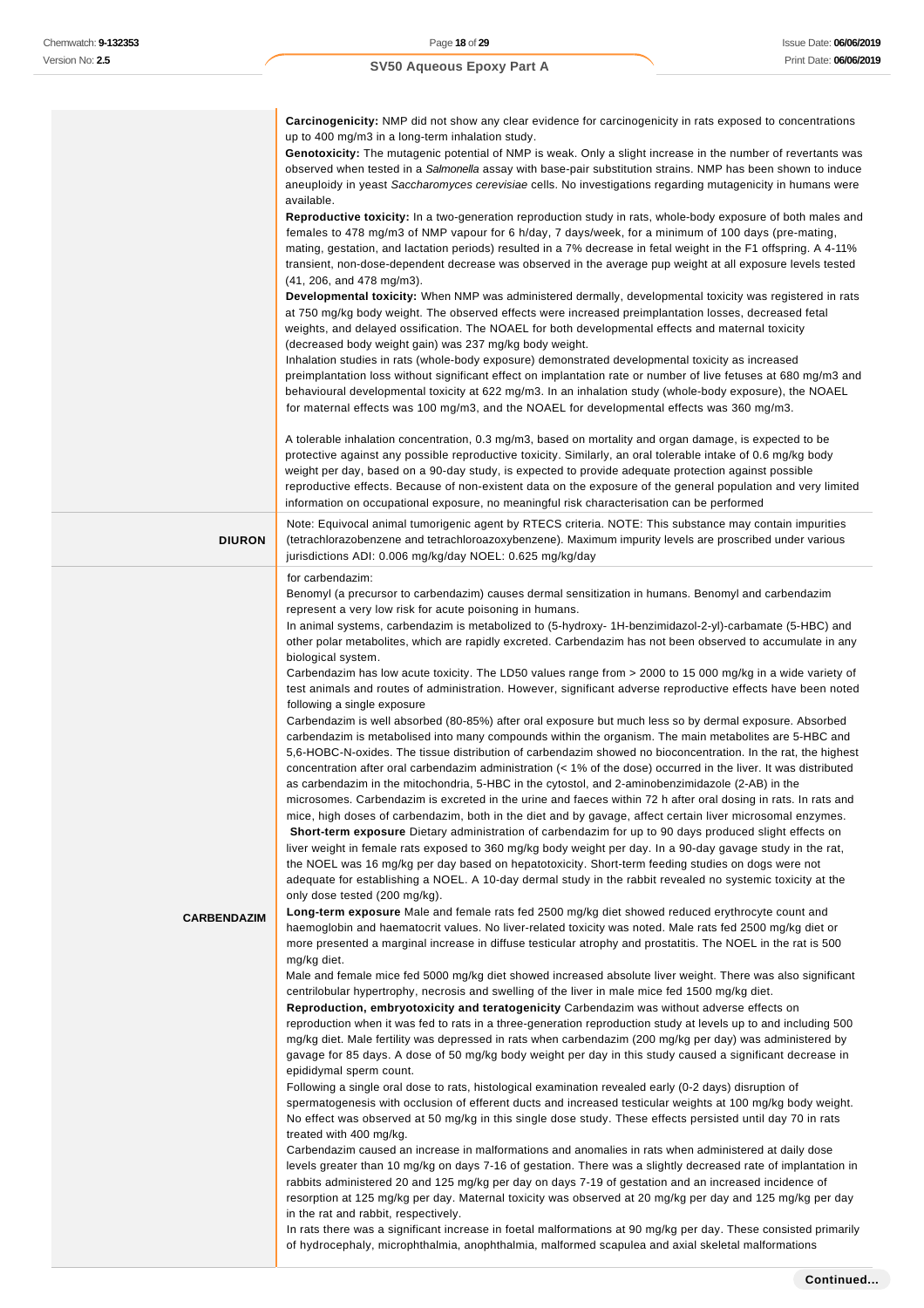|                                                                                                                                                                           | (vertebral, rib and sternebral fusions, exencephaly, hemivertebrae and rib hyperplasia). However, in the rabbit<br>there were no significant malformations.<br>Mutagenicity and related end-points Assays in mammalian and non-mammalian systems in vitro and in<br>vivo and in somatic cells as well as in germ cells show that carbendazim does not interact with DNA, induce<br>point mutation or cause germ cell mutation. Carbendazim does, however, cause numerical chromosome<br>aberrations (aneuploidy and/or polyploidy) in experimental systems, both in vitro and in vivo.<br>Carcinogenicity: Benomyl and its decomposition product carbendazim feeding resulted in an increase in the<br>incidence of hepatocellular tumours in CD-1 and SPF Swiss mice. A carcinogenicity study of carbendazim<br>using CD-1 mice showed a statistically significant dose-related increase in the incidence of hepatocellular<br>neoplasia in females. There was also a statistically significant increase in the mid-dose (1500 mg/kg diet)<br>males, but not in the high-dose males because of a high mortality rate. A carcinogenicity study of<br>carbendazim in a genetically related mouse strain, SPF mice (Swiss random strain) at doses of 0, 150, 300 and<br>1000 mg/kg diet (increased to 5000 mg/kg during the study) showed an increase in the incidence of combined<br>hepatocellular adenomas and carcinomas.<br>Carcinogenicity studies of both benomyl and carbendazim in rats were negative.<br><b>Mechanism of toxicity - mode of action</b> The biological effects of benomyl and carbendazim result from their<br>interaction with cell microtubules. These structures are involved in vital functions such as cell division, which<br>is inhibited by benomyl and carbendazim. Benomyl and carbendazim toxicities in mammals are linked to<br>microtubular dysfunction. Benomyl and carbendazim, as well as other benzimidazole compounds, display<br>species-selective toxicity. This selectivity is, at least in part, explained by the different binding of benomyl<br>and carbendazim to tubulins of target and non-target species<br>[* The Pesticides Manual, Incorporating The Agrochemicals Handbook, 10th Edition, Editor Clive<br>Tomlin, 1994, British Crop Protection Council]<br>Intraperitoneal (Rat, adult male) LD50: 7320 mg/kg * Intraperitoneal (Rat, adult female) LD50: 15000 mg/kg *<br>Inhalation LC50 (4 h) for rats, rabbits, guinea pigs or cats no effect with suspension (10 g/l water). * NOEL (2<br>y) for dogs 300 mg/kg diet, corresponding to 6-7 mg/kg b.w. ADI 0.01 mg/kg b.w. * Toxicity Class WHO<br>III;EPA IV                                                                                                                                                                                 |
|---------------------------------------------------------------------------------------------------------------------------------------------------------------------------|-----------------------------------------------------------------------------------------------------------------------------------------------------------------------------------------------------------------------------------------------------------------------------------------------------------------------------------------------------------------------------------------------------------------------------------------------------------------------------------------------------------------------------------------------------------------------------------------------------------------------------------------------------------------------------------------------------------------------------------------------------------------------------------------------------------------------------------------------------------------------------------------------------------------------------------------------------------------------------------------------------------------------------------------------------------------------------------------------------------------------------------------------------------------------------------------------------------------------------------------------------------------------------------------------------------------------------------------------------------------------------------------------------------------------------------------------------------------------------------------------------------------------------------------------------------------------------------------------------------------------------------------------------------------------------------------------------------------------------------------------------------------------------------------------------------------------------------------------------------------------------------------------------------------------------------------------------------------------------------------------------------------------------------------------------------------------------------------------------------------------------------------------------------------------------------------------------------------------------------------------------------------------------------------------------------------------------------------------------------------------------------------------------------------------------------------------------------------------------------------------------------------------------------------------------------------------------------------------------------------------------------------------------------------------------------------------------------------------------------------------------------------------------------------------------------------------------------------------------------|
| <b>OCTAMETHYLCYCLOTETRASILOXANE</b>                                                                                                                                       | Does not cause skin sensitization Genotoxicity in vitro : Test Type: Bacterial reverse mutation assay (AMES)<br>Result: negative Remarks: Based on test data Test Type: Mutagenicity (in vitro mammalian cytogenetic test)<br>Result: negative Remarks: Based on test data Test Type: Chromosome aberration test in vitro Result:<br>negative Remarks: Based on test data Test Type: In vitro sister chromatid exchange assay in mammalian<br>cells Result: negative Remarks: Based on test data Test Type: DNA damage and repair, unscheduled DNA<br>synthesis in mammalian cells (in vitro) Result: negative Remarks: Based on test data Genotoxicity in vivo :<br>Test Type: Mammalian erythrocyte micronucleus test (in vivo cytogenetic assay) Species: Rat Application<br>Route: inhalation (vapor) Result: negative Remarks: Based on test data Test Type: Rodent dominant lethal<br>test (germ cell) (in vivo) Species: Rat Application Route: Ingestion Result: negative Remarks: Based on test<br>data Germ cell mutagenicity - Assessment : Animal testing did not show any mutagenic effects Effects on<br>fertility: Test Type: Two-generation reproduction toxicity study Species: Rat, male and female Application<br>Route: inhalation (vapor) Symptoms: Effects on fertility. Remarks: Based on test data Effects on fetal<br>development : Test Type: Prenatal development toxicity study (teratogenicity) Species: Rabbit Application<br>Route: inhalation (vapor) Symptoms: No effects on fetal development. Remarks: Based on test data<br>Reproductive toxicity - Assessment : Some evidence of adverse effects on sexual function and fertility,<br>based on animal experiments. STOT-single exposure May cause damage to organs (Eyes, Central nervous<br>system Routes of exposure: Ingestion Assessment: No significant health effects observed in animals at<br>concentrations of 100 mg/kg bw or less. Routes of exposure: inhalation (vapor) Assessment: No significant<br>health effects observed in animals at concentrations of 1 mg/l/6h/d or less. Routes of exposure: Skin contact<br>Assessment: No significant health effects observed in animals at concentrations of 200 mg/kg bw or less.<br>Results from a 2 year repeated vapor inhalation exposure study to rats of octamethylcyclotetrasiloxane (D4)<br>indicate effects (benign uterine adenomas) in the uterus of female animals. This finding occurred at the<br>highest exposure dose (700 ppm) only. Studies to date have not demonstrated if these effects occur through<br>pathways that are relevant to humans. Repeated exposure in rats to D4 resulted in protoporphyrin<br>accumulation in the liver. Without knowledge of the specific mechanism leading to the protoporphyrin<br>accumulation the relevance of this finding to humans is unknown |
| SV50 Aqueous Epoxy Part A &<br><b>BISPHENOL A/ DIGLYCIDYL ETHER</b><br><b>RESIN, LIQUID &amp; CRESYL GLYCIDYL</b><br><b>ETHER &amp; ISOTHIAZOLINONES,</b><br><b>MIXED</b> | The following information refers to contact allergens as a group and may not be specific to this product.<br>Contact allergies quickly manifest themselves as contact eczema, more rarely as urticaria or Quincke's<br>oedema. The pathogenesis of contact eczema involves a cell-mediated (T lymphocytes) immune reaction of<br>the delayed type. Other allergic skin reactions, e.g. contact urticaria, involve antibody-mediated immune<br>reactions. The significance of the contact allergen is not simply determined by its sensitisation potential: the<br>distribution of the substance and the opportunities for contact with it are equally important. A weakly<br>sensitising substance which is widely distributed can be a more important allergen than one with stronger<br>sensitising potential with which few individuals come into contact. From a clinical point of view, substances are<br>noteworthy if they produce an allergic test reaction in more than 1% of the persons tested.                                                                                                                                                                                                                                                                                                                                                                                                                                                                                                                                                                                                                                                                                                                                                                                                                                                                                                                                                                                                                                                                                                                                                                                                                                                                                                                                                                                                                                                                                                                                                                                                                                                                                                                                                                                                                                                |
| SV50 Aqueous Epoxy Part A &<br><b>BISPHENOL A/ DIGLYCIDYL ETHER</b><br><b>RESIN, LIQUID</b>                                                                               | In mice, dermal application of bisphenol A diglycidyl ether (BADGE) (1, 10, or 100 mg/kg) for 13 weeks<br>produced mild to moderate chronic active dermatitis. At the high dose, spongiosis and epidermal micro<br>abscess formation were observed. In rats, dermal application of BADGE (10, 100, or 1000 mg/kg) for 13<br>weeks resulted in a decrease in body weight at the high dose. The no-observable effect level (NOEL) for<br>dermal exposure was 100 mg/kg for both sexes. In a separate study, application of BADGE (same doses) five<br>times per week for ~13 weeks not only caused a decrease in body weight but also produced chronic dermatitis<br>at all dose levels in males and at >100 mg/kg in females (as well as in a satellite group of females given 1000                                                                                                                                                                                                                                                                                                                                                                                                                                                                                                                                                                                                                                                                                                                                                                                                                                                                                                                                                                                                                                                                                                                                                                                                                                                                                                                                                                                                                                                                                                                                                                                                                                                                                                                                                                                                                                                                                                                                                                                                                                                                        |

mg/kg).

**Reproductive and Developmental Toxicity**: BADGE (50, 540, or 750 mg/kg) administered to rats via gavage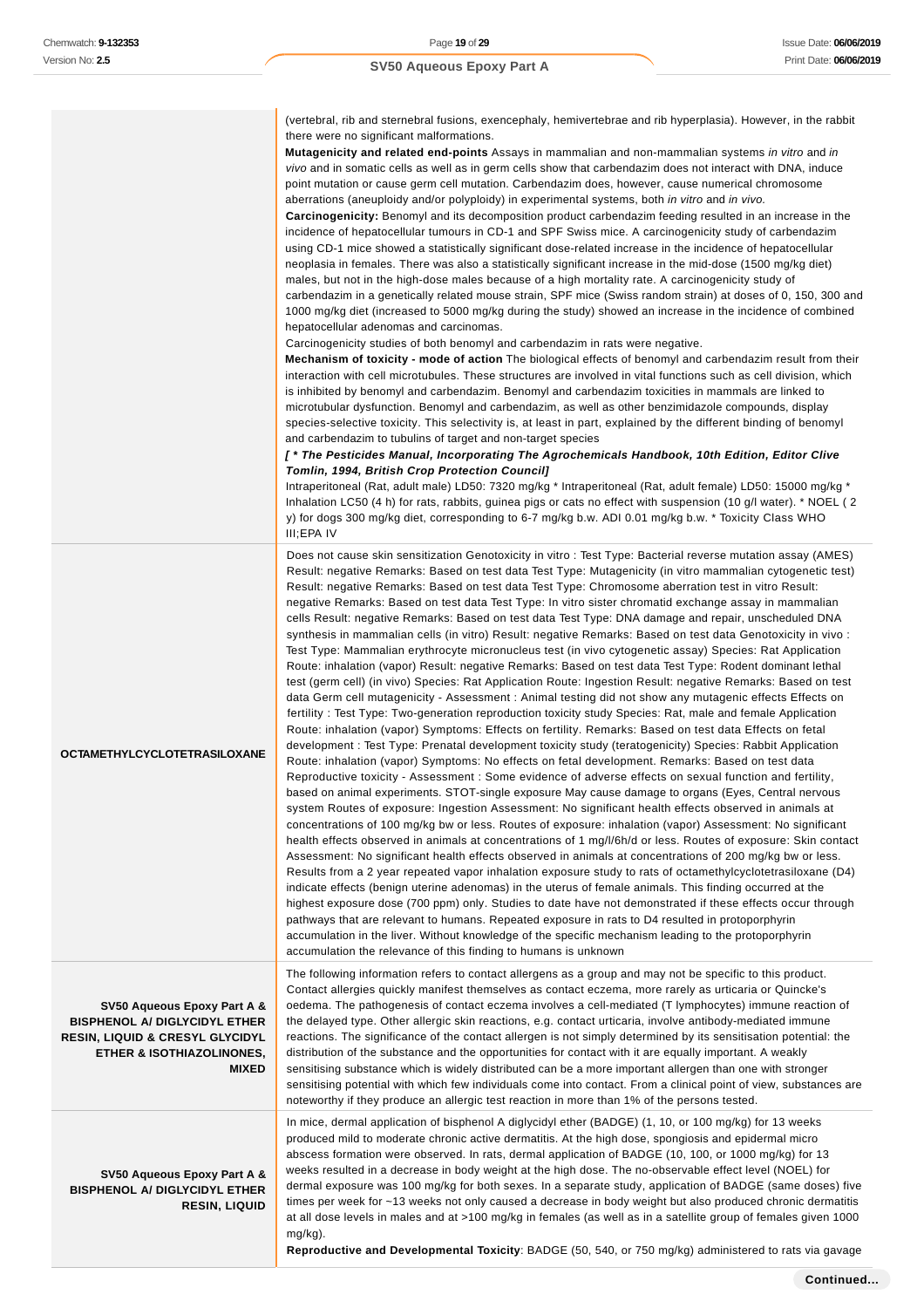-

**SV50 Aqueous Epoxy Part A &**

**DIURON**

for 14 weeks (P1) or 12 weeks (P2) produced decreased body weight in all males at the mid dose and in both males and females at the high dose, but had no reproductive effects. The NOEL for reproductive effects was 750 mg/kg.

**Carcinogenicity:** IARC concluded that "there is limited evidence for the carcinogenicity of bisphenol A diglycidyl ether in experimental animals." Its overall evaluation was "Bisphenol A diglycidyl ether is not classifiable as to its carcinogenicity to humans (Group 3).

In a lifetime tumourigenicity study in which 90-day-old C3H mice received three dermal applications per week of BADGE (undiluted dose) for 23 months, only one out of 32 animals developed a papilloma after 16 months. A retest, in which skin paintings were done for 27 months, however, produced no tumours (Weil et al., 1963). In another lifetime skin-painting study, BADGE (dose n.p.) was also reported to be noncarcinogenic to the skin of C3H mice; it was, however, weakly carcinogenic to the skin of C57BL/6 mice (Holland et al., 1979; cited by Canter et al., 1986). In a two-year bioassay, female Fisher 344 rats dermally exposed to BADGE (1, 100, or 1000 mg/kg) showed no evidence of dermal carcinogenicity but did have low incidences of tumours in the oral cavity (U.S. EPA, 1997).

**Genotoxicity**: In S. typhimurium strains TA100 and TA1535, BADGE (10-10,000 ug/plate) was mutagenic with and without S9; negative results were obtained in TA98 and TA1537 (Canter et al., 1986; Pullin, 1977). In a spot test, BADGE (0.05 or 10.00 mg) failed to show mutagenicity in strains TA98 and TA100 (Wade et al., 1979). Negative results were also obtained in the body fluid test using urine of female BDF and ICR mice (1000 mg/kg BADGE), the mouse host-mediated assay (1000 mg/kg), micronucleus test (1000 mg/kg), and dominant lethal assay (~3000 mg/kg).

**Immunotoxicity:** Intracutaneous injection of diluted BADGE (0.1 mL) three times per week on alternate days (total of 8 injections) followed by a three-week incubation period and a challenge dose produced sensitisation in 19 of 20 guinea pigs

**Consumer exposure** to BADGE is almost exclusively from migration of BADGE from can coatings into food. Using a worst-case scenario that assumes BADGE migrates at the same level into all types of food, the estimated per capita daily intake for a 60-kg individual is approximately 0.16 ug/kg body weight/day. A review of one- and two-generation reproduction studies and developmental investigations found no evidence of reproductive or endocrine toxicity, the upper ranges of dosing being determined by maternal toxicity. The lack of endocrine toxicity in the reproductive and developmental toxicological tests is supported by negative results from both in vivo and in vitro assays designed specifically to detect oestrogenic and androgenic properties of BADGE. An examination of data from sub-chronic and chronic toxicological studies support a NOAEL of 50 mg/ kg/body weight day from the 90-day study, and a NOAEL of 15 mg/kg body weigh/day (male rats) from the 2-year carcinogenicity study. Both NOAELS are considered appropriate for risk assessment. Comparing the estimated daily human intake of 0.16 ug/kg body weight/day with the NOAELS of 50 and 15 mg/kg body weight/day shows human exposure to BADGE from can coatings is between 250,000 and 100,000-fold lower than the NOAELs from the most sensitive toxicology tests. These large margins of safety together with lack of reproductive, developmental, endocrine and carcinogenic effects supports the continued use of BADGE for use in articles intended to come into contact with foodstuffs.

The chemical structure of hydroxylated diphenylalkanes or bisphenols consists of two phenolic rings joined together through a bridging carbon. This class of endocrine disruptors that mimic oestrogens is widely used in industry, particularly in plastics

Bisphenol A (BPA) and some related compounds exhibit oestrogenic activity in human breast cancer cell line MCF-7, but there were remarkable differences in activity. Several derivatives of BPA exhibited significant thyroid hormonal activity towards rat pituitary cell line GH3, which releases growth hormone in a thyroid hormone-dependent manner. However, BPA and several other derivatives did not show such activity. Results suggest that the 4-hydroxyl group of the A-phenyl ring and the B-phenyl ring of BPA derivatives are required for these hormonal activities, and substituents at the 3,5-positions of the phenyl rings and the bridging alkyl moiety markedly influence the activities.

Bisphenols promoted cell proliferation and increased the synthesis and secretion of cell type-specific proteins. When ranked by proliferative potency, the longer the alkyl substituent at the bridging carbon, the lower the concentration needed for maximal cell yield; the most active compound contained two propyl chains at the bridging carbon. Bisphenols with two hydroxyl groups in the para position and an angular configuration are suitable for appropriate hydrogen bonding to the acceptor site of the oestrogen receptor.

Diuron is absorbed readily through the gut and lungs while uptake through the skin is more limited. It is slightly toxic to mammals but juveniles are more susceptible than adults(18). The oral LD50 in rats is 3-4 g/kg and the dermal LD50 is > 2 g/kg(19). An early study indicated that animals fed protein-deficient diets were considerably more vulnerable to diuron toxicity; rats fed a diet of 3% protein were five times more sensitive to diuron.

Exposure to sub-lethal doses of diuron causes formation of methaemoglobin, an abnormal form of the protein haemoglobin which carries oxygen in the blood. Diuron can decrease the number of red blood cells (RBCs). increase the number of abnormally shaped RBCs, and increase the number of white blood cells. Diuron may cause the spleen to become congested due to the increased demand to remove damaged RBCs. Increases in liver size are also observed and are indicative of the extra load placed on this organ, the body's major site of detoxification. Diuron can also cause eye and skin irritation.

Diuron contains two significant impurities from the manufacturing process 3,3',4,4'-tetrachloroazobenzene (TCAB) and 3,3',4,4'-tetrachloroazoxybenzene (TCAOB), both potent 'dioxin-like' substances. TCAB levels between 0.15 and 28 ppm have been found in diuron samples tested. TCAOB is present at lower levels. Both TCAB and TCAOB cause chloracne a serious skin disease

**Carcinogenicity:** The US Environmental Protection Agency (EPA) has classified diuron as a 'known/likely' carcinogen since 1997 based on the results of two studies. One study on rats indicated that both males and females fed diuron had a higher incidence of bladder cancer than control animals. The male rats in this study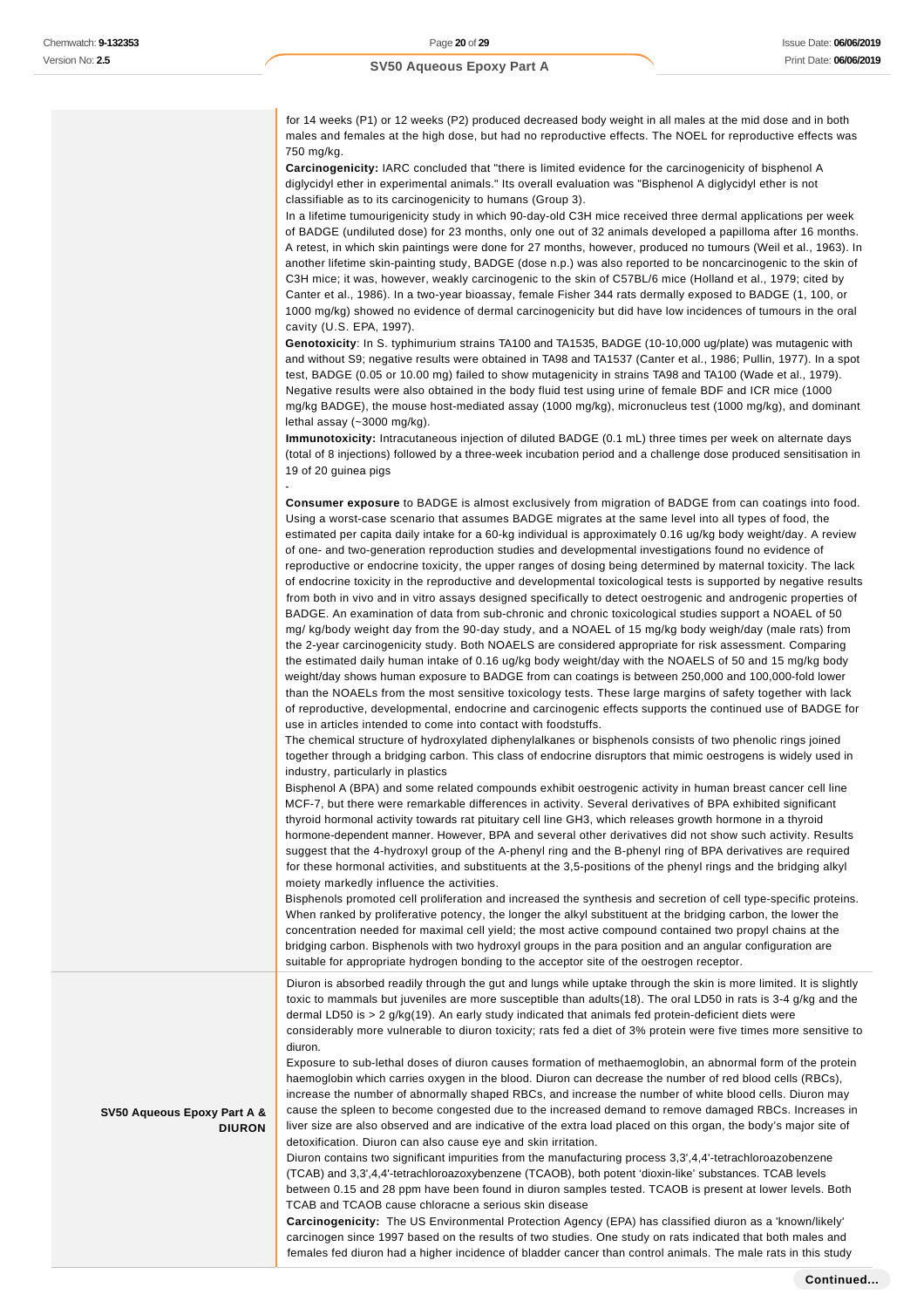|                                                                                                            |                       | also had a higher incidence of kidney cancer than the control animals. In a study of mice animals with higher<br>exposures had more breast cancer<br>Mutagenicity: There is conflicting evidence on whether diuron can cause mutations<br>Developmental Toxicity: Rats fed relatively high levels (125 mg/kg/day) of diuron produced offspring with<br>delayed bone formation(26) and other studies indicate that similar levels of diuron reduce birth weight. The US<br>Toxics Release Inventory list diuron as a developmental toxin In mammals, metabolism principally occurs<br>through hydroxylation and dealkylation.<br><b>Metabolites.</b> Breakdown of this compound is similar in animals, plants and soil. The first step is<br>N-demethylation followed by ring cleavage. The main breakdown product of diuron is 3,4-dichloroaniline (<br>3,4-DCA). The oral LD50 of 3,4-DCA in rats is around 60 mg/kg and by the inhalation route the LC50 ranges<br>from 2.8 to 4.7 mg/l/4hrs indicating that 3,4-DCA is considerably more toxic than diuron itself. Dermal and<br>inhalation absorption is rapid leading to formation of methaemoglobin. A marked species difference is dermal<br>toxicity is noted with rabbit considerably more sensitive than rats. No human data is available but by<br>extrapolating from other aromatic amines humans could be considerably more sensitive to methaemoglobin<br>formation than rats. 3,4-DCA should be regarded as a potential respiratory sensitiser. The carcinogenic<br>potential of 3,4-DCA remains uncertain. |                 |                                                                                                                                                                                                                                                                                                                                                                                                                                                              |  |  |  |
|------------------------------------------------------------------------------------------------------------|-----------------------|----------------------------------------------------------------------------------------------------------------------------------------------------------------------------------------------------------------------------------------------------------------------------------------------------------------------------------------------------------------------------------------------------------------------------------------------------------------------------------------------------------------------------------------------------------------------------------------------------------------------------------------------------------------------------------------------------------------------------------------------------------------------------------------------------------------------------------------------------------------------------------------------------------------------------------------------------------------------------------------------------------------------------------------------------------------------------------------------------------------------------------------------------------------------------------------------------------------------------------------------------------------------------------------------------------------------------------------------------------------------------------------------------------------------------------------------------------------------------------------------------------------------------------------------------------------------------|-----------------|--------------------------------------------------------------------------------------------------------------------------------------------------------------------------------------------------------------------------------------------------------------------------------------------------------------------------------------------------------------------------------------------------------------------------------------------------------------|--|--|--|
| SV50 Aqueous Epoxy Part A &<br><b>N-METHYL-2-PYRROLIDONE &amp;</b><br><b>ISOTHIAZOLINONES, MIXED &amp;</b> | <b>SODIUM NITRATE</b> | Asthma-like symptoms may continue for months or even years after exposure to the material ceases. This<br>may be due to a non-allergenic condition known as reactive airways dysfunction syndrome (RADS) which can<br>occur following exposure to high levels of highly irritating compound. Key criteria for the diagnosis of RADS<br>include the absence of preceding respiratory disease, in a non-atopic individual, with abrupt onset of persistent<br>asthma-like symptoms within minutes to hours of a documented exposure to the irritant. A reversible airflow<br>pattern, on spirometry, with the presence of moderate to severe bronchial hyperreactivity on methacholine<br>challenge testing and the lack of minimal lymphocytic inflammation, without eosinophilia, have also been<br>included in the criteria for diagnosis of RADS. RADS (or asthma) following an irritating inhalation is an<br>infrequent disorder with rates related to the concentration of and duration of exposure to the irritating<br>substance. Industrial bronchitis, on the other hand, is a disorder that occurs as result of exposure due to high<br>concentrations of irritating substance (often particulate in nature) and is completely reversible after exposure<br>ceases. The disorder is characterised by dyspnea, cough and mucus production.                                                                                                                                                                                                                        |                 |                                                                                                                                                                                                                                                                                                                                                                                                                                                              |  |  |  |
| <b>ISOTHIAZOLINONES, MIXED &amp;</b>                                                                       | <b>DIURON</b>         | No significant acute toxicological data identified in literature search.                                                                                                                                                                                                                                                                                                                                                                                                                                                                                                                                                                                                                                                                                                                                                                                                                                                                                                                                                                                                                                                                                                                                                                                                                                                                                                                                                                                                                                                                                                   |                 |                                                                                                                                                                                                                                                                                                                                                                                                                                                              |  |  |  |
| <b>ISOTHIAZOLINONES, MIXED &amp;</b><br><b>OCTAMETHYLCYCLOTETRASILOXANE</b>                                |                       | exposure to irritants may produce conjunctivitis.<br>oedema of the epidermis.                                                                                                                                                                                                                                                                                                                                                                                                                                                                                                                                                                                                                                                                                                                                                                                                                                                                                                                                                                                                                                                                                                                                                                                                                                                                                                                                                                                                                                                                                              |                 | The material may be irritating to the eye, with prolonged contact causing inflammation. Repeated or prolonged<br>The material may cause skin irritation after prolonged or repeated exposure and may produce a contact<br>dermatitis (nonallergic). This form of dermatitis is often characterised by skin redness (erythema) and swelling<br>epidermis. Histologically there may be intercellular oedema of the spongy layer (spongiosis) and intracellular |  |  |  |
| <b>Acute Toxicity</b>                                                                                      | ×                     |                                                                                                                                                                                                                                                                                                                                                                                                                                                                                                                                                                                                                                                                                                                                                                                                                                                                                                                                                                                                                                                                                                                                                                                                                                                                                                                                                                                                                                                                                                                                                                            | Carcinogenicity | ×                                                                                                                                                                                                                                                                                                                                                                                                                                                            |  |  |  |

| <b>ACULC IVAIGILY</b>                | $\sim$                | <b>Carcillogenicity</b>       | $\sim$       |
|--------------------------------------|-----------------------|-------------------------------|--------------|
| <b>Skin Irritation/Corrosion</b>     | $\checkmark$          | Reproductivity                | $\checkmark$ |
| Serious Eye<br>Damage/Irritation     | $\tilde{\phantom{a}}$ | <b>STOT - Single Exposure</b> | ×            |
| Respiratory or Skin<br>sensitisation | $\checkmark$          | STOT - Repeated<br>Exposure   | ×            |
| <b>Mutagenicity</b>                  | $\checkmark$          | <b>Aspiration Hazard</b>      | ×            |
|                                      |                       |                               |              |

Legend:  $\mathbf{X}$  – Data either not available or does not fill the criteria for classification – Data available to make classification

## **SECTION 12 ECOLOGICAL INFORMATION**

| <b>Toxicity</b>                                |                                                       |                |                                            |                                             |                |                             |              |               |                                                        |               |                                                        |
|------------------------------------------------|-------------------------------------------------------|----------------|--------------------------------------------|---------------------------------------------|----------------|-----------------------------|--------------|---------------|--------------------------------------------------------|---------------|--------------------------------------------------------|
| SV50 Aqueous Epoxy Part A                      | <b>ENDPOINT</b><br>Not Available                      |                | <b>TEST DURATION (HR)</b><br>Not Available |                                             | <b>SPECIES</b> | Not Available               | <b>VALUE</b> | Not Available |                                                        | <b>SOURCE</b> | Not Available                                          |
| bisphenol A/ diglycidyl ether<br>resin, liquid | <b>ENDPOINT</b><br>EC50                               |                | <b>TEST DURATION (HR)</b><br>48            |                                             |                | <b>SPECIES</b><br>Crustacea |              |               | <b>VALUE</b><br>$\overline{2}$<br>ca.2mg/L             |               | <b>SOURCE</b>                                          |
| cresyl glycidyl ether                          | <b>ENDPOINT</b><br><b>LC50</b><br><b>LC50</b><br>EC50 | 96<br>96<br>48 | <b>TEST DURATION (HR)</b>                  | <b>SPECIES</b><br>Fish<br>Fish<br>Crustacea |                |                             |              |               | <b>VALUE</b><br>12.597mg/L<br>ca.6.5mg/L<br>ca.3.3mg/L |               | <b>SOURCE</b><br>3<br>$\overline{2}$<br>$\overline{2}$ |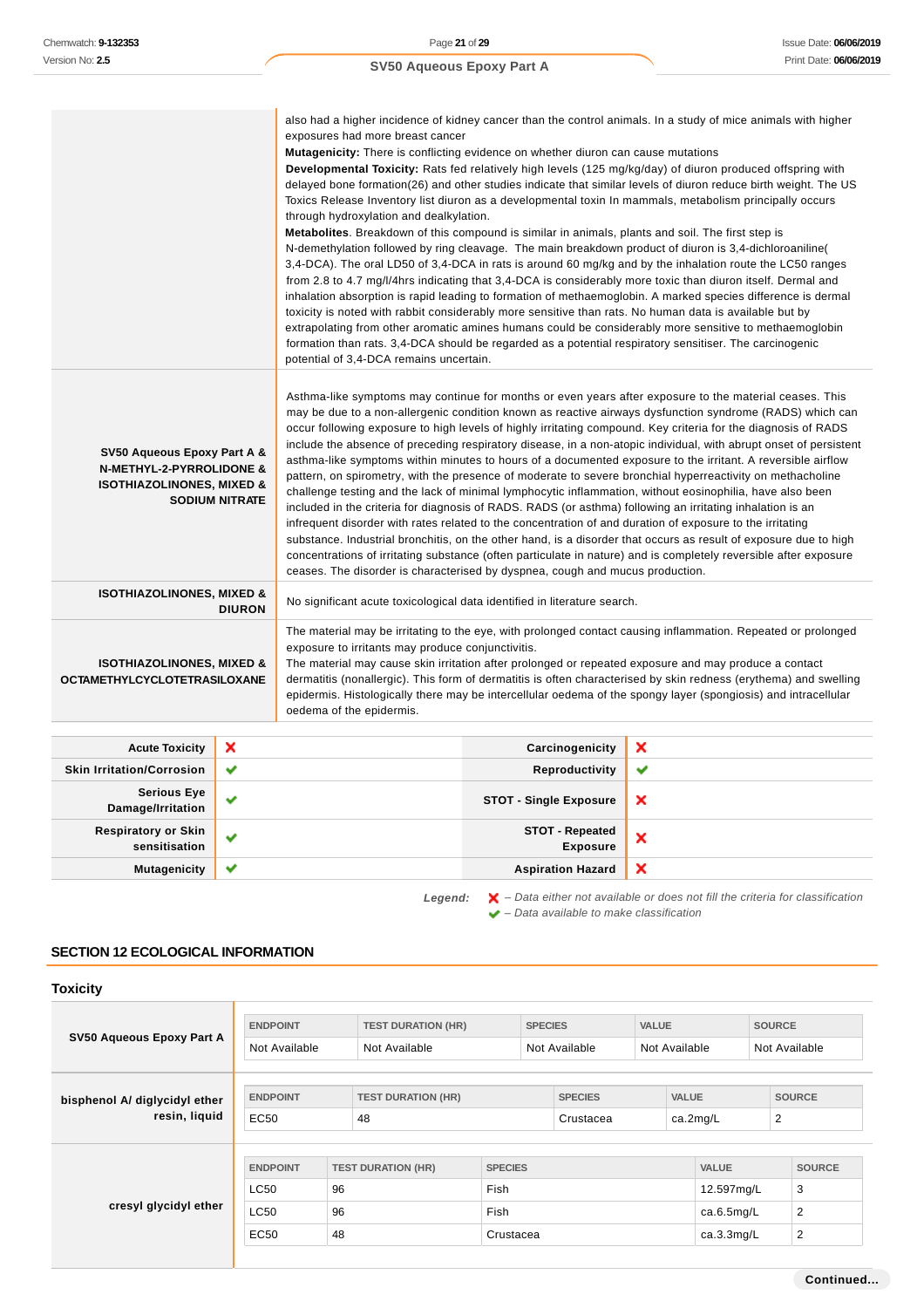| SV50 Aqueous Epoxy Part A |  |
|---------------------------|--|
|---------------------------|--|

|                                              | EC50            | 72   |                           |                | Algae or other aquatic plants                                                                                        |               | ca.5.1mg/L                    |               | $\overline{2}$          |
|----------------------------------------------|-----------------|------|---------------------------|----------------|----------------------------------------------------------------------------------------------------------------------|---------------|-------------------------------|---------------|-------------------------|
|                                              | <b>ENDPOINT</b> |      | <b>TEST DURATION (HR)</b> |                | <b>SPECIES</b>                                                                                                       | <b>VALUE</b>  |                               | <b>SOURCE</b> |                         |
| monobutyl ether<br>ethoxylated, propoxylated | Not Available   |      | Not Available             |                | Not Available                                                                                                        | Not Available |                               |               | Not Available           |
|                                              |                 |      |                           |                |                                                                                                                      |               |                               |               |                         |
|                                              | <b>ENDPOINT</b> |      | <b>TEST DURATION (HR)</b> | <b>SPECIES</b> |                                                                                                                      |               | VALUE                         |               | <b>SOURCE</b>           |
|                                              | LC50            | 96   |                           | Fish           |                                                                                                                      |               | 464mg/L                       |               | 1                       |
|                                              | EC50            | 48   |                           | Crustacea      |                                                                                                                      |               | ca.4897mg/L                   |               | 1                       |
| N-methyl-2-pyrrolidone                       | EC50            | 72   |                           |                | Algae or other aquatic plants                                                                                        |               | >500mg/L                      |               | $\overline{c}$          |
|                                              | EC <sub>0</sub> | 24   |                           | Crustacea      |                                                                                                                      |               | $>1$ -mg/L                    |               | 2                       |
|                                              | <b>NOEC</b>     | 504  |                           | Crustacea      |                                                                                                                      |               | 12.5mg/L                      |               | $\overline{2}$          |
|                                              | <b>ENDPOINT</b> |      | <b>TEST DURATION (HR)</b> | <b>SPECIES</b> |                                                                                                                      |               | VALUE                         |               | <b>SOURCE</b>           |
|                                              | LC50            | 96   |                           | Fish           |                                                                                                                      |               | $0.129$ mg/L                  |               | 2                       |
| isothiazolinones, mixed                      | EC50            | 48   |                           | Crustacea      |                                                                                                                      |               | $0.007$ mg/L                  |               | 2                       |
|                                              | EC50            | 72   |                           |                | Algae or other aquatic plants                                                                                        |               | 0.0063mg/L                    |               | 2                       |
|                                              | <b>NOEC</b>     | 48   |                           |                | Algae or other aquatic plants                                                                                        |               | 0.00049mg/L                   |               | $\overline{2}$          |
|                                              | <b>ENDPOINT</b> |      | <b>TEST DURATION (HR)</b> | <b>SPECIES</b> |                                                                                                                      |               | <b>VALUE</b>                  |               | <b>SOURCE</b>           |
|                                              | <b>LC50</b>     | 96   |                           | Fish           |                                                                                                                      |               | 1-559mg/L                     |               | $\overline{\mathbf{c}}$ |
| sodium nitrate                               | EC50            | 48   |                           |                | Crustacea                                                                                                            |               | 3-581mg/L                     |               | 2                       |
|                                              | EC50            | 96   |                           |                | Algae or other aquatic plants                                                                                        |               | 1181.887mg/L                  |               | 3                       |
|                                              | <b>NOEC</b>     | 2880 |                           | Fish           |                                                                                                                      |               | $1.6$ mg/L                    |               | 4                       |
|                                              | <b>ENDPOINT</b> |      | <b>TEST DURATION (HR)</b> | <b>SPECIES</b> |                                                                                                                      |               | VALUE                         |               | <b>SOURCE</b>           |
|                                              | <b>LC50</b>     | 96   |                           |                | Fish                                                                                                                 |               |                               |               | 4                       |
|                                              | EC50            | 48   |                           |                | Crustacea                                                                                                            |               |                               |               | 2                       |
| diuron                                       | EC50            | 72   |                           |                | Algae or other aquatic plants                                                                                        |               | $1.4$ mg/L<br>0.00055mg/L     |               | 4                       |
|                                              | <b>BCF</b>      | 792  |                           |                | Algae or other aquatic plants                                                                                        |               |                               |               | 4                       |
|                                              | <b>NOEC</b>     | 336  |                           |                | Algae or other aquatic plants                                                                                        |               | $0.159$ mg/L<br>0.0000005mg/L |               | 4                       |
|                                              | <b>ENDPOINT</b> |      | <b>TEST DURATION (HR)</b> | <b>SPECIES</b> |                                                                                                                      |               | VALUE                         |               | <b>SOURCE</b>           |
|                                              | <b>LC50</b>     | 96   |                           | Fish           |                                                                                                                      |               | 0.007mg/L                     |               | 4                       |
| carbendazim                                  | EC50            | 48   |                           | Crustacea      |                                                                                                                      |               | $0.02$ mg/L                   |               | 4                       |
|                                              | EC50            | 96   |                           |                | Algae or other aquatic plants                                                                                        |               | 3.945mg/L                     |               | 3                       |
|                                              | NOEC            | 480  |                           | Crustacea      |                                                                                                                      |               | <0.0031mg/L                   |               | 4                       |
|                                              |                 |      |                           |                |                                                                                                                      |               |                               |               |                         |
|                                              | <b>ENDPOINT</b> |      | <b>TEST DURATION (HR)</b> |                | <b>SPECIES</b>                                                                                                       |               | VALUE                         |               | <b>SOURCE</b>           |
|                                              | LC50            | 96   |                           | Fish           |                                                                                                                      |               | >0.0063mg/L                   |               | 2                       |
|                                              | EC50            | 48   |                           | Crustacea      |                                                                                                                      |               | $>0.015$ mg/L                 |               | $\overline{2}$          |
| octamethylcyclotetrasiloxane                 | EC50            | 96   |                           |                | Algae or other aquatic plants                                                                                        |               | $>0.022$ mg/L                 |               | $\overline{2}$          |
|                                              | <b>BCF</b>      | 120  |                           | Fish           |                                                                                                                      |               | 0.00053mg/L                   |               | 4                       |
|                                              | <b>NOEC</b>     | 336  |                           | Fish           |                                                                                                                      |               | $\epsilon = 0.0044$ mg/L      |               | 4                       |
| Legend:                                      |                 |      |                           |                | Extracted from 1. IUCLID Toxicity Data 2. Europe ECHA Registered Substances - Ecotoxicological Information - Aquatic |               |                               |               |                         |

Toxic to aquatic organisms, may cause long-term adverse effects in the aquatic environment.

Do NOT allow product to come in contact with surface waters or to intertidal areas below the mean high water mark. Do not contaminate water when cleaning equipment or disposing of equipment wash-waters.

Wastes resulting from use of the product must be disposed of on site or at approved waste sites.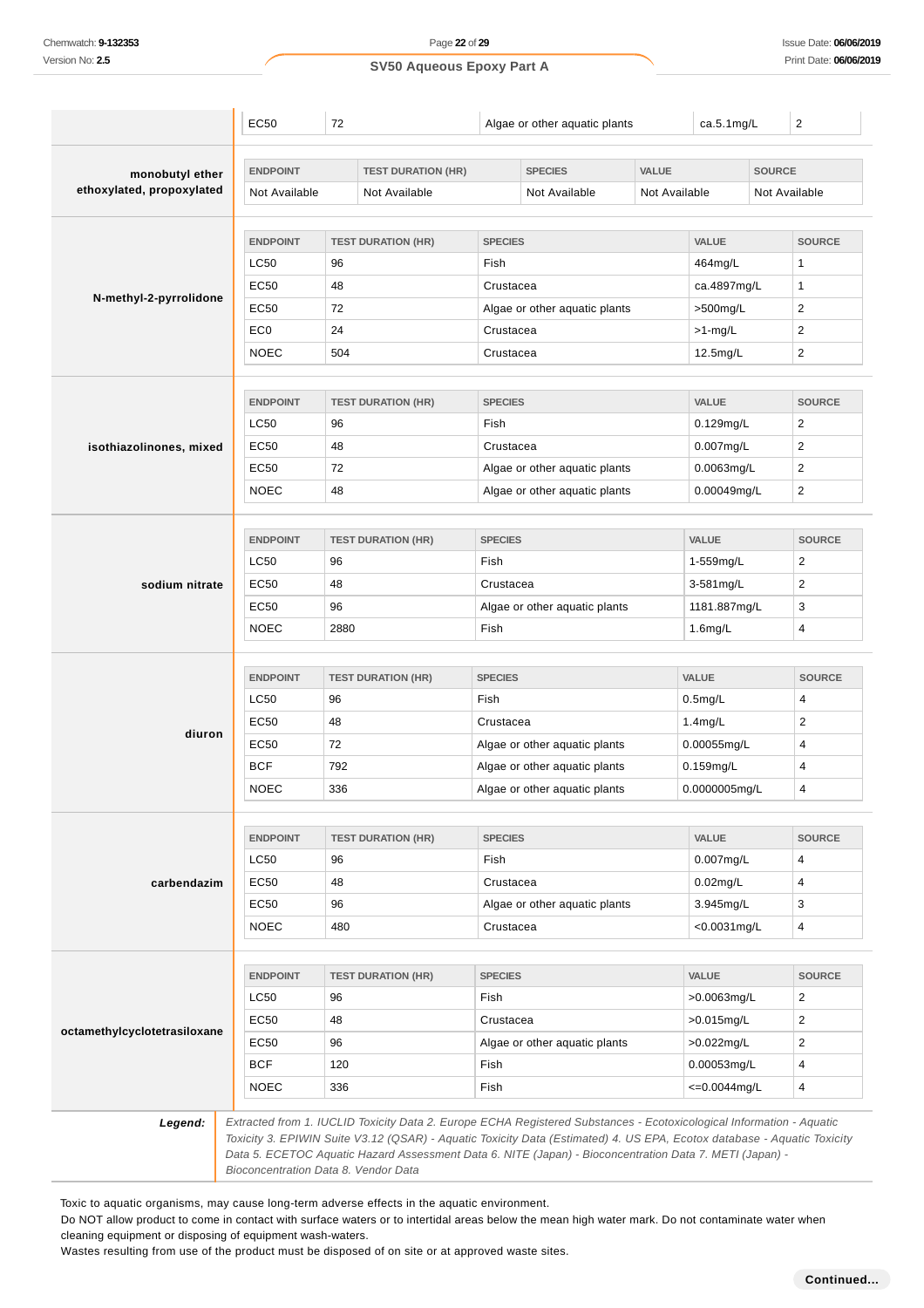For bisphenol A and related bisphenols:

Environmental fate:

Biodegradability (28 d) 89% - Easily biodegradable

Bioconcentration factor (BCF) 7.8 mg/l

Bisphenol A, its derivatives and analogues, can be released from polymers, resins and certain substances by metabolic products

Substance does not meet the criteria for PBT or vPvB according to Regulation (EC) No 1907/2006, Annex XIII

As an environmental contaminant, bisphenol A interferes with nitrogen fixation at the roots of leguminous plants associated with the bacterial symbiont Sinorhizobium meliloti. Despite a half-life in the soil of only 1-10 days, its ubiquity makes it an important pollutant. According to Environment Canada, "initial assessment shows that at low levels, bisphenol A can harm fish and organisms over time. Studies also indicate that it can currently be found in municipal wastewater." However, a study conducted in the United States found that 91-98% of bisphenol A may be removed from water during treatment at municipal water treatment plants.

Ecotoxicity:

Fish LC50 (96 h): 4.6 mg/l (freshwater fish); 11 mg/l (saltwater fish): NOEC 0.016 mg/l (freshwater fish- 144 d); 0.064 mg/l (saltwater fish 164 d) Fresh water invertebrates EC50 (48 h): 10.2 mg/l: NOEC 0.025 mg/l - 328 d)

Marine water invertebrate EC50 (96 h): 1.1 mg/l; NOEC 0.17 mg/l (28 d)

Freshwater algae (96 h): 2.73 mg/l

Marine water algae (96 h): 1.1 mg/l

Fresh water plant EC50 (7 d): 20 mg/l: NOEC 7.8 mg/l

In general, studies have shown that bisphenol A can affect growth, reproduction and development in aquatic organisms.

Among freshwater organisms, fish appear to be the most sensitive species. Evidence of endocrine-related effects in fish, aquatic invertebrates, amphibians and reptiles has been reported at environmentally relevant exposure levels lower than those required for acute toxicity. There is a widespread variation in reported values for endocrine-related effects, but many fall in the range of 1 ug/L to 1 mg/L

A 2009 review of the biological impacts of plasticisers on wildlife published by the Royal Society with a focus on annelids (both aquatic and terrestrial), molluscs, crustaceans, insects, fish and amphibians concluded that bisphenol A has been shown to affect reproduction in all studied animal groups, to impair development in crustaceans and amphibians and to induce genetic aberrations.

A large 2010 study of two rivers in Canada found that areas contaminated with hormone-like chemicals including bisphenol A showed females made up 85 per cent of the population of a certain fish, while females made up only 55 per cent in uncontaminated areas.

Although abundant data are available on the toxicity of bisphenol-A (2,2-bis (4-hydroxydiphenyl)propane;(BPA) A variety of BPs were examined for their acute toxicity against Daphnia magna, mutagenicity, and oestrogenic activity using the Daphtoxkit (Creasel Ltd.), the umu test system, and the yeast two-hybrid system, respectively, in comparison with BPA. BPA was moderately toxic to D. magna (48-h EC50 was 10 mg/l) according to the current U.S. EPA acute toxicity evaluation standard, and it was weakly oestrogenic with 5 orders of magnitude lower activity than that of the natural estrogen 17 beta-oestradiol in the yeast screen, while no mutagenicity was observed. All seven BPs tested here showed moderate to slight acute toxicity, no mutagenicity, and weak oestrogenic activity as well as BPA. Some of the BPs showed considerably higher oestrogenic activity than BPA, and others exhibited much lower activity. Bisphenol S (bis(4-hydroxydiphenyl)sulfone) and bis(4-hydroxyphenyl)sulfide) showed oestrogenic activity.

Biodegradation is a major mechanism for eliminating various environmental pollutants. Studies on the biodegradation of bisphenols have mainly focused on bisphenol A. A number of BPA-degrading bacteria have been isolated from enrichments of sludge from wastewater treatment plants. The first step in the biodegradation of BPA is the hydroxylation of the carbon atom of a methyl group or the quaternary carbon in the BPA molecule. Judging from these features of the biodegradation mechanisms, it is possible that the same mechanism used for BPA is used to biodegrade all bisphenols that have at least one methyl or methylene group bonded at the carbon atom between the two phenol groups. However, bisphenol F ([bis(4-hydroxyphenyl)methane; BPF), which has no substituent at the bridging carbon, is unlikely to be metabolised by such a mechanism. Nevertheless BPF is readily degraded by river water microorganisms under aerobic conditions. From this evidence, it was clear that a specific mechanism for biodegradation of BPF does exist in the natural ecosystem,

Algae can enhance the photodegradation of bisphenols. The photodegradation rate of BPF increased with increasing algae concentration. Humic acid and Fe3+ ions also enhanced the photodegradation of BPF. The effect of pH value on the BPF photodegradation was also important.

Significant environmental findings are limited. Oxiranes (including glycidyl ethers and alkyl oxides, and epoxides) exhibit common characteristics with respect to environmental fate and ecotoxicology. One such oxirane is ethyloxirane and data presented here may be taken as representative. for 1,2-butylene oxide (ethyloxirane):

**Environmental fate:** Ethyloxirane is highly soluble in water and has a very low soil-adsorption coefficient, which suggests that if released to water, adsorption of ethyloxirane to sediment and suspended solids is not expected. Volatilisation of ethyloxirane from water surfaces would be expected based on the moderate estimated Henry's Law constant. If ethyloxirane is released to soil, it is expected to have low adsorption and thus very high mobility. Volatilisation from moist soil and dry soil surfaces is expected, based on its vapour pressure. It is expected that ethyloxirane exists solely as a vapour in ambient atmosphere, based on its very high vapour pressure. Ethyloxirane may also be removed from the atmosphere by wet deposition processes, considering its relatively high water solubility.

**Persistence:** The half-life in air is about 5.6 days from the reaction of ethyloxirane with photochemically produced hydroxyl radicals which indicates that this chemical meets the persistence criterion in air (half-life of  $= 2 \text{ days}$ )\*.

Ethyloxirane is hydrolysable, with a half-life of 6.5 days, and biodegradable up to 100% degradation and is not expected to persist in water. A further model-predicted biodegradation half-life of 15 days in water was obtained and used to predict the half-life of this chemical in soil and sediment by applying Boethling's extrapolation factors ( t1/2water : t1/2 soil : t1/2sediment = 1: 1: 4 ) (Boethling 1995). According to these values, it can be concluded that ethyloxirane does not meet the persistence criteria in water and soil (half-lives = 182 days) and sediments (half-life = 365 days).

Experimental and modelled log Kow values of 0.68 and 0.86, respectively, indicate that the potential for bioaccumulation of ethyloxirane in organisms is likely to be low. Modelled bioaccumulation -factor (BAF) and bioconcentration -factor (BCF) values of 1 to 17 L/kg indicate that ethyloxirane does not meet the bioaccumulation criteria (BCF/BAF =  $5000$ )\*

#### **Ecotoxicity:**

Experimental ecotoxicological data for ethyloxirane (OECD 2001) indicate low to moderate toxicity to aquatic organisms. For fish and water flea, acute LC50/EC50 values vary within a narrow range of 70-215 mg/L; for algae, toxicity values exceed 500 mg/L, while for bacteria they are close to 5000 mg/L

#### \* Persistence and Bioaccumulation Regulations (Canada 2000).

Diuron is a systemic substituted phenylurea herbicide. Diuron is easily taken up from soil solution by the root system of plants and rapidly translocated into stems and leaves by the transpiration system, moving primarily via the xylem. Diuron primarily functions by inhibiting the Hill reaction in photosynthesis, limiting the production of high-energy compounds such as adenosine triphosphate (ATP) used for various metabolic processes. **Air:** Diuron is non-volatile, as indicated by its low vapor pressure of 6.90 x10-8 mm Hg (25 C), and a low Henry's law constant of 5.10 x 10-10 atm m3 mol-1. Its low vapor pressure and low Henry's law constant indicate that diuron is unlikely to be dispersed in air over a large area and has a low tendency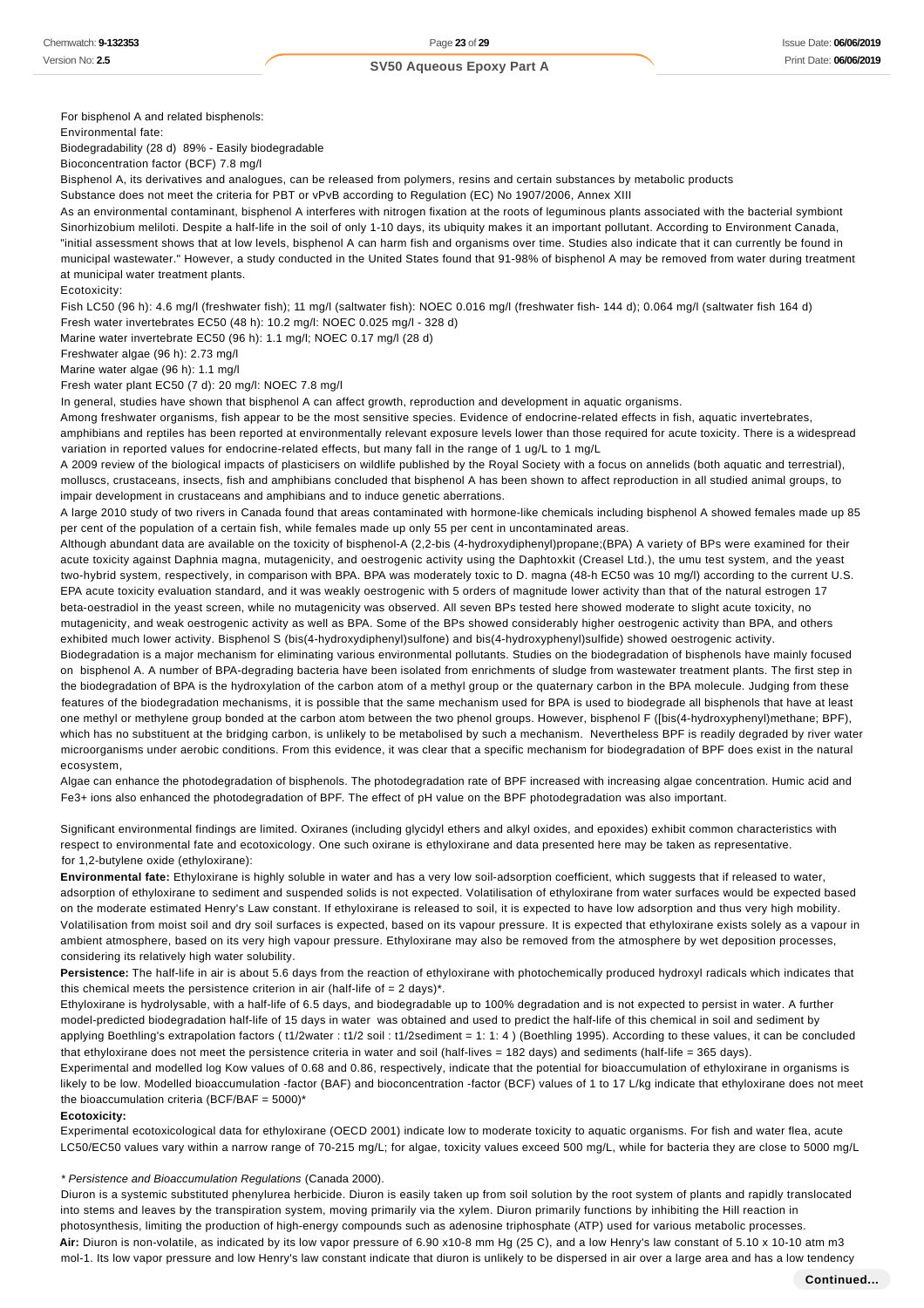to volatilise from water or moist soils. Volatilisation is insignificant except when diuron is exposed on the soil surface for several days or weeks under hot, dry conditions.

Water: Diuron's relatively low KOC indicates a relatively low tendency to sorb to soils and sediments, while its hydrolysis and aqueous photolysis half-lives are relatively long. Consequently diuron is both mobile and relatively persistent, and is therefore prone to off-site movement in surface runoff, and migration to ground water.

Microbes are the primary agents in the degradation of diuron in aquatic environments. The aerobic biodegradation pathway for diuron is well established (Figure 1), proceeding by successive demethylation steps to form DCPMU, DCPU [1-(3,4-dichlorophenyl)urea] and DCA (3,4-dichloroaniline). Reductive dechlorination has been observed in anaerobic pond sediments and leads to the formation of the dechlorinated product, 3-(3-chlorophenyl)-1,1 dimethylurea.

3,3',4,4'-Tetrachloroazobenzene (TCAB) and 3,3',4,4'-tetrachloroazoxybenzene (TCAOB) are contaminants derived during the synthesis of 3,4-dichloroaniline and dichloroaniline derivatives pesticides. TCAB and TCAOB are formed by photolysis of 3,4-DCA which is followed by dimerisation of DCA to TCAB. TCAB and TCAOB sorb very strongly to soils and are not likely to leach.

TCAB and TCAOB are isosteric to 2,3,7,8-tetrachlorodibenzo-p-dioxin (TCDD), a potent mutagen, teratogen, hepatotoxin, and chloracnegen. TCAB and TCAOB have been shown to bind to TCDD receptors with high affinity and to have similar, but less potent, toxic potential.

The major photoproducts observed in the photolysis of diuron [3-(3,4-dichlorophenyl)-1,1-dimethylurea] in aqueous solution resulted from a heterolytic substitution of chlorine by OH. A wavelength effect was observed: at 254 nm the formation of 3-(4-chloro-3-hydroxyphenyl)-1,1-dimethylurea accounted for more than 90% of the conversion, whereas when the solution was irradiated in 'black light' (85% of photons emitted at 365 nm, about 7% at 344 nm), the major photoproduct was 3-(3-chloro-4-hydroxyphenyl)-1,1-dimethylurea. However photolysis is not generally a principal route of diuron degradation in aqueous systems.

Soil: Diuron is moderately to highly persistent in soils. The commonly reported average field dissipation half-life is 90 days, although such half-lives are typically highly variable. Phytotoxic residues generally dissipate within a season when applied at low selective rates. At higher application rates, residues may persist for more than one year. Microbial degradation is the primary means of diuron dissipation from soil. Photodegradation is not considered a primary dissipation route, but losses can be significant if diuron remains on the soil surface for several days or weeks.

Diuron is mobile in soil. Similar to many other pesticides, diuron sorption is highly correlated with organic matter . Consequently leaching is greatest in low organic matter soils. Other soil conditions that favor diuron leaching include high soil permeability to water, such as in coarse soils.

**Biota:**

Ecotoxicity:

Mallard Duck LD50 >2000mg/kg

Mallard Duck 8 day LC50 >5000 ppm Bobwhite Quail 8 day LC50 1730 ppm

Bluegill Sunfish LC50 (96 hrs) 5.9 ppm

Rainbow Trout LC50 (96 hrs) 190 ppm

Sheepshead Minnow LC50 (96 hrs) 6.7 ppm

Daphnia Magna LC50 (48 hrs) 8 ppm

Honeybee LD50 (48 hrs) 145 ug/bee

Oyster Shell EC50 (96 hrs) 4.8 ppm

**Plants:** Diuron is readily absorbed through the root system of plants and less readily through the leaves and stems. Diuron is translocated rapidly from roots to shoots via the xylem. Little to no diuron moves from the apex downward toward the base of a treated leaf via the phloem. Diuron symptoms of disease are foliar chlorosis concentrated around veins or sometimes interveinal followed by necrosis.

In plants, diuron is metabolized via N-demethylation of the nitrogen atom and hydroxylation at position 2 of the benzene ring. Differential metabolism via N-demethylation may be the basis for diuron selectivity. For example, demethylation is catalysed in cotton by an enzyme called N-demethylase. Diuron was metabolized to conjugates of monomethyldiuron in Torilis arvenis and to N-dealkylated derivatives in Lolium rigidum.

**Mammals.** Once diuron is ingested, it is excreted through feces and urine of test animals. In a study, cows fed very low doses of diuron in their diets had small amounts of residues in whole milk. Cattle fed small amounts, accumulated low levels of diuron in fat, muscle, liver, and kidney. Little tissue storage under field conditions is anticipated

Fish and Aquatic Invertebrates. Diuron is toxic to fish and aquatic invertebrates. The LC50 (48 hr) values for diuron range from 4.3 to 42 mg/L in fish, and range from 1 to 2.5 mg/L for aquatic invertebrates. The LC50 (96hr) is 3.5 mg/L for rainbow trout. Therefore diuron is moderately toxic to fish and to aquatic invertebrates

Cellulosic products, including cellulose ethers, generally have a low biodegradation rate and are generally of low toxicity to fish. **DO NOT** discharge into sewer or waterways.

#### **Persistence and degradability**

| Ingredient                                     | Persistence: Water/Soil     | <b>Persistence: Air</b>       |
|------------------------------------------------|-----------------------------|-------------------------------|
| bisphenol A/ diglycidyl ether<br>resin, liquid | <b>HIGH</b>                 | <b>HIGH</b>                   |
| cresyl glycidyl ether                          | LOW (Half-life $=$ 49 days) | LOW (Half-life $= 0.67$ days) |
| N-methyl-2-pyrrolidone                         | LOW                         | <b>LOW</b>                    |
| sodium nitrate                                 | LOW                         | LOW                           |
| diuron                                         | <b>HIGH</b>                 | <b>HIGH</b>                   |
| carbendazim                                    | <b>HIGH</b>                 | <b>HIGH</b>                   |
| octamethylcyclotetrasiloxane                   | <b>HIGH</b>                 | <b>HIGH</b>                   |

#### **Bioaccumulative potential**

| Ingredient                                     | <b>Bioaccumulation</b>   |
|------------------------------------------------|--------------------------|
| bisphenol A/ diglycidyl ether<br>resin, liquid | LOW (LogKOW = $2.6835$ ) |
| cresyl glycidyl ether                          | LOW (LogKOW = $2.1609$ ) |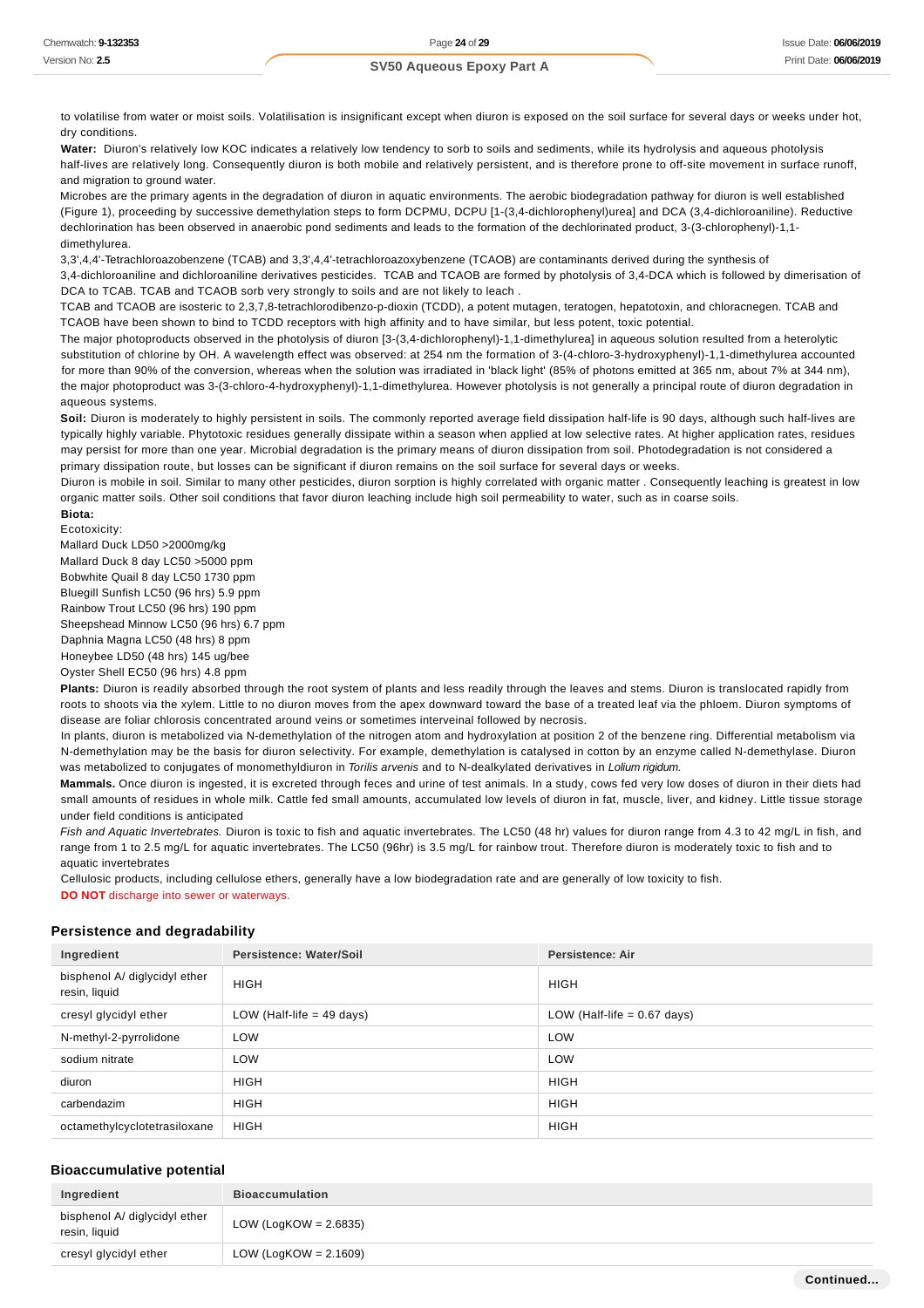| N-methyl-2-pyrrolidone       | LOW (BCF = $0.16$ )     |
|------------------------------|-------------------------|
| sodium nitrate               | LOW (LogKOW = $0.209$ ) |
| diuron                       | LOW (BCF = $14$ )       |
| carbendazim                  | LOW (BCF = $3.5$ )      |
| octamethylcyclotetrasiloxane | $HIGH (BCF = 12400)$    |

## **Mobility in soil**

| Ingredient                                     | <b>Mobility</b>       |
|------------------------------------------------|-----------------------|
| bisphenol A/ diglycidyl ether<br>resin, liquid | $LOW (KOC = 51.43)$   |
| cresyl glycidyl ether                          | LOW (KOC = $66.54$ )  |
| N-methyl-2-pyrrolidone                         | LOW ( $KOC = 20.94$ ) |
| sodium nitrate                                 | LOW ( $KOC = 14.3$ )  |
| diuron                                         | LOW ( $KOC = 136$ )   |
| carbendazim                                    | LOW ( $KOC = 175.8$ ) |
| octamethylcyclotetrasiloxane                   | LOW ( $KOC = 17960$ ) |

## **SECTION 13 DISPOSAL CONSIDERATIONS**

## **Waste treatment methods**

|                            | $\triangleright$ Containers may still present a chemical hazard/ danger when empty.                                         |
|----------------------------|-----------------------------------------------------------------------------------------------------------------------------|
|                            | ► Return to supplier for reuse/ recycling if possible.                                                                      |
|                            | Otherwise:                                                                                                                  |
|                            | If container can not be cleaned sufficiently well to ensure that residuals do not remain or if the container cannot be used |
|                            | to store the same product, then puncture containers, to prevent re-use, and bury at an authorised landfill.                 |
|                            | $\triangleright$ Where possible retain label warnings and SDS and observe all notices pertaining to the product.            |
| <b>Product / Packaging</b> | DO NOT allow wash water from cleaning or process equipment to enter drains.                                                 |
| disposal                   | It may be necessary to collect all wash water for treatment before disposal.                                                |
|                            | In all cases disposal to sewer may be subject to local laws and regulations and these should be considered first.           |
|                            | • Where in doubt contact the responsible authority.                                                                         |
|                            | ► Recycle wherever possible or consult manufacturer for recycling options.                                                  |
|                            | • Consult State Land Waste Authority for disposal.                                                                          |
|                            | ▶ Bury or incinerate residue at an approved site.                                                                           |
|                            | ► Recycle containers if possible, or dispose of in an authorised landfill.                                                  |

## **SECTION 14 TRANSPORT INFORMATION**

# **Labels Required Marine Pollutant HAZCHEM** •3Z

## **Land transport (ADG)**

| UN number                            | 3082                                                                                                       |
|--------------------------------------|------------------------------------------------------------------------------------------------------------|
| UN proper shipping<br>name           | ENVIRONMENTALLY HAZARDOUS SUBSTANCE, LIQUID, N.O.S. (contains bisphenol A/ diglycidyl ether resin, liquid) |
| <b>Transport hazard</b><br>class(es) | Class<br>⊹ 9<br>Subrisk<br>Not Applicable                                                                  |
| Packing group                        | Ш                                                                                                          |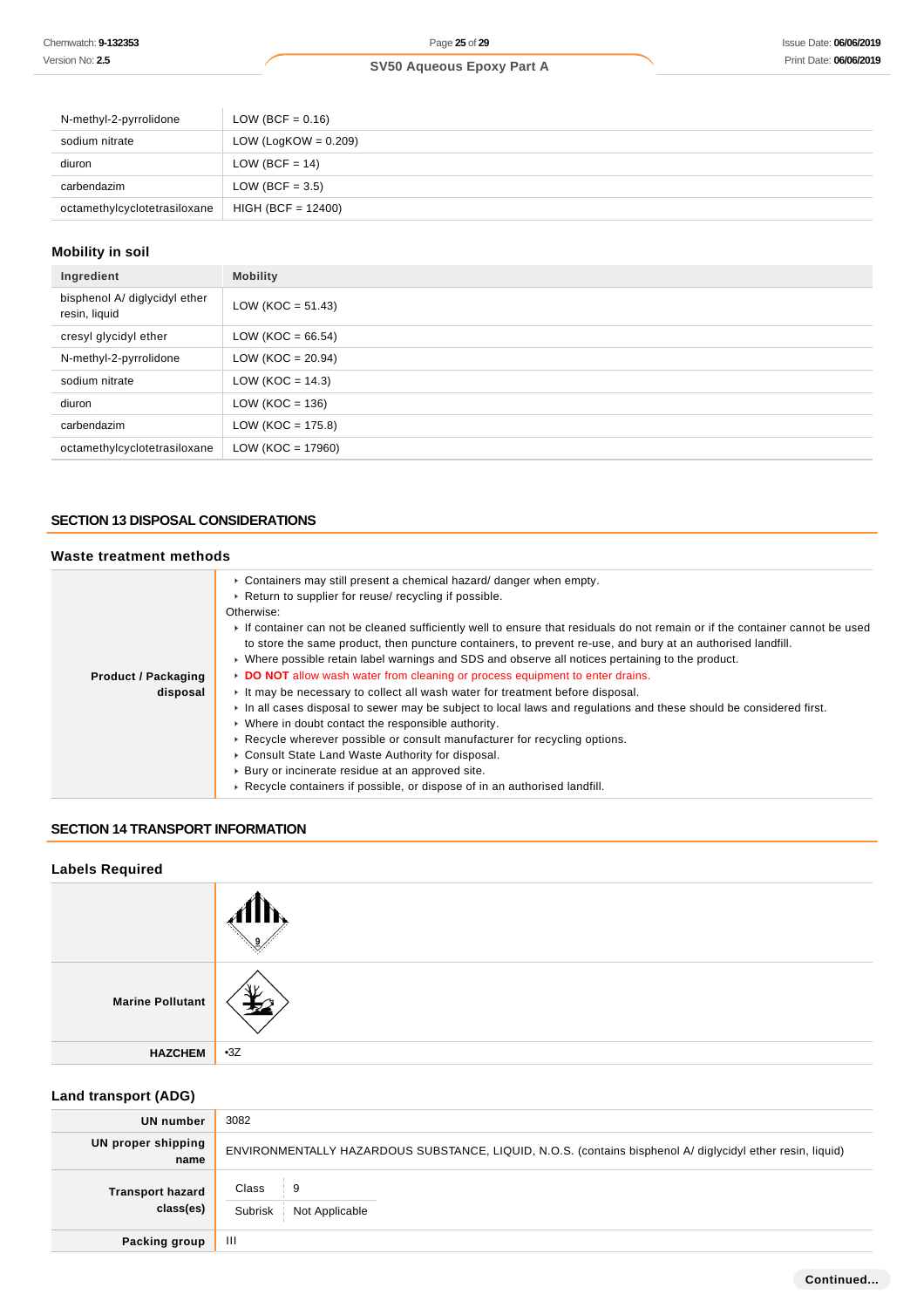| <b>Environmental hazard</b>     | Environmentally hazardous |                                           |  |  |  |
|---------------------------------|---------------------------|-------------------------------------------|--|--|--|
| Special precautions for<br>user |                           | Special provisions   274 331 335 375 AU01 |  |  |  |
|                                 | Limited quantity $5L$     |                                           |  |  |  |

Environmentally Hazardous Substances meeting the descriptions of UN 3077 or UN 3082

are not subject to this Code when transported by road or rail in;

(a) packagings;

(b) IBCs; or

(c) any other receptacle not exceeding 500 kg(L).

- Australian Special Provisions (SP AU01) - ADG Code 7th Ed.

#### **Air transport (ICAO-IATA / DGR)**

| UN number                            | 3082                                                                                                                                                                         |                                                                                                             |                                                                 |  |
|--------------------------------------|------------------------------------------------------------------------------------------------------------------------------------------------------------------------------|-------------------------------------------------------------------------------------------------------------|-----------------------------------------------------------------|--|
| UN proper shipping<br>name           | Environmentally hazardous substance, liquid, n.o.s. * (contains bisphenol A/ diglycidyl ether resin, liquid)                                                                 |                                                                                                             |                                                                 |  |
| <b>Transport hazard</b><br>class(es) | <b>ICAO/IATA Class</b><br>ICAO / IATA Subrisk<br><b>ERG Code</b>                                                                                                             | 9<br>Not Applicable<br>9L                                                                                   |                                                                 |  |
| Packing group                        | $\mathbf{III}$                                                                                                                                                               |                                                                                                             |                                                                 |  |
| <b>Environmental hazard</b>          | Environmentally hazardous                                                                                                                                                    |                                                                                                             |                                                                 |  |
| Special precautions for<br>user      | Special provisions<br>Cargo Only Packing Instructions<br>Cargo Only Maximum Qty / Pack<br>Passenger and Cargo Packing Instructions<br>Passenger and Cargo Maximum Qty / Pack | Passenger and Cargo Limited Quantity Packing Instructions<br>Passenger and Cargo Limited Maximum Qty / Pack | A97 A158 A197<br>964<br>450 L<br>964<br>450L<br>Y964<br>30 kg G |  |

## **Sea transport (IMDG-Code / GGVSee)**

| <b>UN number</b>                     | 3082                                                                                                       |                                   |  |
|--------------------------------------|------------------------------------------------------------------------------------------------------------|-----------------------------------|--|
| UN proper shipping<br>name           | ENVIRONMENTALLY HAZARDOUS SUBSTANCE, LIQUID, N.O.S. (contains bisphenol A/ diglycidyl ether resin, liquid) |                                   |  |
| <b>Transport hazard</b><br>class(es) | <b>IMDG Class</b><br>9<br><b>IMDG Subrisk</b><br>Not Applicable                                            |                                   |  |
| Packing group                        | Ш                                                                                                          |                                   |  |
| <b>Environmental hazard</b>          | <b>Marine Pollutant</b>                                                                                    |                                   |  |
| Special precautions for<br>user      | <b>EMS Number</b><br>Special provisions<br><b>Limited Quantities</b>                                       | $F-A$ , S-F<br>274 335 969<br>5 L |  |

## **Transport in bulk according to Annex II of MARPOL and the IBC code**

Not Applicable

## **SECTION 15 REGULATORY INFORMATION**

**Safety, health and environmental regulations / legislation specific for the substance or mixture**

**BISPHENOL A/ DIGLYCIDYL ETHER RESIN, LIQUID(25068-38-6) IS FOUND ON THE FOLLOWING REGULATORY LISTS**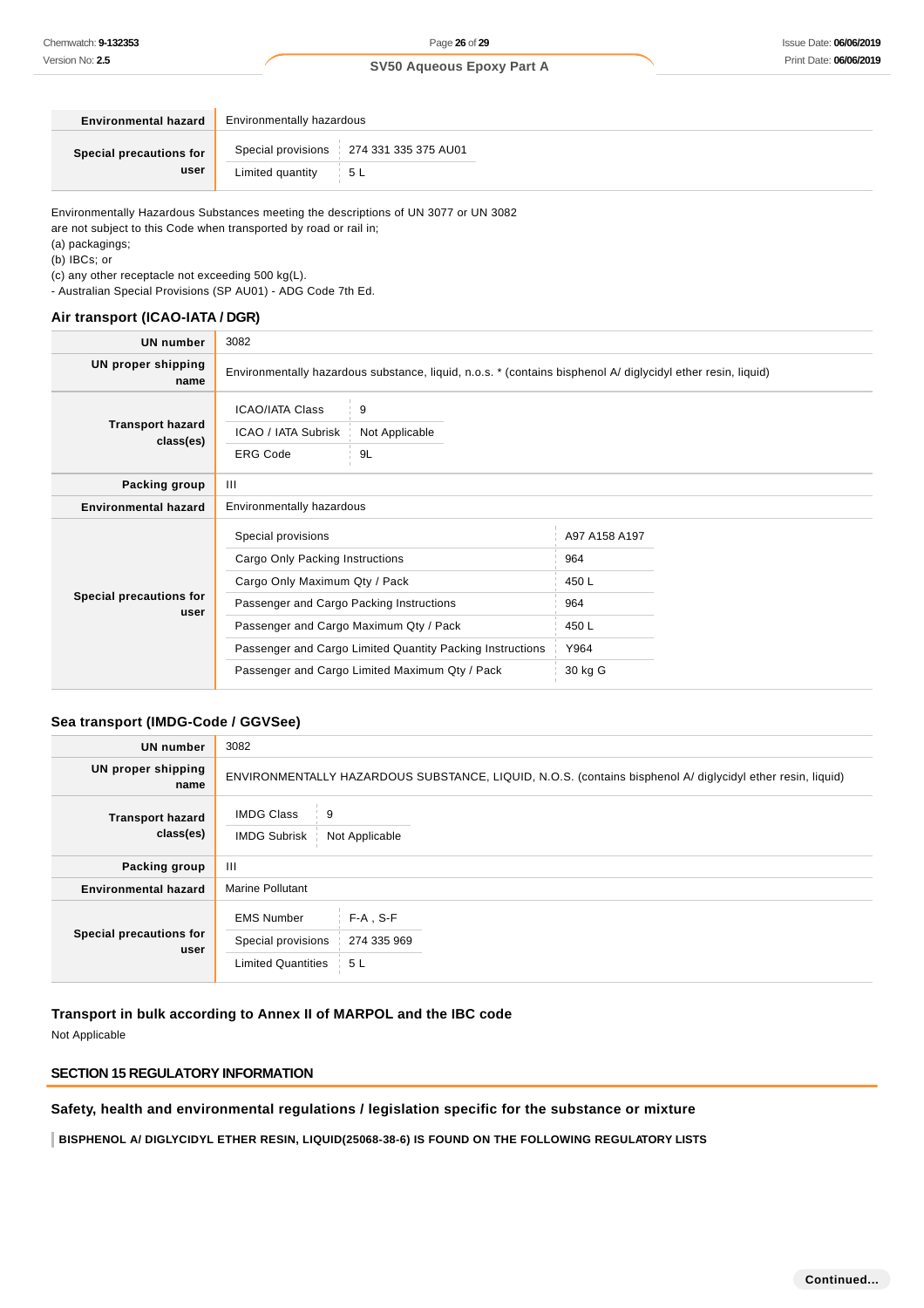| Australia Dangerous Goods Code (ADG Code) - Dangerous Goods List                    | Australia Standard for the Uniform Scheduling of Medicines and Poisons     |
|-------------------------------------------------------------------------------------|----------------------------------------------------------------------------|
| Australia Dangerous Goods Code (ADG Code) - List of Emergency Action                | (SUSMP) - Schedule 2                                                       |
| Codes                                                                               | Australia Standard for the Uniform Scheduling of Medicines and Poisons     |
| Australia Hazardous Chemical Information System (HCIS) - Hazardous                  | (SUSMP) - Schedule 5                                                       |
| Chemicals                                                                           | International Air Transport Association (IATA) Dangerous Goods Regulations |
| Australia Inventory of Chemical Substances (AICS)                                   | International FOSFA List of Banned Immediate Previous Cargoes              |
| Australia Standard for the Uniform Scheduling of Medicines and Poisons              | International Maritime Dangerous Goods Requirements (IMDG Code)            |
| (SUSMP) - Appendix E (Part 2)                                                       | United Nations Recommendations on the Transport of Dangerous Goods         |
| Australia Standard for the Uniform Scheduling of Medicines and Poisons              | <b>Model Regulations</b>                                                   |
| (SUSMP) - Appendix F (Part 3)                                                       |                                                                            |
| Australia Standard for the Uniform Scheduling of Medicines and Poisons              |                                                                            |
| (SUSMP) - Index                                                                     |                                                                            |
|                                                                                     |                                                                            |
| <b>CRESYL GLYCIDYL ETHER(26447-14-3) IS FOUND ON THE FOLLOWING REGULATORY LISTS</b> |                                                                            |

Australia Dangerous Goods Code (ADG Code) - Dangerous Goods List Australia Dangerous Goods Code (ADG Code) - List of Emergency Action Codes

Australia Hazardous Chemical Information System (HCIS) - Hazardous Chemicals

Australia Inventory of Chemical Substances (AICS)

Australia Standard for the Uniform Scheduling of Medicines and Poisons (SUSMP) - Appendix E (Part 2)

Australia Standard for the Uniform Scheduling of Medicines and Poisons (SUSMP) - Index

International Air Transport Association (IATA) Dangerous Goods Regulations International Maritime Dangerous Goods Requirements (IMDG Code) United Nations Recommendations on the Transport of Dangerous Goods Model Regulations

#### **MONOBUTYL ETHER ETHOXYLATED, PROPOXYLATED(9038-95-3) IS FOUND ON THE FOLLOWING REGULATORY LISTS**

Australia Inventory of Chemical Substances (AICS)

## **N-METHYL-2-PYRROLIDONE(872-50-4) IS FOUND ON THE FOLLOWING REGULATORY LISTS**

| Australia Exposure Standards                                           | Australia Standard for the Uniform Scheduling of Medicines and Poisons |
|------------------------------------------------------------------------|------------------------------------------------------------------------|
| Australia Hazardous Chemical Information System (HCIS) - Hazardous     | (SUSMP) - Schedule 5                                                   |
| Chemicals                                                              | Australia Standard for the Uniform Scheduling of Medicines and Poisons |
| Australia Inventory of Chemical Substances (AICS)                      | (SUSMP) - Schedule 6                                                   |
| Australia Standard for the Uniform Scheduling of Medicines and Poisons | <b>GESAMP/EHS Composite List - GESAMP Hazard Profiles</b>              |
| (SUSMP) - Appendix E (Part 2)                                          | IMO IBC Code Chapter 17: Summary of minimum requirements               |
| Australia Standard for the Uniform Scheduling of Medicines and Poisons | IMO MARPOL (Annex II) - List of Noxious Liquid Substances Carried in   |
| (SUSMP) - Index                                                        | <b>Bulk</b>                                                            |
|                                                                        |                                                                        |

#### ISOTHIAZOLINONES, MIXED(55965-84-9) IS FOUND ON THE FOLLOWING REGULATORY LISTS

| Australia Dangerous Goods Code (ADG Code) - Dangerous Goods List     | International Air Transport Association (IATA) Dangerous Goods Regulations |
|----------------------------------------------------------------------|----------------------------------------------------------------------------|
| Australia Dangerous Goods Code (ADG Code) - List of Emergency Action | International Maritime Dangerous Goods Requirements (IMDG Code)            |
| Codes                                                                | United Nations Recommendations on the Transport of Dangerous Goods         |
| Australia Hazardous Chemical Information System (HCIS) - Hazardous   | <b>Model Regulations</b>                                                   |
| Chemicals                                                            |                                                                            |

#### **SODIUM NITRATE(7631-99-4) IS FOUND ON THE FOLLOWING REGULATORY LISTS**

| Australia Dangerous Goods Code (ADG Code) - Dangerous Goods List       | GESAMP/EHS Composite List - GESAMP Hazard Profiles                         |
|------------------------------------------------------------------------|----------------------------------------------------------------------------|
| Australia Dangerous Goods Code (ADG Code) - List of Emergency Action   | International Air Transport Association (IATA) Dangerous Goods Regulations |
| Codes                                                                  | International Maritime Dangerous Goods Requirements (IMDG Code)            |
| Australia Inventory of Chemical Substances (AICS)                      | United Nations Recommendations on the Transport of Dangerous Goods         |
| Australia Standard for the Uniform Scheduling of Medicines and Poisons | <b>Model Regulations</b>                                                   |
| (SUSMP) - Appendix E (Part 2)                                          |                                                                            |
|                                                                        |                                                                            |
| DIURON(330-54-1) IS FOUND ON THE FOLLOWING REGULATORY LISTS            |                                                                            |
| Australia Dangerous Goods Code (ADG Code) - Dangerous Goods List       | Australia Standard for the Uniform Scheduling of Medicines and Poisons     |
| Australia Dangerous Goods Code (ADG Code) - List of Emergency Action   | (SUSMP) - Appendix B (Part 3)                                              |
| Codes                                                                  | Australia Standard for the Uniform Scheduling of Medicines and Poisons     |
| Australia Exposure Standards                                           | (SUSMP) - Index                                                            |
| Australia Hazardous Chemical Information System (HCIS) - Hazardous     | International Air Transport Association (IATA) Dangerous Goods Regulations |
| Chemicals                                                              | International Maritime Dangerous Goods Requirements (IMDG Code)            |
| Australia Inventory of Chemical Substances (AICS)                      | United Nations Recommendations on the Transport of Dangerous Goods         |
|                                                                        | <b>Model Regulations</b>                                                   |

#### **CARBENDAZIM(10605-21-7) IS FOUND ON THE FOLLOWING REGULATORY LISTS**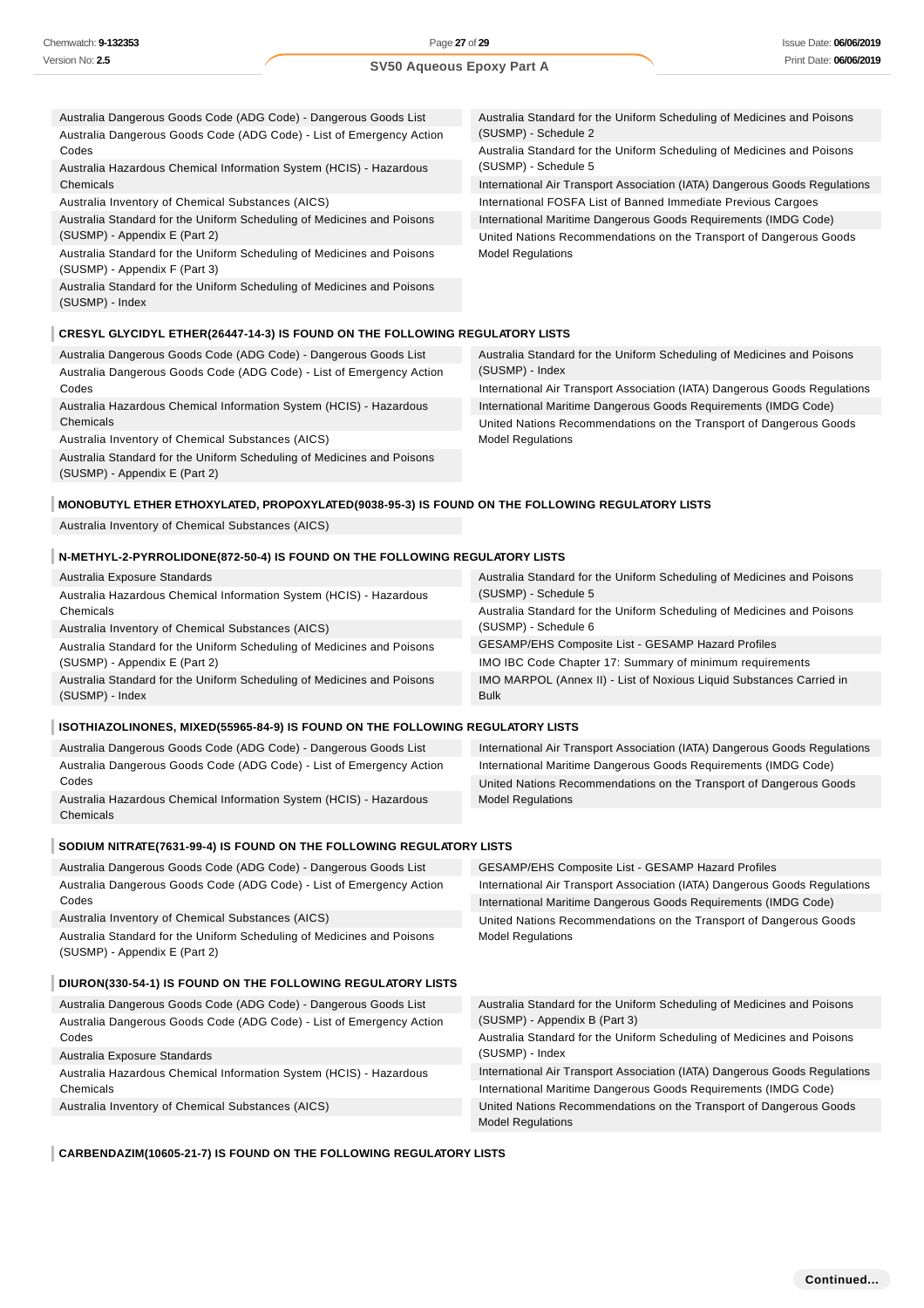Codes

| Australia Dangerous Goods Code (ADG Code) - Dangerous Goods List     | Australia Standard for the Uniform Scheduling of Medicines and Poisons |
|----------------------------------------------------------------------|------------------------------------------------------------------------|
| Australia Dangerous Goods Code (ADG Code) - List of Emergency Action | (SUSMP) - Schedule 7                                                   |
|                                                                      |                                                                        |

Australia Hazardous Chemical Information System (HCIS) - Hazardous Chemicals

Australia Inventory of Chemical Substances (AICS)

Australia Standard for the Uniform Scheduling of Medicines and Poisons (SUSMP) - Index

International Air Transport Association (IATA) Dangerous Goods Regulations International Maritime Dangerous Goods Requirements (IMDG Code) United Nations Recommendations on the Transport of Dangerous Goods Model Regulations

## **OCTAMETHYLCYCLOTETRASILOXANE(556-67-2) IS FOUND ON THE FOLLOWING REGULATORY LISTS**

| Australia Dangerous Goods Code (ADG Code) - Dangerous Goods List     | IMO IBC Code Chapter 17: Summary of minimum requirements                   |
|----------------------------------------------------------------------|----------------------------------------------------------------------------|
| Australia Dangerous Goods Code (ADG Code) - List of Emergency Action | IMO MARPOL (Annex II) - List of Noxious Liquid Substances Carried in       |
| Codes                                                                | Bulk                                                                       |
| Australia Hazardous Chemical Information System (HCIS) - Hazardous   | International Air Transport Association (IATA) Dangerous Goods Regulations |
| Chemicals                                                            | International Maritime Dangerous Goods Requirements (IMDG Code)            |
| Australia Inventory of Chemical Substances (AICS)                    | United Nations Recommendations on the Transport of Dangerous Goods         |
| GESAMP/EHS Composite List - GESAMP Hazard Profiles                   | <b>Model Requlations</b>                                                   |

## **National Inventory Status**

| <b>National Inventory</b>               | <b>Status</b>                                                                                                                                                                                                                             |
|-----------------------------------------|-------------------------------------------------------------------------------------------------------------------------------------------------------------------------------------------------------------------------------------------|
| Australia - AICS                        | No (isothiazolinones, mixed)                                                                                                                                                                                                              |
| Canada - DSL                            | Yes                                                                                                                                                                                                                                       |
| Canada - NDSL                           | No (octamethylcyclotetrasiloxane; bisphenol A/ diglycidyl ether resin, liquid; isothiazolinones, mixed; cresyl glycidyl ether;<br>diuron; carbendazim; sodium nitrate; monobutyl ether ethoxylated, propoxylated; N-methyl-2-pyrrolidone) |
| China - IECSC                           | Yes                                                                                                                                                                                                                                       |
| Europe - EINEC / ELINCS /<br><b>NLP</b> | No (isothiazolinones, mixed; monobutyl ether ethoxylated, propoxylated)                                                                                                                                                                   |
| Japan - ENCS                            | No (isothiazolinones, mixed; monobutyl ether ethoxylated, propoxylated)                                                                                                                                                                   |
| Korea - KECI                            | Yes                                                                                                                                                                                                                                       |
| New Zealand - NZIoC                     | Yes                                                                                                                                                                                                                                       |
| Philippines - PICCS                     | Yes                                                                                                                                                                                                                                       |
| USA - TSCA                              | No (isothiazolinones, mixed)                                                                                                                                                                                                              |
| Taiwan - TCSI                           | Yes                                                                                                                                                                                                                                       |
| Mexico - INSQ                           | No (isothiazolinones, mixed; cresyl glycidyl ether)                                                                                                                                                                                       |
| Vietnam - NCI                           | Yes                                                                                                                                                                                                                                       |
| Russia - ARIPS                          | Yes                                                                                                                                                                                                                                       |
| Thailand - TECI                         | No (bisphenol A/ diglycidyl ether resin, liquid; isothiazolinones, mixed; cresyl glycidyl ether; monobutyl ether ethoxylated,<br>propoxylated)                                                                                            |
| Legend:                                 | $Yes = All declared ingredients are on the inventory$<br>No = Not determined or one or more ingredients are not on the inventory and are not exempt from listing(see specific<br>ingredients in brackets)                                 |

#### **SECTION 16 OTHER INFORMATION**

| <b>Revision Date</b> | 06/06/2019 |
|----------------------|------------|
| <b>Initial Date</b>  | /2015      |

## **SDS Version Summary**

| Version   | 'ssue Date | <b>Sections Updated</b>    |
|-----------|------------|----------------------------|
| 1.5.1.1.1 | 06/06/2019 | <b>Physical Properties</b> |

## **Other information**

## **Ingredients with multiple cas numbers**

| <b>Name</b>                                    | <b>CAS No</b>                               |
|------------------------------------------------|---------------------------------------------|
| bisphenol A/ diglycidyl<br>ether resin, liquid | 25068-38-6, 25085-99-8                      |
| cresyl glycidyl ether                          | 26447-14-3, 2210-79-9, 2180-25-8, 2186-24-5 |